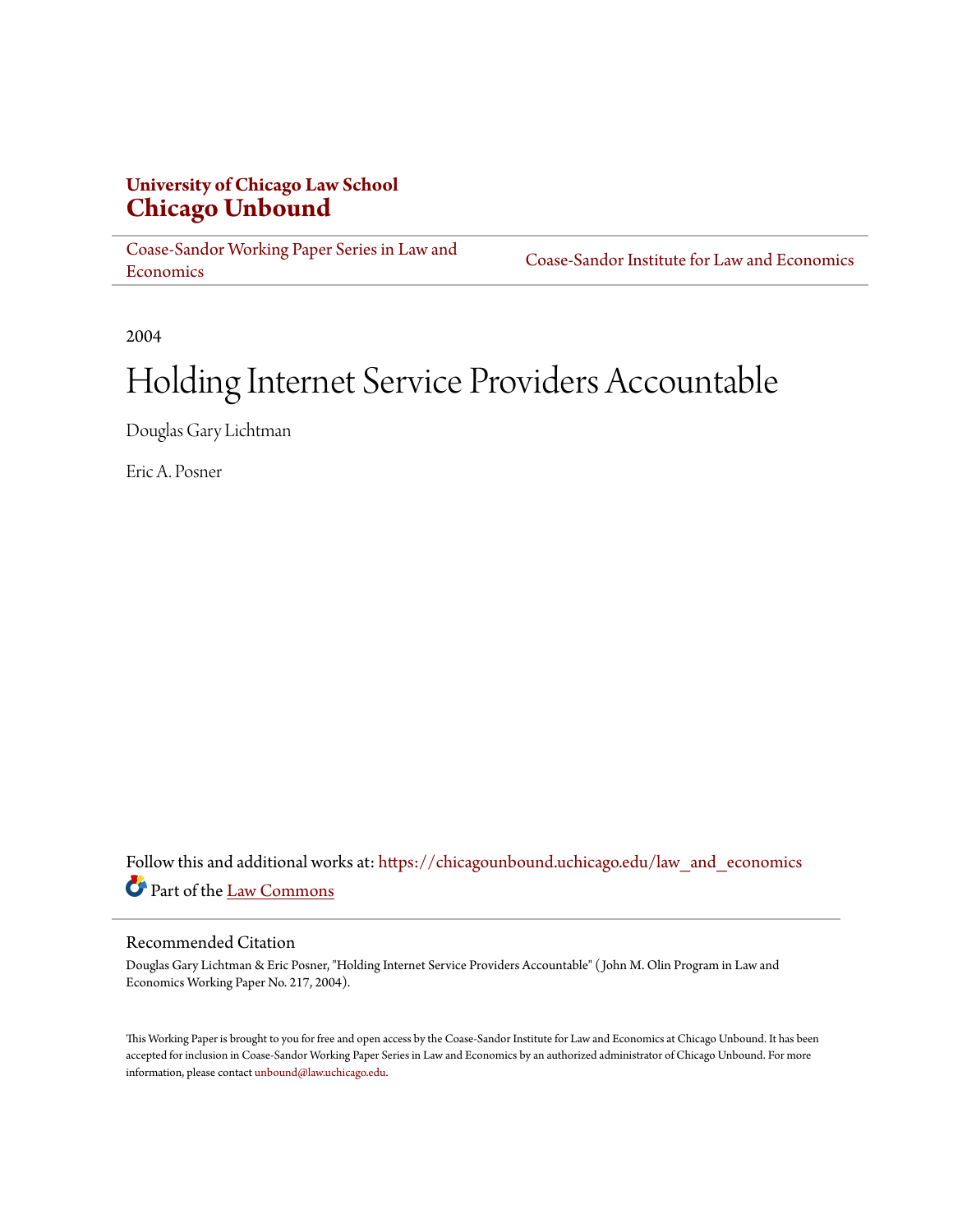# CHICAGO

#### **JOHN M. OLIN LAW & ECONOMICS WORKING PAPER NO. 217 (2D SERIES)**



# Holding Internet Service Providers Accountable

*Doug Lichtman and Eric Posner* 

### **THE LAW SCHOOL THE UNIVERSITY OF CHICAGO**

July 2004

This paper can be downloaded without charge at: The Chicago Working Paper Series Index: <http://www.law.uchicago.edu/Lawecon/index.html> and at the Social Science Research Network Electronic Paper Collection: [http://ssrn.com/abstract\\_id=573502](http://papers.ssrn.com/sol3/search.taf)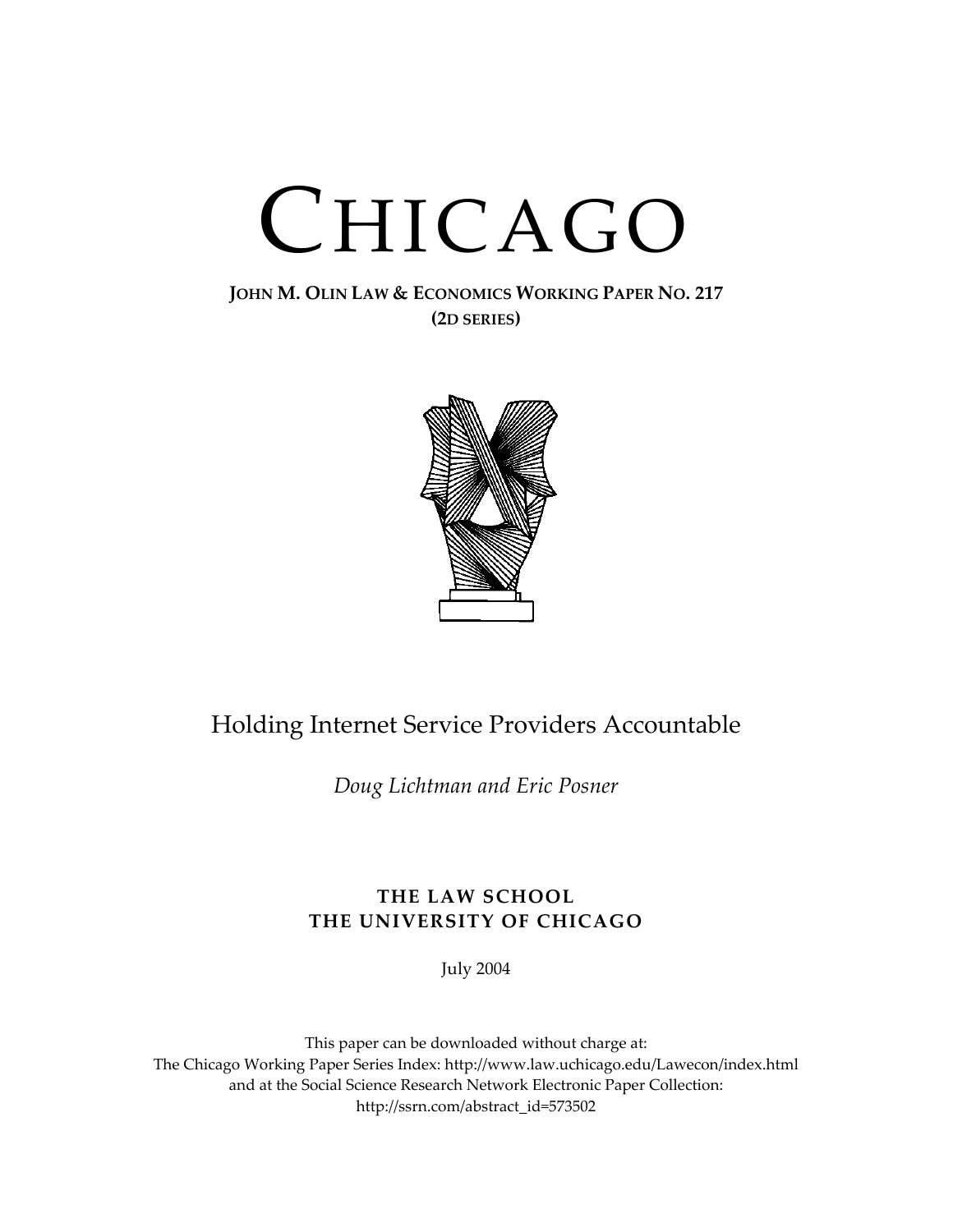#### **Holding Internet Service Providers Accountable**

Doug Lichtman and Eric Posne[r\\*](#page-2-0)

Internet service providers are today largely immune from liability for their role in the creation and propagation of worms, viruses, and other forms of malicious computer code. In this Essay, we question that state of affairs. Our purpose is not to weigh in on the details—for example, whether liability should sound in negligence or strict liability, or whether liability is in this instance best implemented by statute or via gradual common law development. Rather, our aim is to challenge the recent trend in the courts and Congress away from liability and toward complete immunity for Internet service providers. In our view, such immunity is difficult to defend on policy grounds, and sharply inconsistent with conventional tort law principles. Internet service providers control the gateway through which Internet pests enter and reenter the public computer system. They should therefore bear some responsibility for stopping these pests before they spread and for helping to identify individuals who originate malicious code in the first place.

Computer viruses and related strains of Internet contagion impose a significant cost on the many individuals and entities that rely on Internet access for commerce, research, and communication. The United States government has responded to this problem with efforts to identify and deter those who create and propagate Internet pests. Thus, for example, both the Federal Bureau of Investigation and the Department of Homeland Security allocate substantial resources to the battle against cyber-crime; and Congress has passed a number of criminal statutes designed to target the deviants who create Internet viruses and other forms of malicious computer  $code$ . Government efforts along these lines have been augmented by the actions of private parties as well. Microsoft, for example, has offered cash rewards for any information leading to the arrest and conviction of those responsible for particularly disruptive Internet attacks;<sup>[2](#page-2-2)</sup> and many computer hobbyists volunteer their talents to the project of tracing the sources of Internet mischief.

<span id="page-2-0"></span><sup>\*</sup> Professor of Law and Kirkland and Ellis Professor of Law, respectively, both at the University of Chicago Law School. This paper was prepared for "The Law and Economics of Cyber Security" conference held on June 10, 2004, at George Mason University School of Law. For helpful comments, we thank conference participants, especially Amitai Aviram, Emily Frye, Neal Katyal, and Peter Swire; as well as readers Wayne Hsiung, Orin Kerr, Saul Levmore, Lior Strahilevitz, and Alan Sykes. Lastly, for financial support, Posner thanks the Russell Baker Scholars Fund; Lichtman thanks Merck & Co., Inc., Microsoft Corporation, Pfizer, Inc., PhRMA, Verizon, and Visa U.S.A., Inc.<br><sup>1</sup> See, for example, the Electronic Communications Privacy Act, Pub. L. No. 99-508, 100 Stat. 1848 (1986)

<span id="page-2-1"></span><sup>(</sup>codified as amended in scattered sections of 18 U.S.C); and the Computer Fraud and Abuse Act, Pub. L. No. 98-473, 98 Stat. 1837, 2190 (Oct. 12, 1984) (codified as amended at 18 U.S.C. §1030 (2002)). 2

<span id="page-2-2"></span> $^2$  Bob Keefe, Microsoft beefs up security initiatives, The Atlanta Journal-Constitution (Feb 25, 2004) at 3C.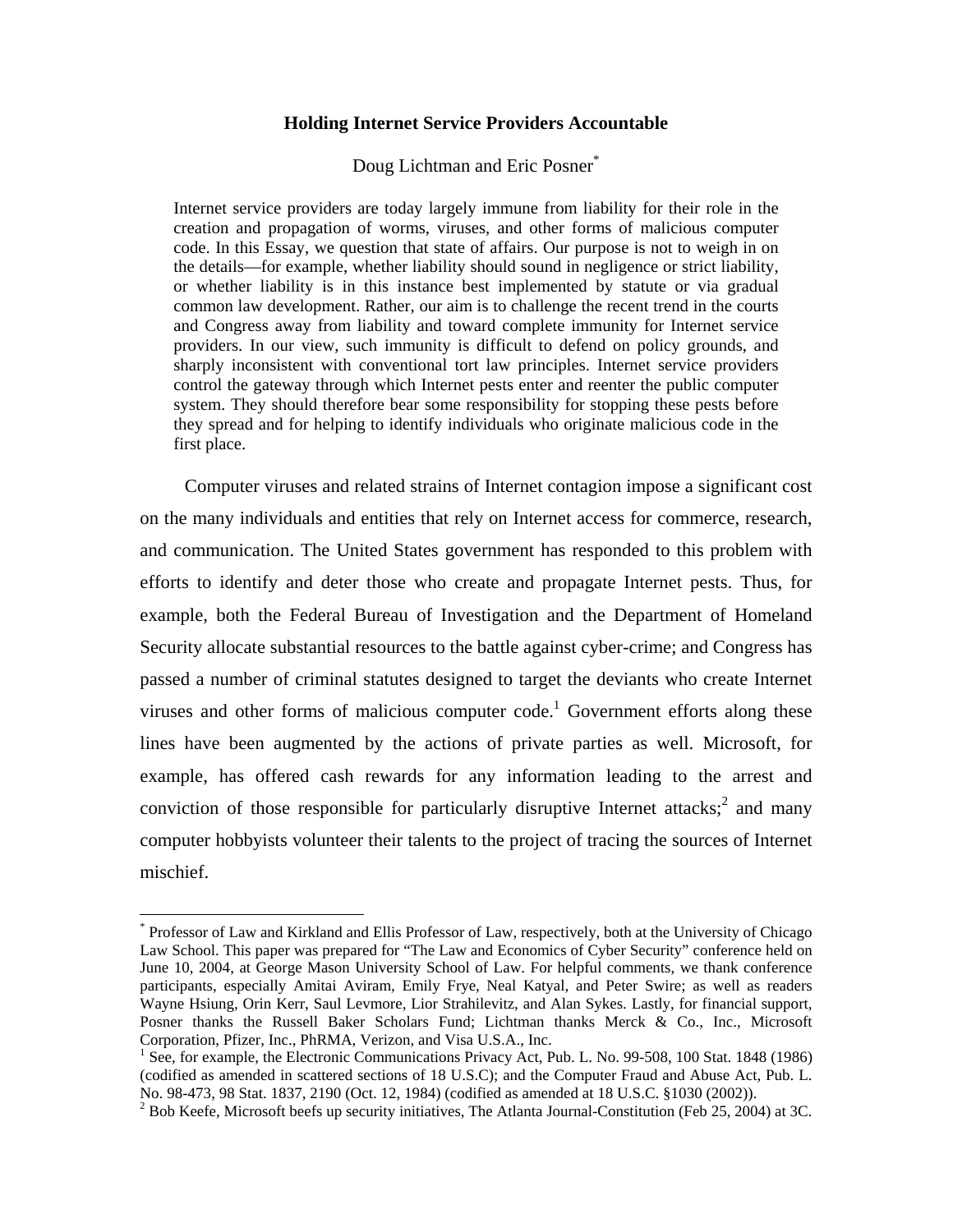These tactics obviously have the potential to reduce the total amount of harm caused by cyber-insecurity; however, we doubt that direct intervention aimed at perpetrators of Internet mischief can be a sufficient response. Our concern is that the perpetrators of cyber-crime are too often beyond the effective reach of law, both because these individuals are almost impossible to track, and because, even when identified, these individuals usually lack the resources necessary to pay for the damage they cause. Thus, in this Essay, we join a growing chorus of legal commentators<sup>[3](#page-3-0)</sup> in arguing that these attempts at direct intervention must be supplemented by a legal rule that brings Internet service providers (ISPs) into the chain of responsibility. Specifically, ISPs should to some degree be held accountable when their subscribers either originate malicious Internet code, or propagate that code by, for example, forwarding a virus over email or adopting lax security precautions that in turn allow a computer to be co-opted by a malevolent user.

This might sound harsh. But rules that hold one party liable for the wrongs committed by another are the standard legal response in situations where, as here, liability will be predictably ineffective if directly applied to a class of bad actors, and yet there exists a class of related parties capable of either controlling those bad actors or mitigating the damage they cause. Phrased another way, while indirect liability comes in a wide variety of flavors and forms—strict liability and negligence; explicit statutory provisions and also more flexible common law standards; and so on—it is the norm, and we do not see any reason why legal rules associated with cyber-security should be an exception to the pattern of rules that govern structurally identical interactions throughout the offline world.

Our position runs counter to recent legal trends. In section 230 of the Communications Decency Act of 1996, for example, Congress announced that a provider of "interactive computer service" is not to be treated as "the publisher or speaker of any information provided by another information content provider,"<sup>4</sup> in many ways

 $\overline{a}$ 

<span id="page-3-0"></span><sup>&</sup>lt;sup>3</sup> See, for example, Brian McManus, Rethinking Defamation Liability for Internet Service Providers, 35 Suffolk U. L. Rev. 647 (2001) (advocating a return to common law standards for liability in the context of defamation law); Assaf Hamdani, Who's Liable for Cyberwrongs?, 87 Cornell L. Rev. 901 (2002) (articulating an intricate liability regime for a variety of online wrongs). 4

<span id="page-3-1"></span> $47 \text{ U.S.C. } $230 \text{ (c)}(1).$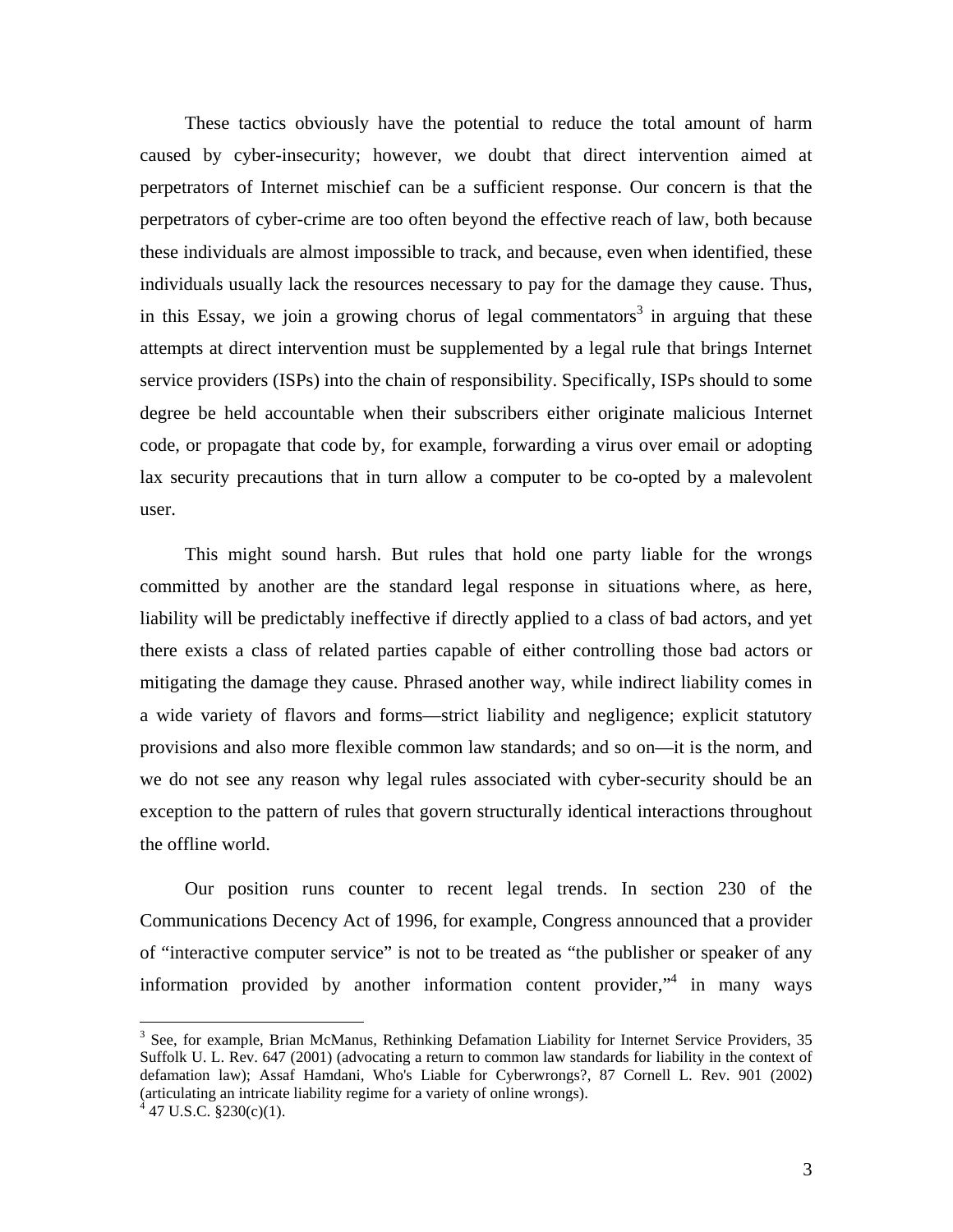immunizing Internet service providers from liability for defamatory content that is provided by business partners or customers but disseminated by the service itself. Similarly, the Digital Millennium Copyright Act of 1998 sharply limits a service provider's liability for copyright infringement in cases where the service provider merely acts as a conduit for the incriminating material;<sup>5</sup> and that statute more broadly limits liability in instances where the service provider did not know about the infringing activity, was not aware of facts or circumstances from which the activity is apparent, did not receive a direct financial benefit from the infringement, and acts in accordance with statutory guidelines to expeditiously disable access to the material in question.<sup>[6](#page-4-1)</sup> Courts interpreting these provisions have reinforced this apparent trend away from ISP liability by, among other things, interpreting these statutes to preempt state laws that would otherwise have encouraged ISPs to take due care.<sup>[7](#page-4-2)</sup>

Then again, maybe these trends are not as one-sided as they at first appear. Our argument in favor of service provider liability is primarily based on the notion that Internet service providers are in a good position to reduce the number and severity of bad acts online; and that intuition finds support even within the aforementioned immunity and safe harbor statutes.<sup>[8](#page-4-3)</sup> So, for example, while the Communications Decency Act does remove the specter of indirect liability for the transmission of indecent or defamatory content, the act also encourages Internet service providers to address inappropriate content through voluntary private action. To that end, one provision immunizes service providers from liability for "any action voluntarily taken in good faith to restrict access to or availability of material that the provider or user considers to be obscene, lewd,

<span id="page-4-0"></span> $^{5}$  17 U.S.C. §512(a).

<span id="page-4-1"></span> $6$  17 U.S.C. §512(c)-(d).

<span id="page-4-2"></span>We discuss and criticize several of these cases in Part V.

<span id="page-4-3"></span><sup>&</sup>lt;sup>8</sup> The Communications Decency Act is an immunity provision in that it waives off liability for a certain class of actions without explicitly making that immunity contingent on particular precautions. The Digital Millennium Copyright Act, by contrast, is a safe harbor provision, in that it creates immunity but only for entities that take specific precautionary steps. Interestingly, some commentators have suggested that the Communications Decency Act should be read as a safe harbor provision, with its immunity applying only where the relevant service provider has itself attempted to block indecent or otherwise inappropriate communications. See Matthew Schruers, The History and Economics of ISP Liability for Third Party Content, 88 Va. L. Rev. 206, 217 n.61 (2002). No court has yet adopted that view, although it is attractive on policy grounds and seems consistent with both the language of the act and its structure. See Doe v. GTE Corp, 347 F.3d 655, 660 (7th Cir. 2003) (discussing interpretations of section 230 immunity that would nevertheless encourage filtering by ISPs.)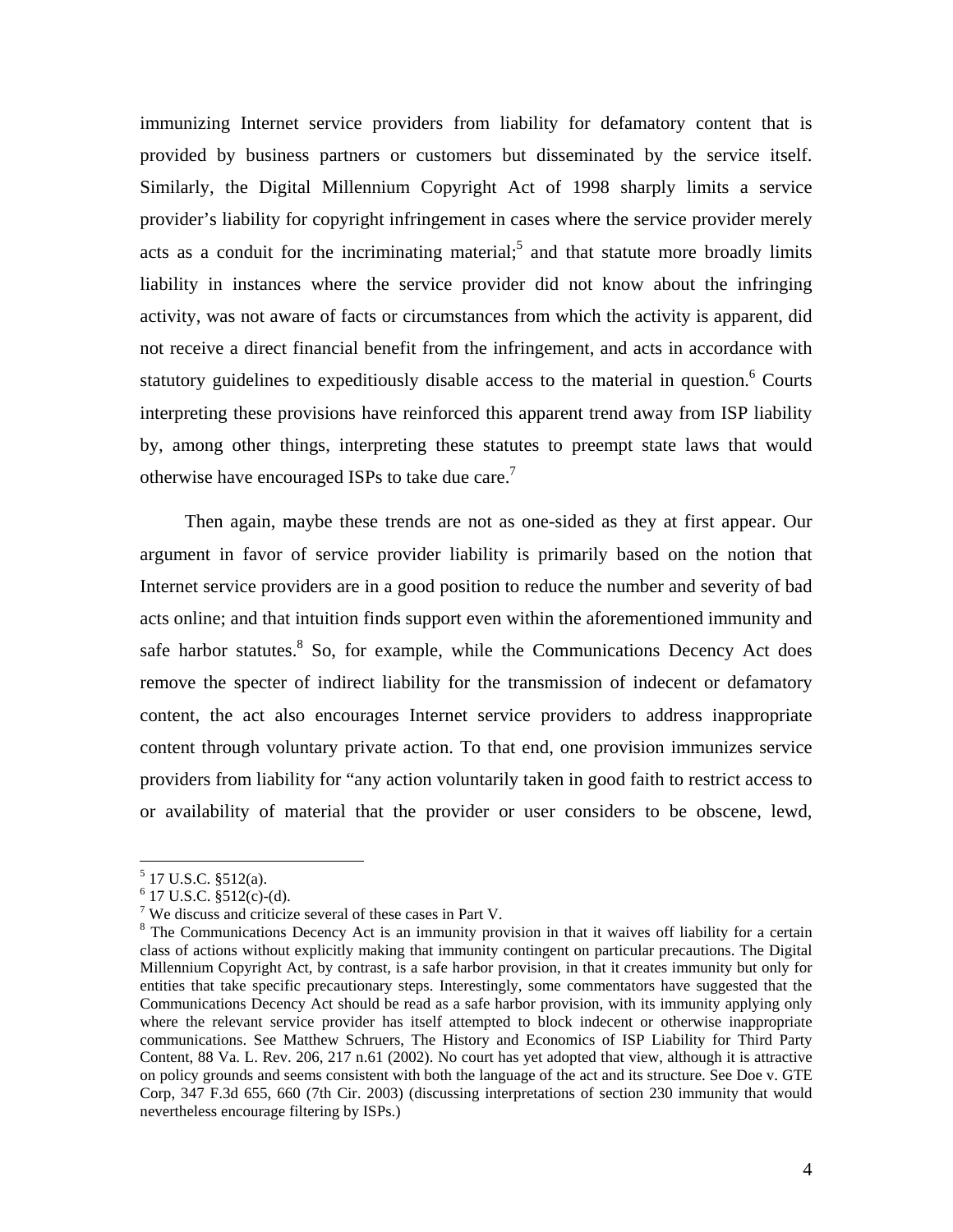lascivious, filthy, excessively violent, harassing, or otherwise objectionable, whether or not such material is constitutionally protected."<sup>[9](#page-5-0)</sup> On this same theme, not only is much of the immunity available under the Digital Millennium Copyright Act contingent on a service provider's efforts to quickly remove content plausibly associated with infringement, but also, like the Communications Decency Act, the Digital Millennium Copyright Act protects service providers from "any claim based on the service provider's good faith disabling of access to, or removal of, material or activity claimed to be infringing or based on facts or circumstances from which infringing activity is apparent, regardless of whether the material or activity is ultimately determined to be infringing.["10](#page-5-1)

In any event, ours is not an argument about the state of the positive law nor an attempt to divine Congressional intent. Our point is simply that, faced with the growing problem of cyber-insecurity, ISPs should be called into the service of the law. Much as the threat of liability puts pressure on the owners of bars and restaurants to watch for any copyright infringement that might take place within their establishments; $11$  and the common law principle of vicarious liability obligates employers to monitor, train, and otherwise exercise control over the behavior of their employees;  $12$  common law tort liability or more carefully tailored federal statutes should be used to encourage Internet service providers to do their part in responding to Internet worms, viruses, denial of service attacks, and the like. Service providers control the gateway through which Internet pests enter and reenter the system. As such, service providers can help to stop these pests before they spread and to identify the individuals who originate them in the first place. ISPs should be required by law to engage in these precautions.

We anticipate two primary objections. The first—and a concern that is repeated throughout the literature—is that liability will cause Internet service providers to overreact. As Neal Katyal puts the point, "Because an ISP derives little utility from providing access to a risky subscriber, a legal regime that places liability on an ISP for

 $\overline{a}$ 

<span id="page-5-0"></span> $9$  47 U.S.C. §230(c)(2)(A).

<span id="page-5-2"></span><span id="page-5-1"></span>

<sup>&</sup>lt;sup>10</sup> 17 U.S.C. §512(g)(1). <sup>11</sup> See, for example, Herbert v. Shanley Co., 242 U.S. 591 (1917) (hotel owner can be held liable when copyrighted work is performed at the hotel without permission). 12 See Restatement (Second) of Agency §216.

<span id="page-5-3"></span>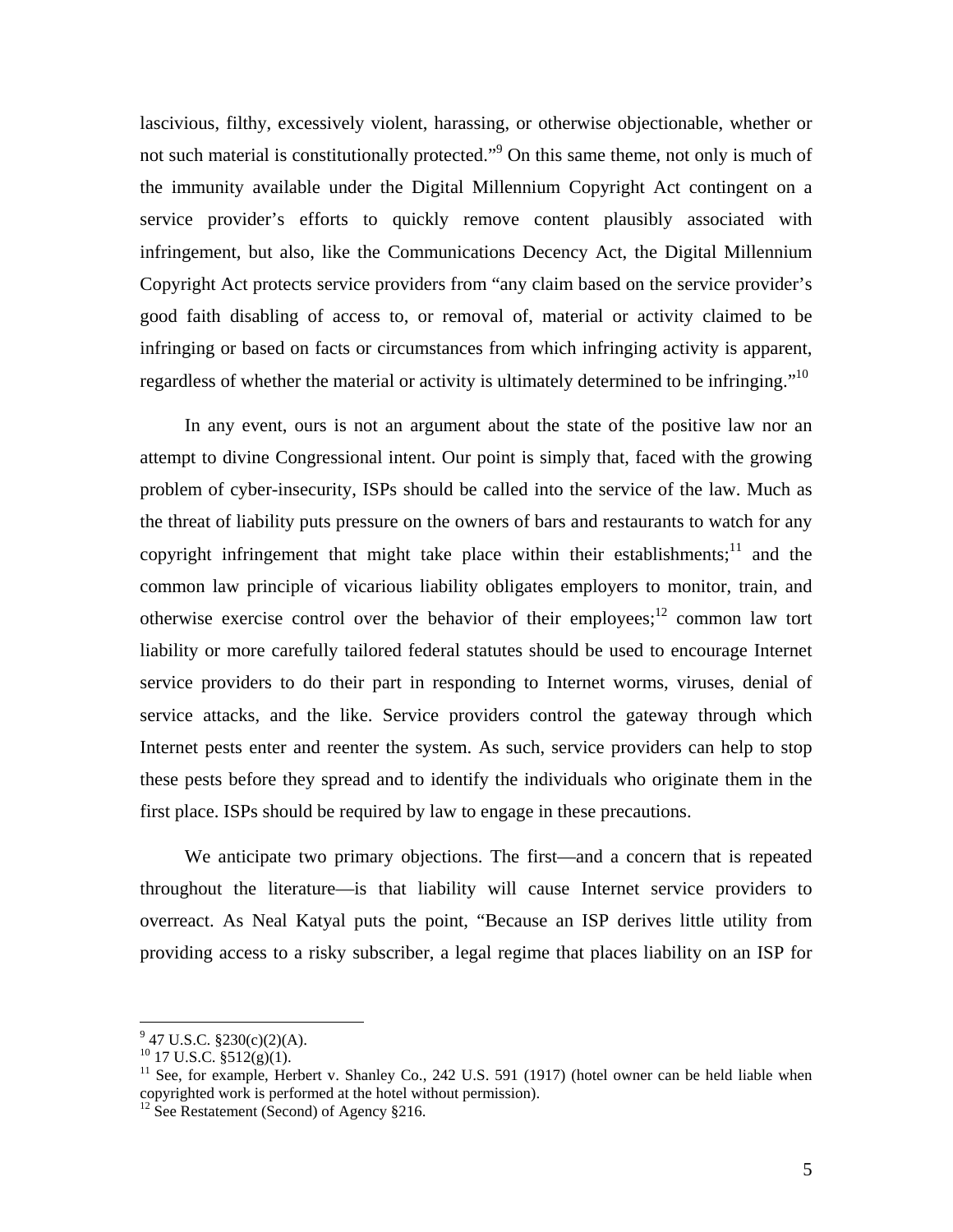the acts of its subscribers will quickly lead the ISP to purge risky ones from its system."<sup>13</sup> Assaf Hamdani similarly worries that ISPs will inefficiently exclude some users because "ISPs do not capture the full value of the conduct they are entrusted with policing."<sup>14</sup> These arguments are in our view misstated, as in every market where goods are sold at or near marginal cost the relevant seller "derives little utility" from the sale; and in every market where the market price is less than the customer's willingness to pay the relevant seller "does not capture the full value" of the buyer's purchase. The problem with respect to Internet access is not that the ISPs do not capture the full value of the sale, but that *subscribers* create positive externalities enjoyed by advertisers, information providers, merchants, friends, and acquaintances, and thus subscriber willingness to pay understates the social value created when a new subscriber comes online.<sup>15</sup> Reframed this way, it becomes clear that this is a standard problem—in many markets there are substantial positive externalities—and that the right response is not a reduction in the incentive to take care. Restaurants, after all, create positive externalities by drawing crowds that in turn patronize neighboring businesses and stimulate the local economy, yet no one suggests that in response local authorities should stop enforcing the health code; that response would just drive customers away. For similar reasons, a reduction in ISP

 $\overline{a}$ 

<span id="page-6-0"></span><sup>&</sup>lt;sup>13</sup> Neal Kumar Katyal, Criminal Law in Cyberspace, 149 U. PA. L. REV. 1003, 1007-08 (2001). Katyal does not in the end oppose liability for Internet service providers. As he writes later in the article, his point "is not to suggest that third-party deterrence is always inappropriate, but simply to caution that there are tough calculations to work out." Id. at 1098.<br><sup>14</sup> Hamdani, cited in note 3, at 918. Other scholars, and indeed some courts, have raised similar concerns.

<span id="page-6-1"></span>See, for example, Neil Netanel, Impose a Noncommercial Use Levy to Allow Free Peer-to-Peer File Sharing, 17 Harv. J. L & Tech. 1, at 13 n.30 (2003) ("ISPs do not fully share the benefits its subscribers derive from placing material, whether infringing or non-infringing, on the network. As a result, imposing liability on ISPs for subscribers' infringing material induces ISPs to overdeter, purging any material that a copyright holder claims is infringing."); Zeran v. America Online, 129 F.3d 327, 333 (4th Cir. 1997) ("Because service providers would be subject to liability only for the publication of information, and not for its removal, they would have a natural incentive simply to remove messages upon [accusation], whether the contents were defamatory or not.").

<span id="page-6-2"></span><sup>&</sup>lt;sup>15</sup> We are not just splitting hairs. For example, because of the way he phrases the problem, Hamdani wrongly concludes that there is no problem with overzealous enforcement in cases where the subscriber uses in-house equipment rather purchasing access in the competitive market. In such a case, subscriber benefits are fully internalized by the ISP (which satisfies Hamdani) and yet the mismatch between private and social benefits remains. See Hamdani, cited in note 14, at 918-20. More generally, by framing the problem as they do, Katyal and Hamdani leave their arguments open to a simple response: ISPs should raise prices and in that way capture a larger share of subscriber utility. This is surely not what Katyal and Hamdani have in mind, and the reason is that they, like us, are actually worried about the problem of positive externalities.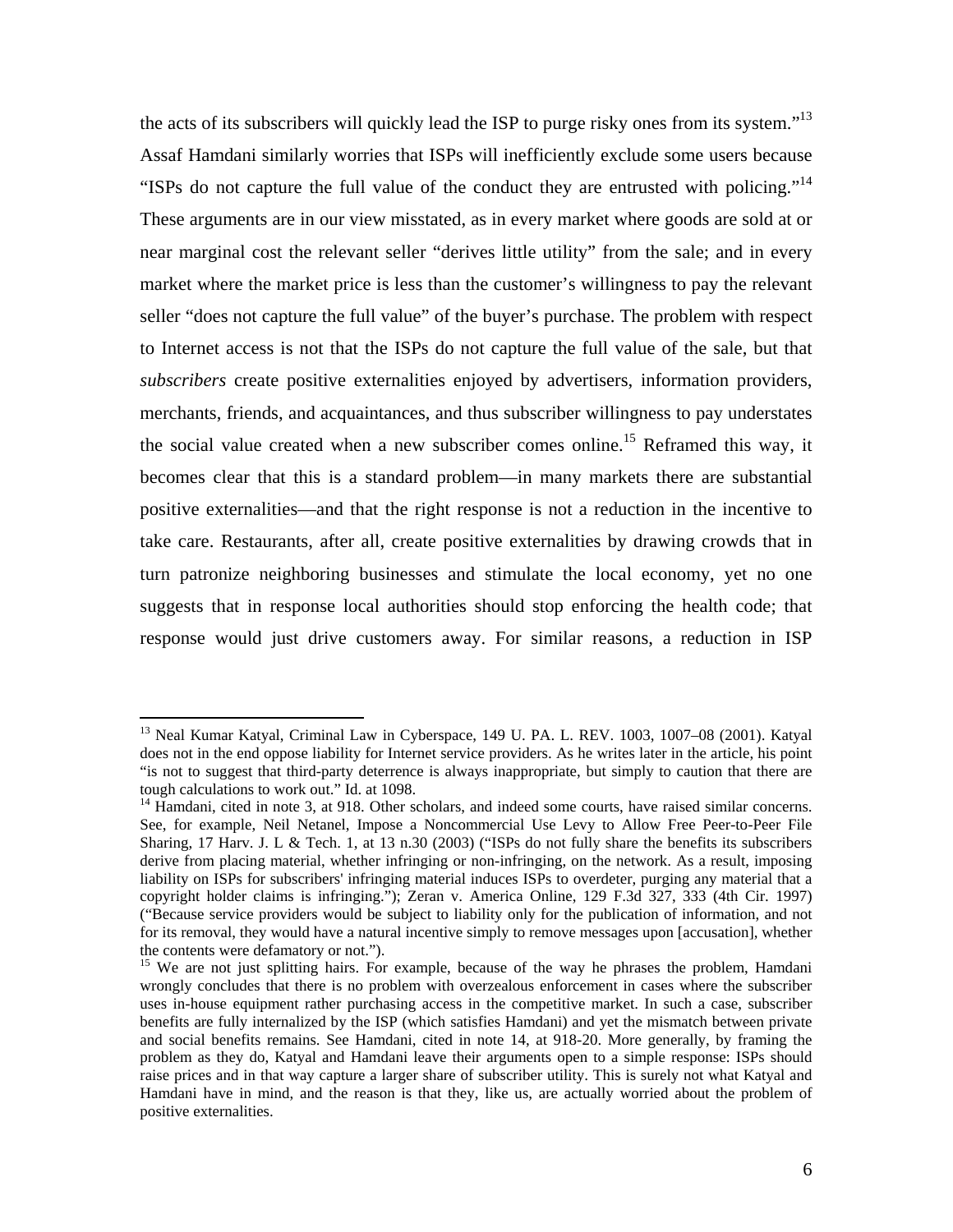liability is unattractive. The right response is a tax break or other subsidy that encourages marginal subscribers to stay online even as the costs of service rise.

The second concern echoes in the preamble to section 230 of the Communications Decency Act, where Congress notes that immunizing Internet service providers from liability will have the indirect effect of encouraging "the development of technologies which maximize user control over what information is received $^{16}$  and also "the development and utilization of blocking and filtering techniques<sup> $17$ </sup> that similarly might empower Internet subscribers to bar unwanted messages. The objection is that allowing Internet service providers to shirk will increase the incentive for subscribers to engage in self-defense and, through that, the incentive for independent firms to step in and offer technological solutions along the lines of virus protection software and firewalls. That is all true; but, as we will argue below, the logical implication is not complete immunity for Internet service providers. Instead, liability should be tailored in light of this possibility for market-based self-help, the goal being to encourage service providers to adopt the precautions that they can provide most efficiently, while leaving any remaining precautions to other market actors. This is again a standard scenario. Pedestrians can exercise care in crossing the street and otherwise interacting with fast-moving vehicles, and, indeed, by remaining at home or by wearing unfashionably bright attire, a pedestrian can sharply reduce the chance of being injured. Yet these simple facts do not lead anyone to suggest that automobile drivers should be immune from tort liability. Instead, rules of comparative and contributory negligence tailor the liability imposed on drivers in ways that encourage pedestrians to also take precautions. The same basic analysis applies here.

Now a word on our terminology. We do not need a formal definition of the term "Internet service provider" in order to capture the basic idea that these are the entities that provide individual and institutional subscribers with access to the Internet. The precise features associated with that access are not of concern. Some ISPs offer email services, news, storage space, and even games to their subscribers. Others simply receive data, convert that data into a form consistent with the TCP/IP protocol, and forward the results to independent computers that then provide richer services and interactions. All of these

<span id="page-7-1"></span>

<span id="page-7-0"></span><sup>&</sup>lt;sup>16</sup> 47 U.S.C. §230(b)(3).<br><sup>17</sup> 47 U.S.C. §230(b)(4).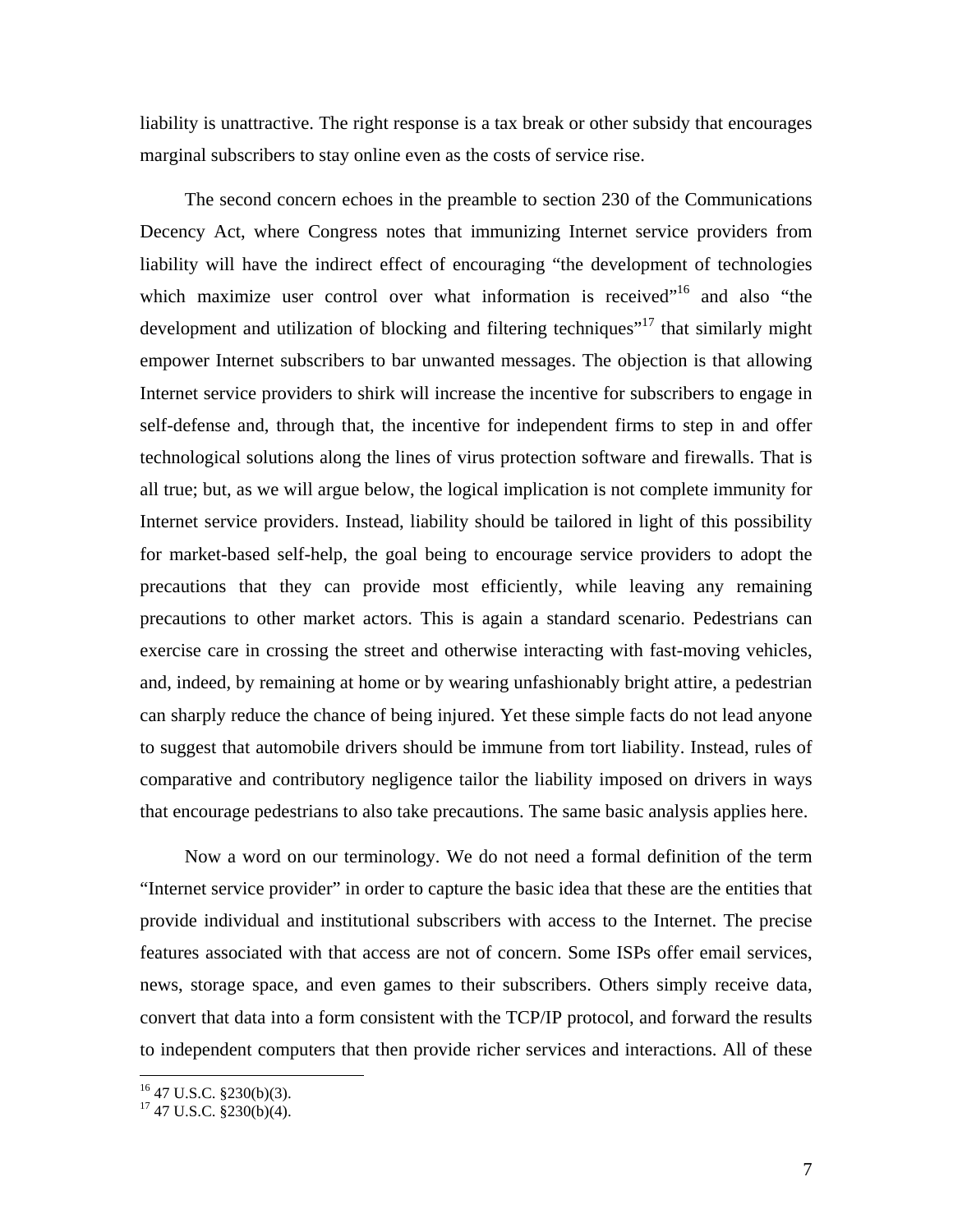<span id="page-8-0"></span>entities, however, are for our purposes considered "Internet service providers" in that each controls the point at which information residing on a privately owned computer network first comes in contact with the public network. Thus—and perhaps these will quickly sound to readers like historical references, given the pace of change in the industry—SBC is an Internet service provider in our vernacular, as is America Online, Road Runner, and RCN.

We similarly see no need to rely on technical definitions for concepts like the computer worm, the computer virus, the denial of service attack, or even the software Trojan horse. These references for us serve as placeholders for any category of malicious computer code that is propagated on the Internet, using or interfering with privately owned computer equipment, and done in a way such that the relevant private party has not given informed consent for that use or interference. Details beyond that—while certainly relevant to an understanding of the specific steps that might be available to combat pests—have no impact on the legal argument we present.

Our discussion proceeds in five parts. Part I summarizes the conventional economic account of indirect liability and applies those teachings to the specific case of Internet service providers. Part II considers in more detail the two primary objections sketched above, namely: the concern that liable ISPs will be overly cautious and thus inefficiently exclude marginal subscribers; and the concern that liability will reduce user incentives to engage in efficient self-help. Part III questions several recent court decisions that seem unnecessarily reluctant to hold ISPs accountable for the bad acts of their subscribers. Finally, Part IV concludes with some remarks on the limitations of our analysis and how our discussion differs from what might otherwise be a comparable discussion of ISP liability in the context of online copyright infringement.

#### **I. The Theory of Indirect Liability**

#### A. The Standard Model

1

Indirect liability is said to attach in instances where the law holds one party liable for wrongs committed by another.<sup>18</sup> A familiar setting is the employment relationship,

<sup>&</sup>lt;sup>18</sup> The terminology used for this concept varies considerably in the literature. Economists seem to prefer the phrase "vicarious liability" even though, in copyright law at least, vicarious liability is merely one specific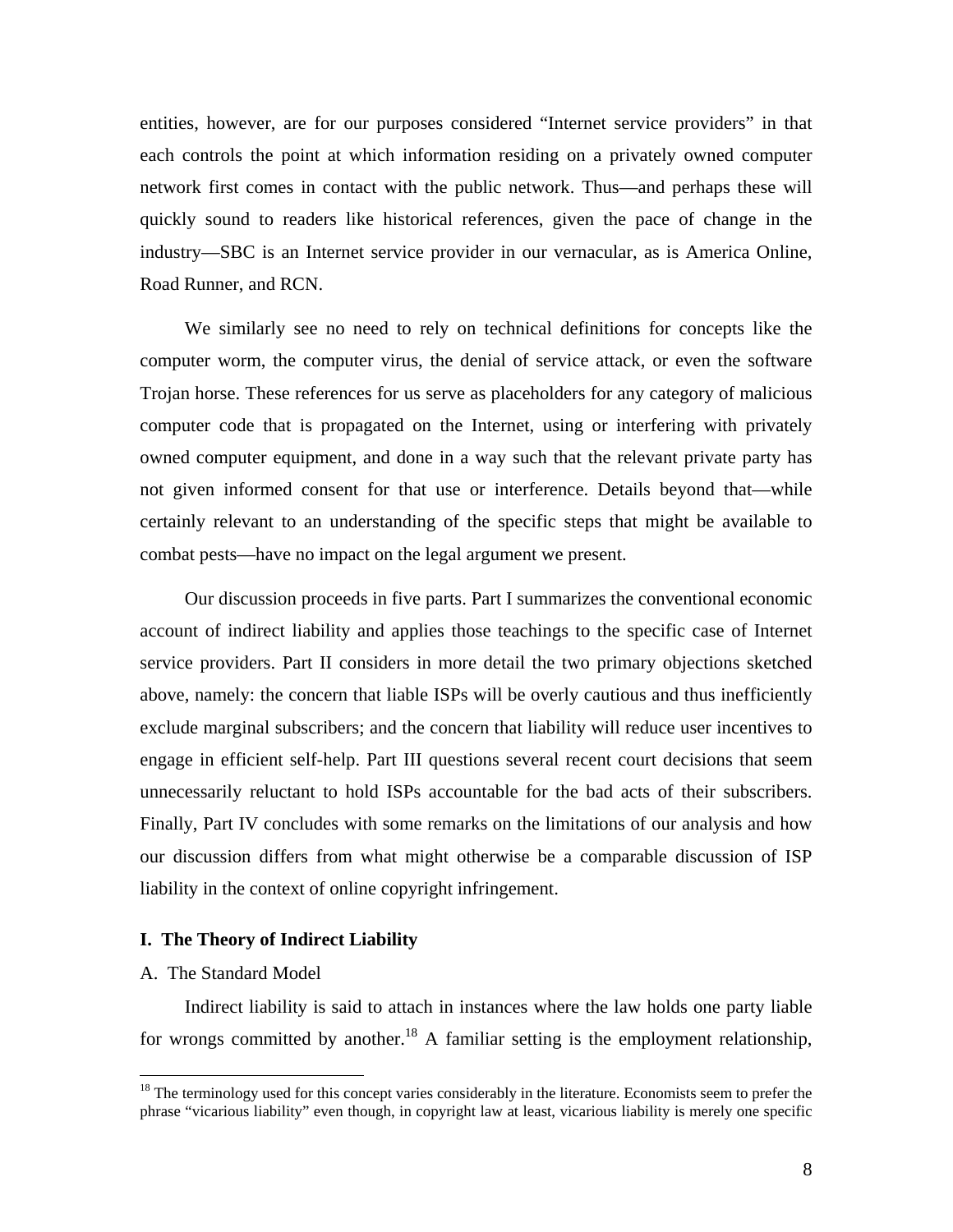where an employer can be held liable for torts committed on the job by his employee.<sup>[19](#page-9-0)</sup> But other examples abound. Bars are sometimes held liable when bartenders serve alcoholic beverages to patrons who later harm others while driving under the influence.<sup>20</sup> A motor vehicle owner can be held liable for the torts committed by a driver to whom the owner loaned his car.<sup>21</sup> Landlords can be held liable if they take inadequate precautions against criminal activity that harms tenants.<sup>22</sup> Entrepreneurs may be held liable if criminals use their premises to sell counterfeit or gray market goods.<sup>23</sup> Even products liability law has this same basic structure: a buyer may use a dangerous product such as a car in a negligent manner and cause injury to a third party; if the victim can show that the accident would not have occurred had the manufacturer used a better design, the victim may be able to recover from the manufacturer instead of, or in addition to, the buyer.<sup>24</sup>

Conventional economic analysis suggests that an explicit rule imposing indirect liability is not necessary when two conditions are simultaneously met: first, the direct bad actors are subject to the effective reach of the law, by which we mean that the employees, criminals, and purchasers in our previous examples are easy to identify and have assets that are sufficient to pay for any harm caused; and, second, transaction costs are such that those direct bad actors can use contract law to shift responsibility in whole or in part from

type of indirect liability, namely liability that attaches because the third party has control over the direct bad actor and also benefits from the bad acts in question. See Douglas Lichtman & William Landes, Indirect Liability in Copyright: An Economic Perspective, 16 Harv. J. Law & Tech 395, 396-99 (2003). Other commentators use phrases like "secondary liability" or "third-party liability" to capture the intuition that this is liability that attaches not to the bad actor directly, but to some other related party. In any event, for current purposes, we use the term "indirect liability" as our generic phrase.

<span id="page-9-0"></span><sup>&</sup>lt;sup>19</sup> See cases cited in note 12.

<span id="page-9-1"></span><sup>&</sup>lt;sup>20</sup> North Dakota's dram shop statute, for example, provides that any person "injured by any obviously intoxicated person has a claim for relief . . . against any person who knowingly disposes, sells, barters, or gives away alcoholic beverages to a person under twenty-one years of age, an incompetent, or an obviously intoxicated person." D. Cent. Code 5-01-06.1. Arizona law, by contrast, immunizes from liability parties who merely furnish or serve "spirituous liquor to a person of the legal drinking age." Ariz. Rev. Stat. Ann. 4-301, 4-311 to -312 (West 1995);<br>
<sup>21</sup> Usually as a matter of statute. See Dan B. Dobbs, The Law of Torts 934 (2000).<br>
<sup>22</sup> See, for example, Sharp v. W.H. Moore, Inc., 796 P.2d 506 (Idaho 1990).<br>
<sup>23</sup> See, for example,

<span id="page-9-2"></span>

<span id="page-9-3"></span>

<span id="page-9-4"></span>

<span id="page-9-5"></span>Perhaps most eerily similar to our current topic: a physician can be held liable for failing to warn a patient's spouse that the patient is carrying, and thus might expose the spouse, to a real-world ailment like Rocky Mountain Spotted Fever. See Bradshaw v. Daniel, 854 S.W.2d 865 (Tenn. 1993) (physician had, and failed to fulfill, a duty to warn patient's wife of one such health risk).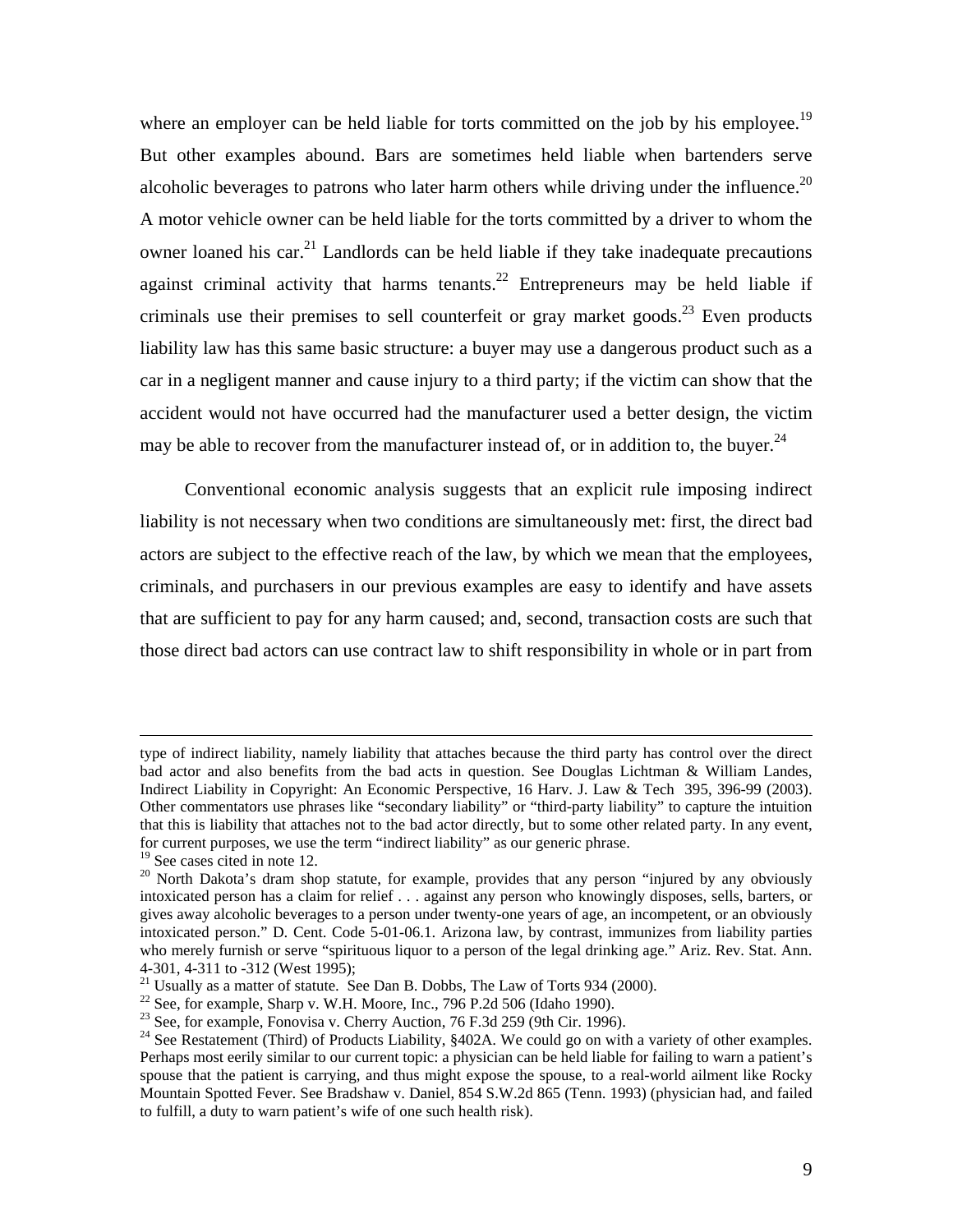themselves to any party that might otherwise be an attractive target for indirect liability.<sup>25</sup> The intuition is that, when these conditions are satisfied, the various parties can create indirect liability by contract, and—albeit subject to some second-order constraints<sup>26</sup> will do so where that would be efficient. $27$ 

To see this, consider the employment setting in more detail. If the driver of a delivery van is himself as easy to identify as the retailer for whom he works, and, further, the driver has adequate resources to pay for any harm he might cause in the event of an accident, then there is no strong argument for imposing liability on the retailer. No matter what the legal rule, the driver and the retailer will efficiently allocate liability through their employment contract. Thus, if the optimal rule would impose on the retailer the obligation to inspect every delivery van each morning, or to test employees randomly for drug and alcohol abuse, the driver and retailer will agree by contract to those desired monitoring activities. Similarly, to the extent that driving the truck poses an unavoidable risk of injury to others, the driver will either shift that risk to the employer through an indemnity clause, or himself assume that risk and demand higher wages in compensation. The legal rule in this situation is just a default; where transaction costs are low and employees have adequate resources, contracts allow private parties to shift and divide legal responsibility as they see fit.

Things change when either of the conditions identified above fails to hold. For instance, in a situation where contracts are easily negotiated between the driver and the retailer, but the driver himself lacks the resources necessary to pay for the harm he might cause, the absence of indirect liability would tempt the retailer to leave tort liability on the shoulders of the driver, in essence using the driver's lack of resources as a cap on any ultimate damage payment. In a situation where contracts are possible but a negligent employee's identity cannot be ascertained—for example, witnesses report that a Federal

<span id="page-10-0"></span> $25$  For a general introduction, see Alan Sykes, Vicarious Liability, in 3 The New Palgrave Dictionary of Economics and the Law 673 (Peter Newman ed., 1998).<br><sup>26</sup> Among these constraints are the costs a victim would incur to identify and then sue the liable parties, and

<span id="page-10-1"></span>cognitive limitations that might lead small parties to incorrectly predict the likelihood or extent of any expected accidents.

<span id="page-10-2"></span><sup>&</sup>lt;sup>27</sup> We assume that the indirectly liable parties are subject to the effective reach of the law, which is to say that we assume they can be identified and they have sufficient assets to pay for any harms they might cause. While that is typically true, it is not always true, especially in instances where the harm in question is catastrophic.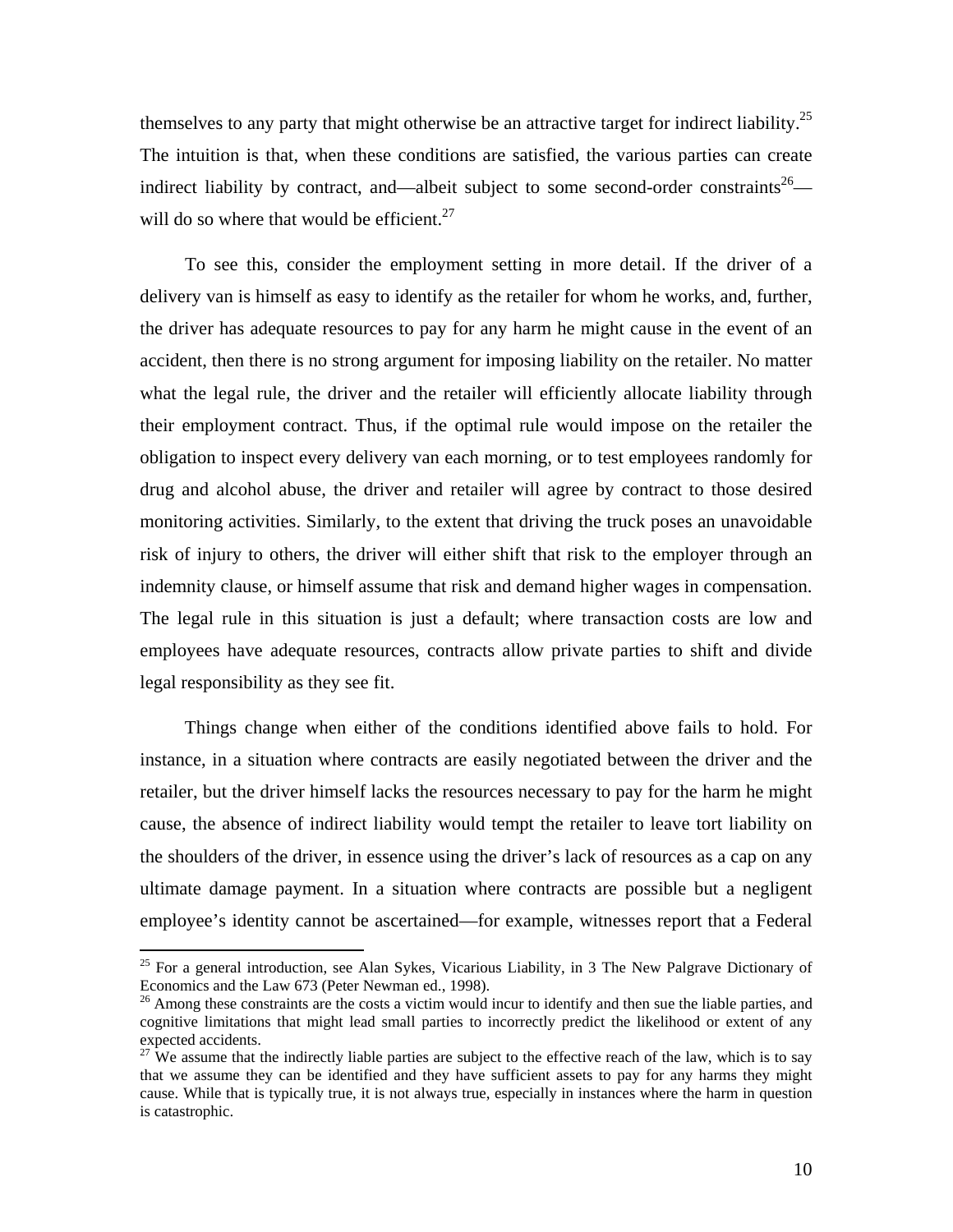Express van hit the pedestrian but no one saw the driver—again the absence of indirect liability would act as a *de facto* cap on tort liability, putting the driver in a position where he would not be fully liable for his accidents and thus leading the retailer and driver together to take sub-optimal care. Where the driver has adequate resources but the parties cannot contract effectively, the legal rule clearly matters as well, this time because the inability to contract would make it impossible for the parties to shift responsibility to the cheaper cost avoider.

Thus the interesting cases are those where either the relevant bad actors are beyond the reach of the law, or transaction costs make reallocation by contract implausible. For these cases, economic analysis identifies two additional factors: first, indirect liability should be attractive in cases where the potentially liable party is in a good position to detect or deter the relevant bad act; and, second, indirect liability should be attractive in cases where it can encourage the liable party to internalize some significant negative externality unavoidably associated with its activities.<sup>[28](#page-11-0)</sup>

Start with the first factor, namely that indirect liability should be particularly attractive where the potentially liable party is in a good position to detect and deter bad acts. This is, for example, one of the main reasons why employers are held liable for the torts committed by their employees. The employer can monitor employee behavior, screen employees before entrusting them with dangerous equipment, develop compensation schemes that encourage employees to exercise due care, and otherwise beneficially influence employee decisions. The prospect of indirect liability pressures employers to make use of these mechanisms and in that way to minimize the expected cost of accidents. Now admittedly employer liability is typically strict, which is to say that—despite what we just said—liability does not turn on whether the employer should have taken additional precautions given the particular accident at issue. However, the

 $\overline{a}$ 

<span id="page-11-0"></span><sup>&</sup>lt;sup>28</sup> Our discussion follows the analysis in Steven Shavell, Economic Analysis of Accident Law 170-75 (Harvard University Press 1987); Alan Sykes, An Efficiency Analysis Of Vicarious Liability Under the Law of Agency, 91 Yale L. J. 168 (1981); Alan Sykes, The Economics of Vicarious Liability, 93 Yale L. J. 1231 (1984); Alan Sykes, The Boundaries of Vicarious Liability: An Economic Analysis of the Scope of Employment Rule and Related Legal Doctrines, 101 Harv. L. Rev. 563 (1988); Reinier Kraakman, Gatekeepers: The Anatomy of a Third-Party Enforcement Strategy, 2 J.Law & Econ 53 (1986). Two helpful overviews are Sykes, cited in note 25, and Reinier Kraakman, Third Party Liability, in 3 THE NEW PALGRAVE DICTIONARY OF ECONOMICS AND THE LAW, 583 (Peter Newman ed., 1998).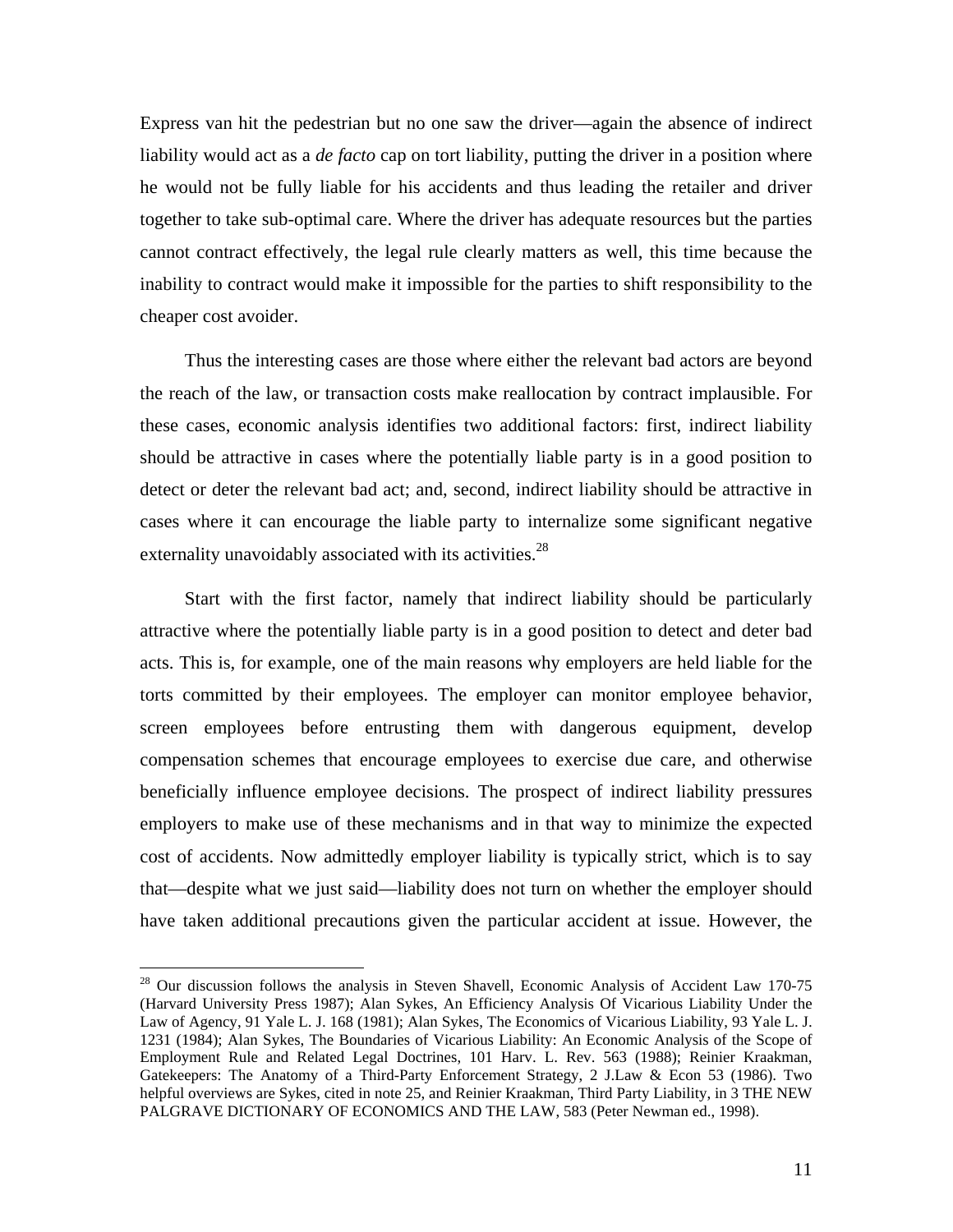logic is likely that the more detailed inquiry would prove too cumbersome, and thus the law errs on the side of holding employers accountable. In essence, strict liability in this application presumes that there was something that the employer should have done differently, and that presumption is made irrebuttable for reasons of administrative convenience. In many other settings, by contrast, some form of a negligence standard is used, and that maps well to the intuition that the liable party had the ability to control the erstwhile bad actor and inefficiently failed to do so.<sup>[29](#page-12-0)</sup>

Turn now to the second factor: that even in situations where the indirectly liable party cannot meaningfully detect or deter bad acts, indirect liability might be attractive as a means by which to force the accountable party to factor significant unavoidable negative repercussions associated with its activities into its baseline decision of how much to engage in those activities in the first place. Again, the employment setting is instructive. Even when a retailer can do nothing more to ensure that the drivers of its delivery vans take appropriate care, it is likely efficient to have the retailer pay at least some fraction of the costs of any accidents that occur during the delivery process. The reason is that this forces the retailer to account for the costs of accidents when deciding the price and frequency of deliveries. If accidents are unavoidable, liability means that price will rise and quantity will fall, which is exactly what should happen given this negative externality. This is referred to in the literature as an effect on "activity level," the vocabulary there designed to emphasize that the purpose of liability on this argument is not to encourage precautions, but instead to influence how often the harmful activity in question takes place. Importantly, note that where activity level is the concern, strict liability is often appropriate, in that the logic of liability is not at all tied to any negligent failure on the part of the indirectly liable party to take some cost-justified precaution.

These factors—call them "control" and "activity level"—are neither alone nor together sufficient to justify the imposition of an indirect liability rule. Instead, these are merely prerequisites that help to identify cases where liability might be attractive. The actual question of whether liability should be imposed typically turns on other, often setting-specific considerations. Thus, while the telephone company surely has the ability

<u>.</u>

<span id="page-12-0"></span> $29$  For example, Sharp, supra note 22; Fonovisa, supra note 23.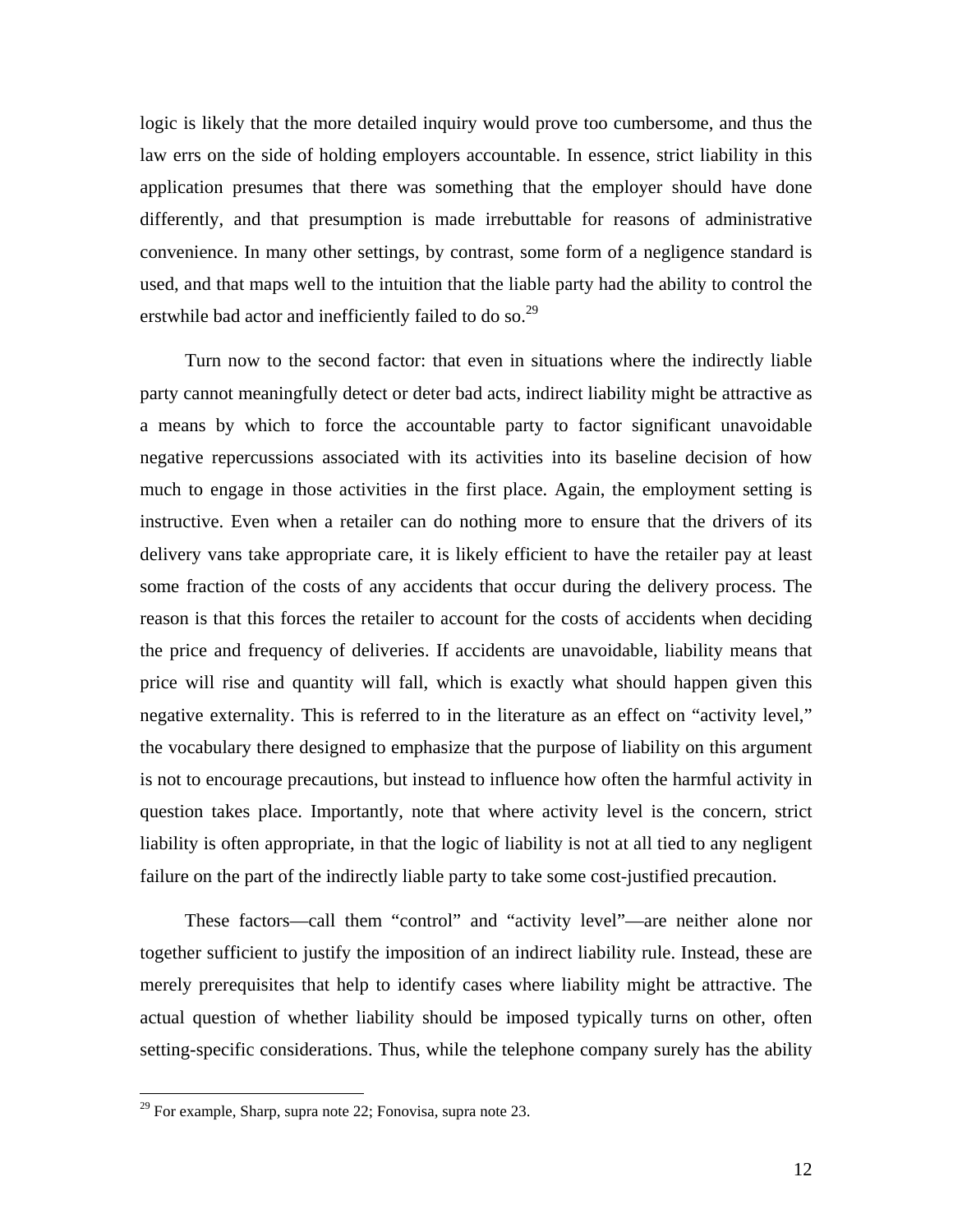<span id="page-13-1"></span>to deter crank phone calls by more carefully monitoring calling patterns, it is unlikely that telephone company liability would be attractive, both because of obvious privacy concerns and because of worries that, in its attempts to address the problem of crank calls, the telephone company would inadvertently interfere with a sizeable percentage of legitimate telephone activity. To reject indirect liability in this situation is in essence to announce that the costs of crank telephone calls are not sufficiently high as compared to the costs of indirect prevention. Similarly, the mere fact that an airport provides a venue from which airlines impose on neighbors a pollution and noise externality does not itself justify imposing liability for that harm. After all, the neighbors are themselves making decisions that increase and decrease the importance of these externalities; and, in a world where the airport absorbed these costs in full, neighbors might inefficiently decide to use their properties to raise livestock and care for the elderly, two uses that are so sensitive to noise and pollution that they likely should be disfavored given the proximity of the airport.

That said, the control and activity level factors do helpfully sketch the contours of efficient indirect liability rules. For instance, these factors make clear why employers should not typically be held accountable for torts committed by their employees in instances where the employee was acting outside the scope of employment. The employer has no special advantage when it comes to stopping its employees from abusing their spouses or picking fights at bars.<sup>30</sup> Moreover, neither of those activities is rightly understood as a consequence of the employer engaging in whatever its core business might be; whether the employer is in its current line of business or another, the employee is probably just as likely to commit these bad acts. Thus, neither the control nor the activity level rationale fits, and liability is inappropriate.<sup>31</sup>

<span id="page-13-0"></span> $30$  The right question to ask is whether the employer can influence the relevant employee behavior more effectively than can the state. Thus, while an employer can fine an employee for bad acts committed on the employee's own time, and while such a system could be used to discourage bar fights and spousal abuse, the government can implement such a system of fines just as easily, and the government might even be better suited to do so because, for example, the government has the ability to incarcerate bad actors for whom the fine turns out to be an insufficient disincentive.<br><sup>31</sup> See Sykes, cited in note 25 (discussing employee torts outside the scope of employment). Note that there

might be more of a link here than we indicate above. An employer who places enormous stress on his employee, for example, surely increases the likelihood that that employee will abuse his spouse or become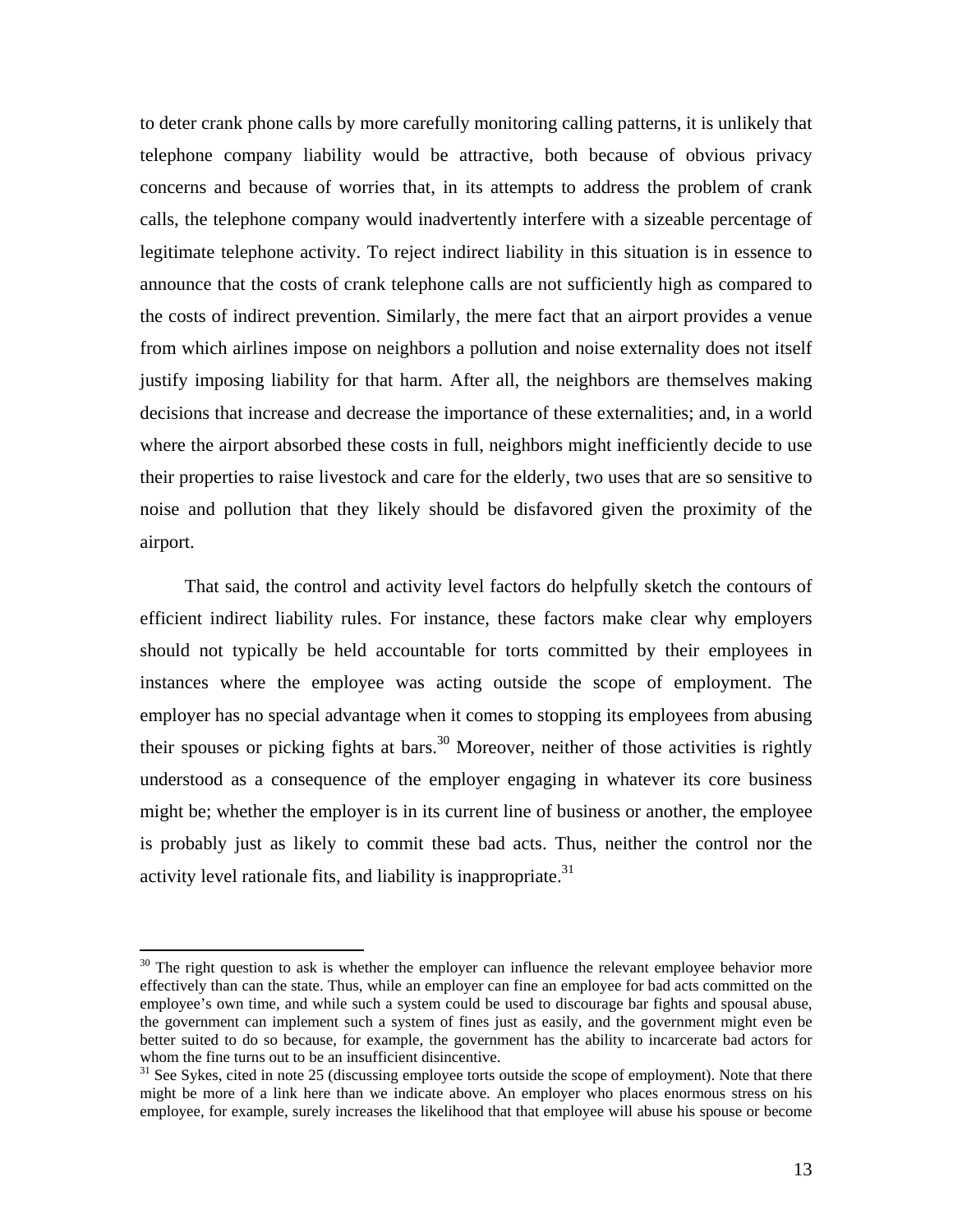Similarly, an efficient indirect liability regime should be reluctant to wave off liability in cases where the potentially liable party asserts, as a defense, that he lacked control over the alleged bad actor due to a contractual provision, an affirmative technology choice, or some detail related to corporate structure. The idea behind the control rationale is to encourage private parties to develop mechanisms, and adopt organizational structures, that effectively allow for the control of possible bad actors. Allowing parties to hide from this obligation through some voluntary limitation threatens to undermine that logic, in essence encouraging a potentially liable party to knowingly and intentionally stick its head in the sand. Sadly, courts accept these sorts of excuses all too often—this is exactly the ruse at play in situations where taxi cab companies structure their affairs such that each taxi is, in the eyes of the law, a separate corporate entity<sup>32</sup> but they should instead direct a skeptical eye toward any party's self-imposed inability to detect or deter.<sup>[33](#page-14-1)</sup>

In sum, the conventional economic account makes clear that private parties cannot create the optimal liability regime on their own in instances where the party directly responsible for the bad act is beyond the effective reach of the law, and also in instances where transaction costs make contract negotiations across the various relevant parties implausible. The conventional economic rationale for indirect liability further stresses that liability should be considered in instances where one party has the ability to deter or detect the bad acts of another, and also where liability can serve to encourage a party to internalize significant negative externalities associated with its activities. As we will argue in the next section, violations of cyber-security take place in a setting where these conditions all seem likely to hold.

involved in barroom brawls. Thus there might be at least a small activity level affect to consider, and  $^{32}$  For a discussion, see Goldberg v. Lee Express Cab Corp., 634 N.Y.S.2d 337 (1995).<br><sup>33</sup> This is similarly a good reason for the Ninth Circuit to look askance at Grokster, the entity that

<span id="page-14-1"></span><span id="page-14-0"></span>intentionally designed its peer-to-peer music trading system such that, once activated, the technology (arguably) cannot effectively monitor for copyright infringement. See MGM Studios, Inc. v. Grokster, Ltd., 259 F. Supp. 2d 1029 (C.D. Cal. 2003), appeal pending. On the general theme of intentional ignorance in the context of indirect liability, see In re Aimster Copyright Litigation, 334 F.3d 643, 650-51 (7th Cir. 2003) ("a service provider that would otherwise be a contributory infringer does not obtain immunity by using encryption to shield itself from actual knowledge of the unlawful purposes for which the service is being used").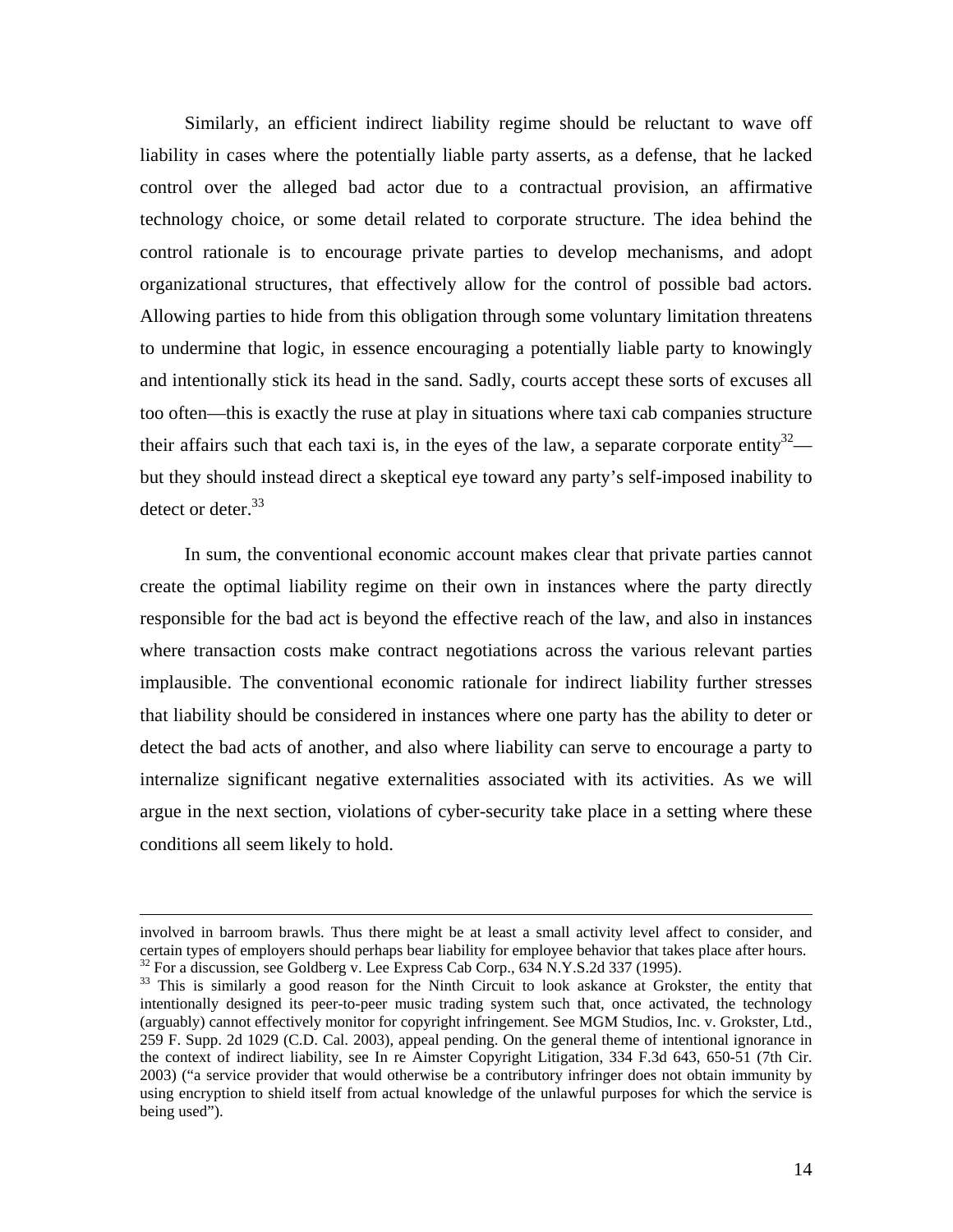#### B. Applied to Internet Service Providers

There are strong arguments for imposing liability on Internet service providers for violations of cyber-security, and they track the four core intuitions we outline in the previous section. Consider each in turn.

#### 1. Actors beyond the Law's Reach

1

The individuals who design and intentionally propagate malicious computer code are typically far beyond the reach of conventional law. For one thing, they are hard to identify. Sophisticated saboteurs use the Internet's topology to conceal their tracks by routing messages and information through a convoluted path that is difficult for authorities to uncover. Moreover, by the time a computer virus or worm is detected, the trail is often cold. This is true because Internet pests like worms and viruses are routinely programmed to sit idle for a period of time before unveiling themselves. That allows mischief-makers to time their attacks to coincide with important or ironic world moments—the W32/Mypics virus was designed to trigger with the start of the new millennium, for example<sup>34</sup>—but it also creates a period of time during which a troublemaker can effectively disappear.

Even if caught, individuals who engage in these types of bad acts rarely have sufficient assets to pay for the losses they impose. Some estimates put the costs of prominent Internet worms and viruses in the billions of dollars,  $35$  and those estimates might undercount the harm as they measure only commercial productivity losses and disruptions to commerce, thus ignoring the costs of countermeasures like anti-virus software, as well as less quantifiable harms such as missed opportunities for communication and the frustration experienced by computer users who are victimized. Numbers of that magnitude render the typical bad actor judgment proof, as these sums easily swamp most individuals' personal assets. One possible response is, of course, criminal liability. However, where the risk of apprehension is sufficiently small and the magnitude of the losses is sufficiently large, workable criminal punishments often cannot

<span id="page-15-0"></span> $34$  Erich Luening and Wylie Wong, Virus set for Jan. 1, 2000, CNET News.com (Dec. 3, 1999), available at http://news.com.com/Virus+set+for+Jan.+1,+2000/2100-1001 3-233907.html.

<span id="page-15-1"></span> $h<sup>35</sup>$  See Alison Langley, Computer Viruses Are Frustrating Insurers, Too, The New York Times, October 12, 2003, at s. 3, p. 4. Insurers refuse to provide substantial insurance against many kinds of malicious attacks, especially viruses and worms, because the risks are not independent.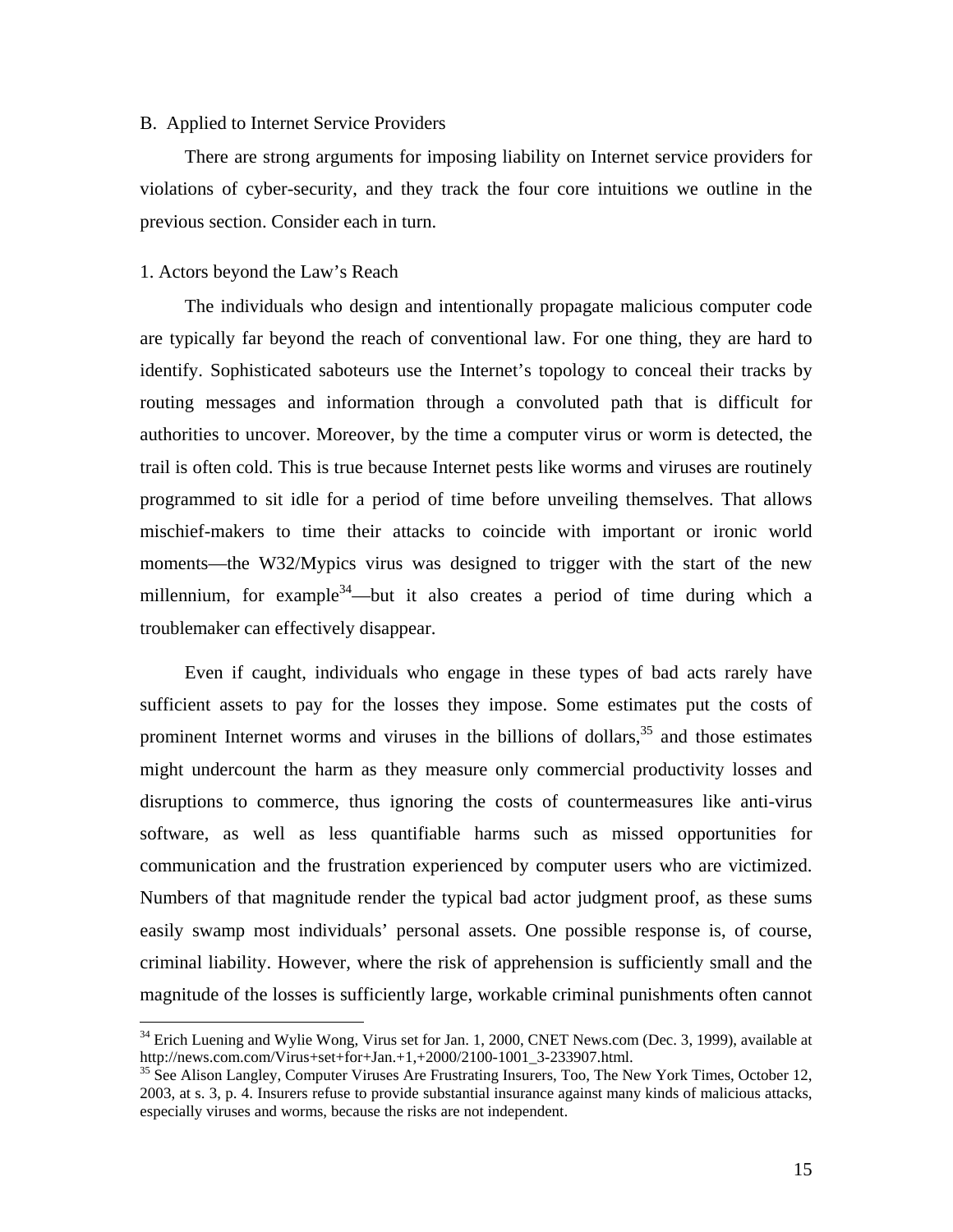be made high enough to adequately deter. Further problems include the reluctance of juries to impose sufficiently large sentences for these non-violent crimes, and the fact that incarceration is expensive to the state.<sup>36</sup>

Interestingly, these concerns about actors being beyond the reach of the law do not apply to the individuals and entities who, instead of creating an Internet pest, inadvertently help a pest to propagate. An example might be a firm whose server is run in such a way that it can be easily taken over by an outside party, or the grandmother who relentlessly clicks to install malicious programs when asked to do so by websites or anonymous email solicitations. There is no reason to believe that the parties in these hypotheticals lack the resources necessary to pay for the harm they cause, as an ordinary user likely contributes only a small amount to any total loss. Nor is there any reason to believe that these bad actors would be hard to track down. Computer users who fail to exercise appropriate caution when opening email attachments are hardly likely to be sophisticated enough to simultaneously cover their tracks in the event of a problem. The only sense in which these sorts of individuals are beyond the reach of law is the practical concern about the costs of identifying and suing these parties as compared to the share of the damages that can be collected from them. Regardless, our caution here is just that, to the extent that the argument in favor of indirect liability is premised on the assumption that the relevant bad actor is beyond the reach of the law, that argument is much weaker as applied to these individuals—although, as will become clear in a moment, there are other reasons why indirect liability might be warranted even in these sorts of cases.

#### 2. Contracts and Transaction Costs

<u>.</u>

A second issue raised in our baseline analysis concerned the role of contracts and transaction costs. We noted that unless transaction costs interfere with contracting, affected parties can allocate liability efficiently through contractual design. More concretely, if the problem is that user1 who subscribes to ISP1 is harmed by user2 who

<span id="page-16-0"></span><sup>&</sup>lt;sup>36</sup> There are second-order concerns as well, such as the fact that defendants will invest more resources resisting long sentences than they will short ones. There are also equitable concerns, as it might seem inappropriate to establish a legal system where, by design, only a small fraction of the culpable parties are punished, but those that are punished suffer extraordinarily large penalties. Lastly, it is often important to keep penalties low enough that there is a plausible threat of an additional penalty if the relevant bad actor further misbehaves. Otherwise, after crossing the relevant threshold, bad actors have no incentive to mitigate the harm they cause.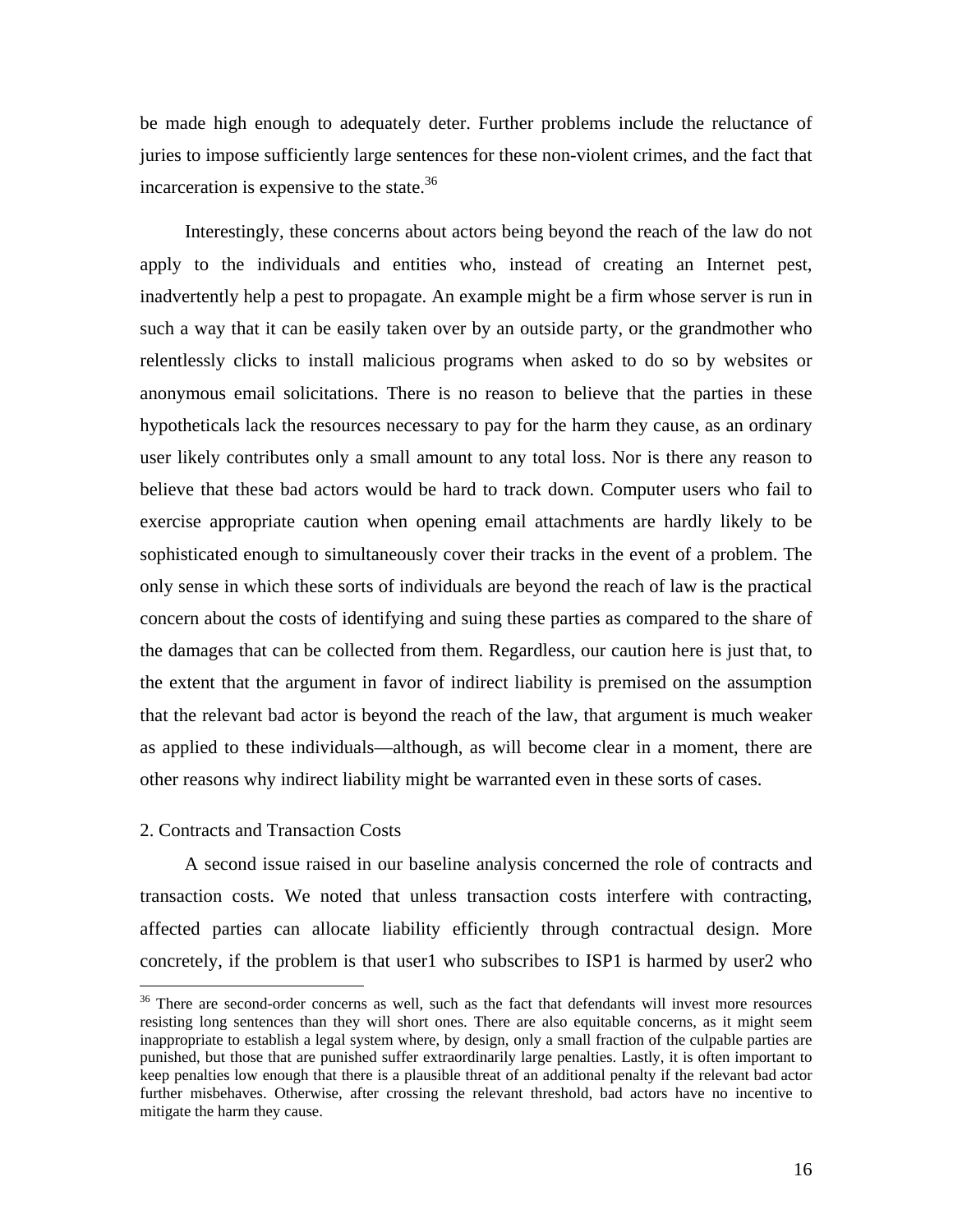subscribes to ISP2, the puzzle for us is to ask why the parties do not just use contract law to allocate liability amongst themselves. Indeed, even assuming that users are judgment proof, ISP1 and ISP2 could agree that each is liable to the other for harms caused by their respective subscribers, and they should do so if indirect liability of this sort is efficient. Given that ISPs have not chosen to implement such agreements, what reason is there for imposing indirect liability on them through tort law?

An intuitive answer is that there are so many Internet service providers in operation that the transaction costs of negotiating these contracts would be prohibitive. But that explanation is only marginally satisfying, because ISPs themselves are already all part of a complicated and all-inclusive network of contracts, specifically the peering and transmit arrangements under which the various private owners of the Internet backbone agree to carry traffic one to another.<sup>37</sup> A more satisfying explanation is that any network of contracts focusing on issues of cyber-security would be perpetually out of date, and updating such a complicated web of interdependent security obligations would be all but impossible given the number of parties involved and the complicated questions any update would raise regarding the appropriate adjustments to the flow of payments.<sup>38</sup>

Still, there are puzzles lurking. Microsoft has licensing agreements with a huge percentage of home computer users, and thus the firm seems to be in the perfect position to ensure that these users take sensible precautions like updating their virus software and downloading system patches. Microsoft could even make those obligations self-executing by blocking Internet access for any computer whose software is (say) more than 10 days out of date. Instead, Microsoft merely offers updates to its customers and allows each customer to decide whether the private benefits of a given update warrant the private costs in terms of time and convenience. The result might very well be a classic prisoner's dilemma where Microsoft's customers as a group would be better off were each to update regularly, but, without coordination, each customer opts to update more rarely. This

<u>.</u>

<span id="page-17-0"></span><sup>&</sup>lt;sup>37</sup> For an introduction to these interconnection issues, see Benjamin, Lichtman & Shelanski, Telecommunications Law and Policy 915-25 (Carolina Academic Press 2001).

<span id="page-17-1"></span> $38$  Bounded rationality might be an additional limitation on the ability of Internet subscribers to efficiently create the optimal indirect liability regime through private contracts. The many users who today are still clicking to execute email attachments from strangers are as a practical matter unlikely to be sufficiently rational contract negotiators. Their blind spots undermine any argument that private parties will, if left to their own devices, be able to efficiently shift and allocate responsibility for online security.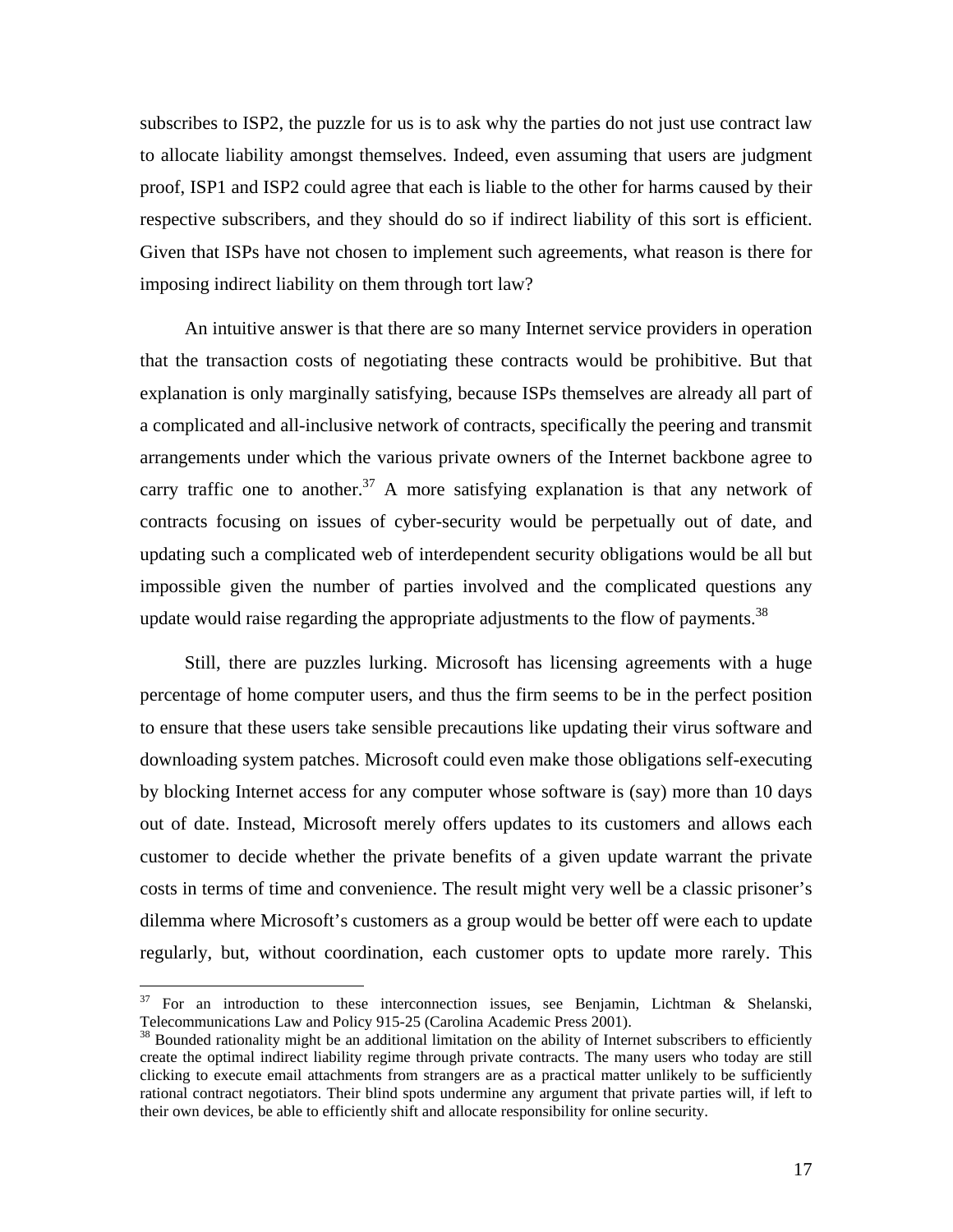suggests that there must be a bigger problem with contractual solutions—public relations? privacy concerns? security?<sup>39</sup>—although in truth the explanation might simply be that Microsoft is at the moment in too precarious a position vis-à-vis worldwide antitrust authorities to do anything that might be perceived as the use of its market power to foist additional software on unwilling consumers.

#### 3. Control

1

As we note in the more general discussion, indirect liability is primarily attractive in cases where the indirectly liable party can detect, deter, or otherwise influence the bad acts in question. We are not experts on Internet technologies; however, ISPs seem to be a natural choice on this criterion, as they are in a good position to take precautions that would reduce the risk of, and harm done by, cyber-mischief.

Focus first on the primary ISP that provides the gateway through which a troublemaking user obtains access to the Internet. This primary ISP can detect criminal behavior by analyzing patterns of use, much as a bank can detect credit card theft by monitoring a customer's pattern of purchases. Some patterns of use are intrinsically suspicious, for instance a continuous stream of communications from a home user. Other patterns are suspicious because they represent a radical departure from the user's ordinary behavior. If an ISP programs its computers to create a profile for each user, and then regularly compares the user's current patterns with that historic profile, the ISP should be able to detect this genre of unauthorized usage and intervene.

We can imagine interventions of various forms. A minimally intrusive form would involve recording a subscriber's data stream and storing that information, ideally in encrypted form, for a period of time. If authorities, responding to independent information, then contact the ISP and present necessary search warrants and the like, the ISP would provide the authorities with this record. Many offenders could be traced if ISPs were to record traffic in this manner; but ISPs do not routinely record traffic today both because of privacy concerns and because of the enormous volume of

<span id="page-18-0"></span><sup>&</sup>lt;sup>39</sup> An automatic update system like the one we propose would become an attractive target for hackers because it could conceivably be used to corrupt a large number of computers simultaneously. Then again, the current voluntary system suffers the same flaw, albeit on a slightly smaller scale.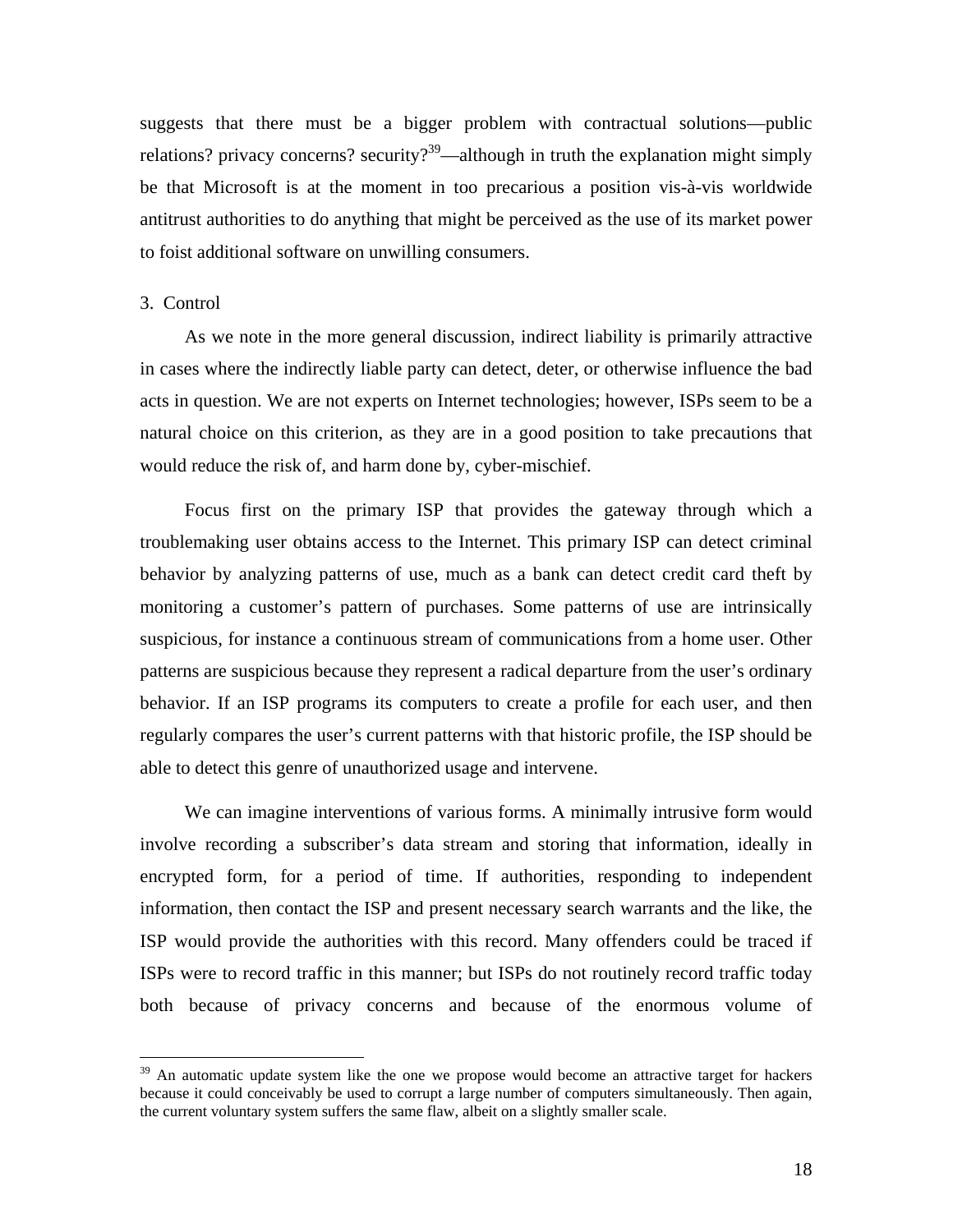communications. Legal rules, however, could ease these concerns. For instance, the law could require that ISPs store the information securely and release it only to law enforcement officials, thus lessening the worry that stored information would leak out by accident or be used for other purposes. The law could also require that ISPs record information about the data communication—size, duration, timing, and so on—but not its substance, in that way further reducing privacy concerns. To lessen volume, meanwhile, a similar rule could be used, in that summary information about a given communication would likely be less sizeable than a full reproduction of the communication itself, or an alternative approach could be adopted, for example requiring ISPs to record information only when particular triggers raise suspicion, or perhaps only when authorities explicitly ask that the information be recorded.<sup>40</sup> The amount of time that information would need to be stored could also be tweaked to address concerns about storage costs, assuming these concerns are valid and not a pretext advanced by ISPs to avoid regulation.

More aggressive ISP interventions might also be possible. For instance, although the details are far outside our area of expertise, we can imagine a world where an ISP that detects suspicious activity could phone the user and ask whether and how he is using his computer; this would be a way of detecting third party hacking. Or an ISP could have a policy of shutting down or slowing a connection where the pattern of usage—say, a sudden spike of activity, or the repeated appearance of identical computer code attached to a large number of outgoing email messages—suggests that the computer in question has been hijacked and put to use in cyber-crime. We can also imagine more significant changes to the architecture of information transmission, for instance a system in which anyone who sends an email is required to post a small bond, money that would be forfeited if it were to later turn out that the email contained a virus or other harmful code.

<span id="page-19-0"></span><sup>&</sup>lt;sup>40</sup> The right approach might be to empower government officials to require ISPs to store information without any particular showing or court order, but then to permit government officials to access that information only with a court order in hand. This would free the government to act quickly in terms of preserving evidence, but it would still respect privacy interests until the government could make a sufficient case. This approach has many virtues: for instance, it preserves evidence during that gap between when the government first becomes suspicious and when the government can corroborate its suspicions, a gap during which evidence today is often lost; and it allows for narrow searches of the stored information to be followed up with broader searches in cases where later events suggest that there is more to be learned from the stored data. Computer scientist Carl Gunther has been working on various technologies along these lines, and was helpful in explaining these technologies to us.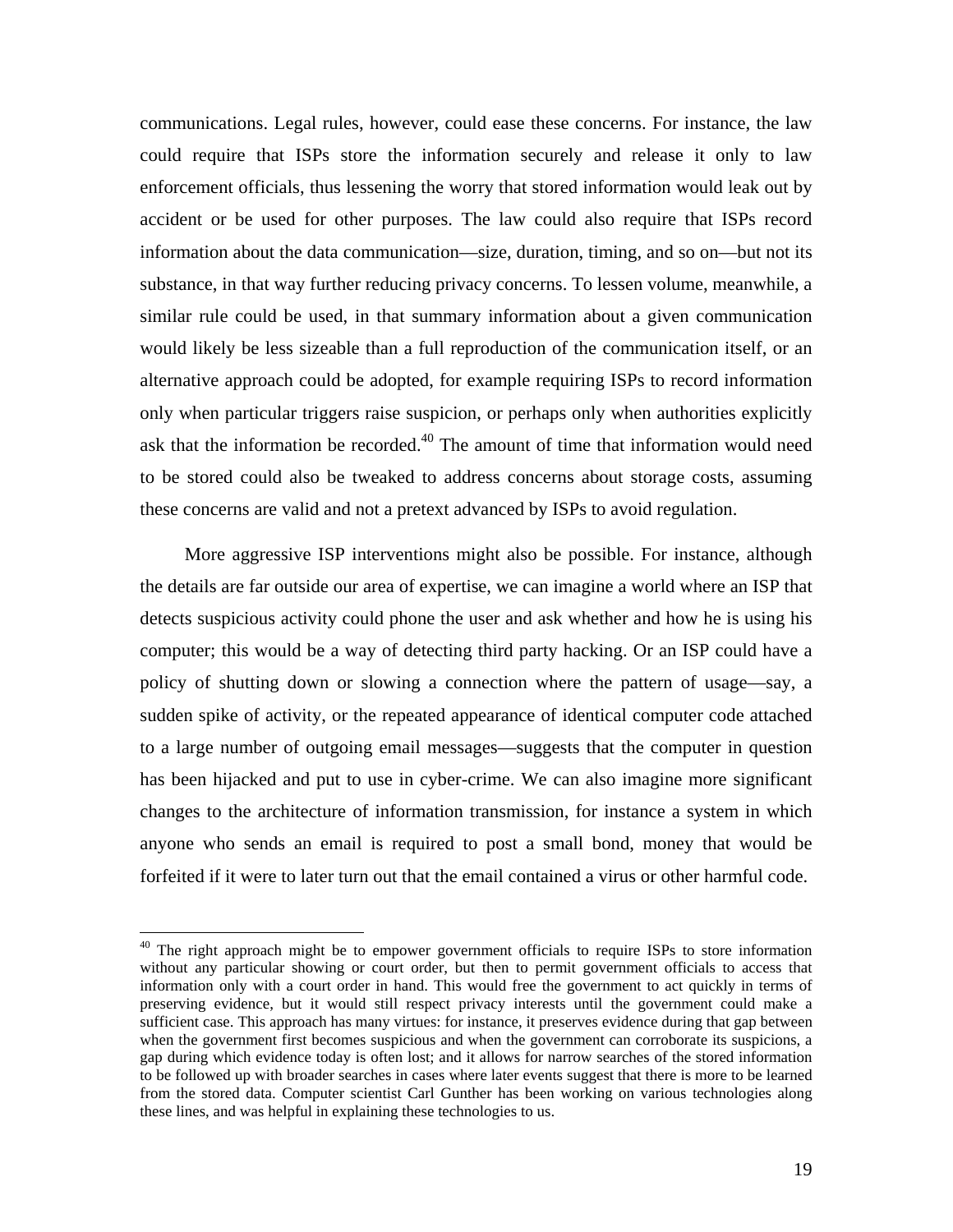We have focused thus far on bad acts engaged in by a subscriber or accomplished using a subscriber's account, but turn now to the role ISPs might play in detecting criminal behavior that originates on a rival firm's network. When an ISP receives a packet or message from another ISP, it might be able to detect aspects of the packet that indicate a likelihood of criminal activity. For example, an ISP might alone, or in cooperation with other ISPs, notice an unusual spike in demand, indicating a denial of service attack or a rapidly multiplying virus or worm. ISPs might even be able to develop efficient protocols for pooling information about changes in traffic patterns and in that way alert one another, and also customers, of suspicious behaviors in time to trace them back to their source or at least shut them down.

We could go on for some time with examples along these lines. However, our goal for now is not to determine the precise precautions that ISPs should or will take in response to liability—quite the opposite, we are painfully aware of our outsider status when it comes to technology design—but instead to make clear that ISPs are in a good position to influence the number and severity of cyber-attacks. Indirect liability would pressure ISPs to take this task seriously, encouraging the people who have the proper technical expertise to implement whatever turn out to be the most effective precautions.

#### 4. Activity Level

While, in theory, indirect liability can be attractive independent of its role in encouraging detection and deterrence, in practice we doubt that arguments about activity levels would on their own lead us to favor indirect liability for ISPs. Our hesitation does not derive from any doubts over whether ISPs impose negative externalities as they enroll new customers and offer new services; of course there are externalities at play, given that any new subscriber can turn out to be a careless grandma, and any new service can quickly devolve into a portal for Internet contagion. The concern instead derives from the fact that there are drawbacks to imposing liability solely because of negative externalities, and we think those drawbacks are significant in this particular application.

One drawback associated with the activity level rationale is that it might distort incentives by forcing parties to internalize negative externalities even though they often cannot internalize equally sizeable positive externalities. As applied here, the negative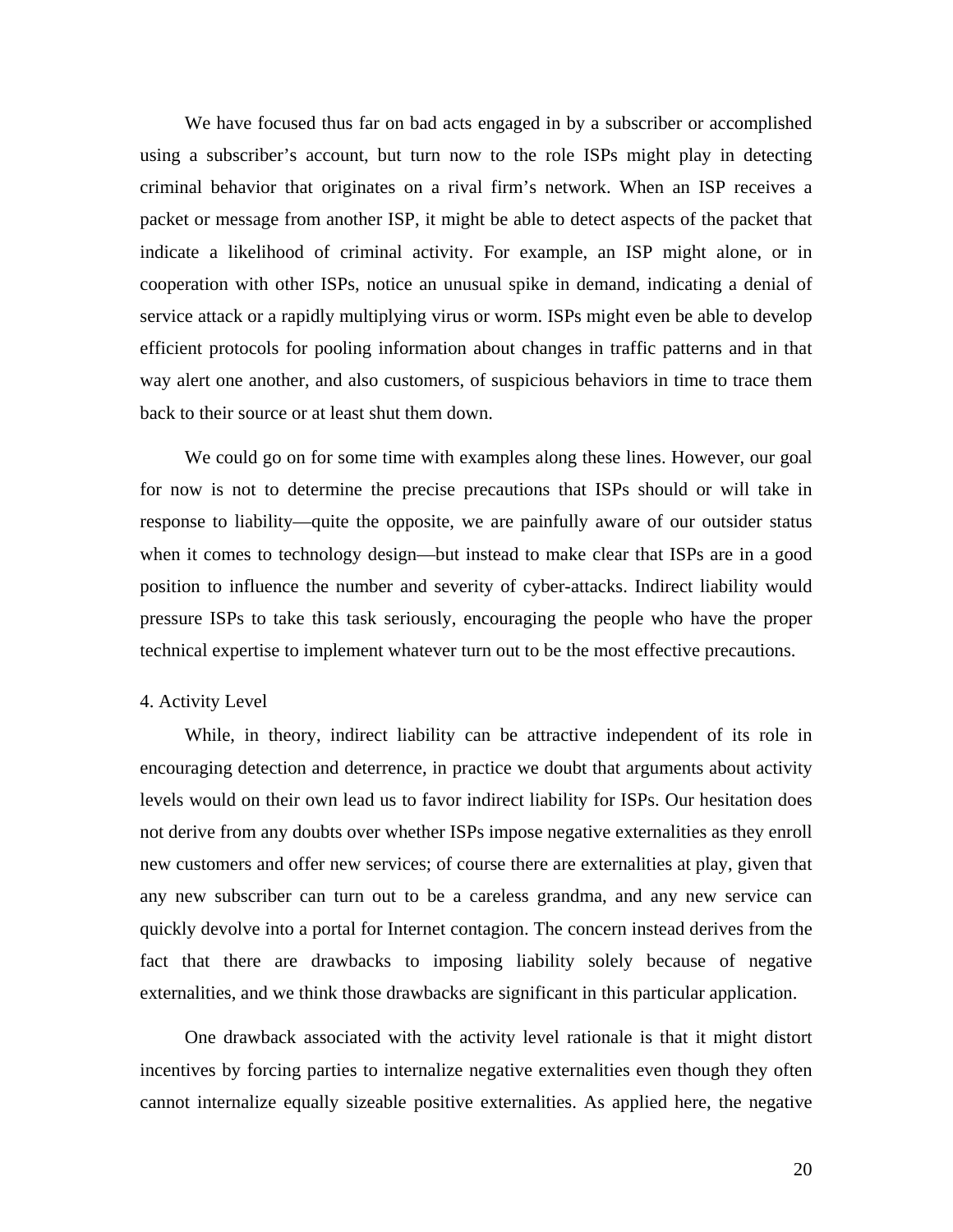<span id="page-21-1"></span>externality is the aforementioned concern that each new subscriber could materially reduce cyber-security by engaging in unsafe practices or intentionally introducing an Internet pest. $41$  The comparable positive externality is that each subscriber can just as plausibly turn out to be the kind of grandma who makes significant purchases online or the type of college student who posts to newsgroups and contributes to the development of open source software. A legal rule that relentlessly brings home negative externalities but at the same time fails to account for positive externalities has no claim at creating optimal incentives. Thus, a rule that imposes liability based on negative externalities might do more harm than good, although the actual analysis turns on the relative size of any ignored positive externalities, and the difficulty of accounting for those externalities through other means. We will say more about that below.

A second drawback to the activity level rationale—and on this, too, we will say much more below—is the concern that imposing liability on one party almost inevitably discourages another party from taking adequate precautions. Applied here, the worry is that imposing liability on ISPs might inefficiently reduce subscriber incentives to install virus protection software and maintain adequate firewalls and backups. This is a concern associated with indirect liability no matter what the rationale; but the concern resonates with particular force in cases where indirect liability is being used solely as a means by which to influence the liable party's activity level. The reason: these are cases where by assumption the liable party cannot take additional cost-justified precautions; reductions in the level of care taken by other parties therefore warrant considerable weight.

A third argument against imposing strict liability in this setting is that activity levels are already significantly suppressed. Worms, viruses, and the like reduce the allure of Internet access and thus discourage Internet use no matter what the liability rule. This is a natural reduction in activity levels, and—while there is no reason to believe that it leads to efficient levels of activity<sup>42</sup>—the existence of this natural disincentive does

<span id="page-21-0"></span><sup>&</sup>lt;sup>41</sup> See discussion in Section II.B.4.

 $42$  The disincentive discussed above perfectly calibrates activity levels in situations where externalities are sufficiently symmetric. Imagine a simple such case: a world with three subscribers where each imposes on each other a negative externality of two dollars. The first subscriber in this setting imposes four dollars worth of harm, namely two dollars imposed on each of two peers, but also suffers a total of four dollars worth of harm, again two dollars from each of two peers. To the extent that similar sorts of symmetry might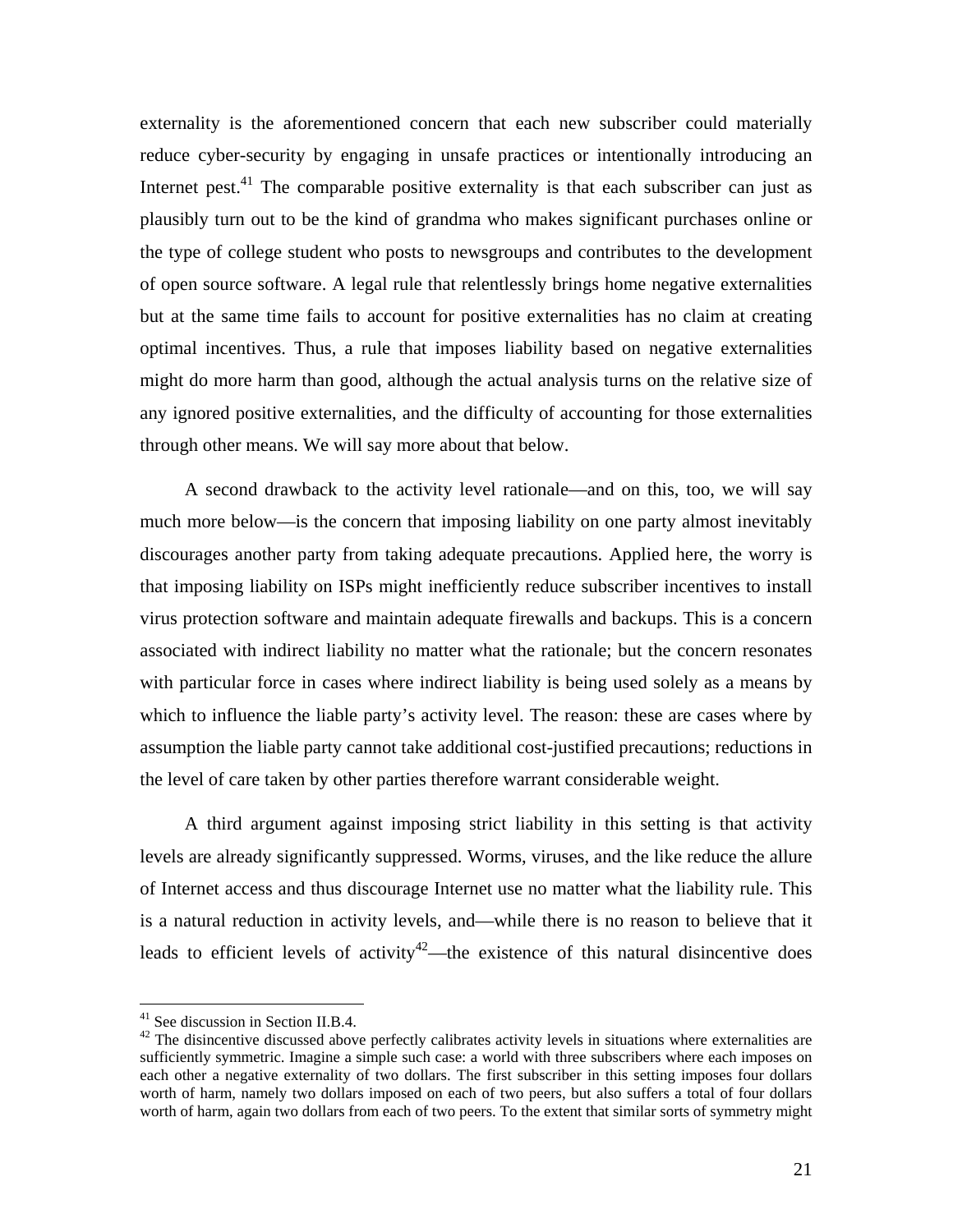combine with the concerns mentioned above to make any additional reduction seem not only less important, but also more difficult to calibrate.

All that said, activity level concerns can be important, and hence we do harbor some uncertainty about where to draw this line. Consider again Microsoft. Even if Microsoft cannot take additional precautions against Internet contagion, the price increase that would result from an increase in liability would itself have social benefits in that the resulting price would better reflect the relative value of the Windows operating system as compared to alternatives like Apple Computer's operating system, Mac OS. Many computer enthusiasts believe that Mac OS is more stable and secure than Windows. If so, this benefit is not today adequately captured in the products' relative prices. By increasing liability and hence (by assumption) disproportionately increasing the price of Windows software, however, an indirect liability rule could solve that problem, ultimately driving business toward the more secure and efficient alternative.

More generally, in situations where there are multiple competing products, each of which is capable of generating a comparable positive externality, it might be attractive to use indirect liability to ensure that prices reflect each product's unique negative externalities. Suppose, for example, that ISP access provided over the telephone lines using DSL technology is worse, from a cyber-security standpoint, than ISP access provided using the cable infrastructure. If true, and even if providers of these technologies cannot take any additional cost-justified precautions, liability might be attractive. The technology that imposes the greater security risks would under a liability regime cost more, and that price difference would drive customers to the socially preferred technology.[43](#page-22-0) 

#### **II. Objections**

Our argument thus far is that indirect liability is attractive primarily because ISPs are in a good position to deter the various acts associated with cyber-insecurity, and

be created in the ISP setting—for example, by forcing each ISP to serve a similar population—activity levels could be calibrated without the introduction of legal liability.<br><sup>43</sup> The details turn out to be slightly more complicated, as DSL prices are distorted by the unbundling rules

<span id="page-22-0"></span>of the Telecommunications Act of 1996, which in essence require existing local telephone companies to rent their infrastructure—including DSL capability—to rivals at regulated rates. For an introduction to the issues, see Benjamin et al., cited in note 37, at 715-55.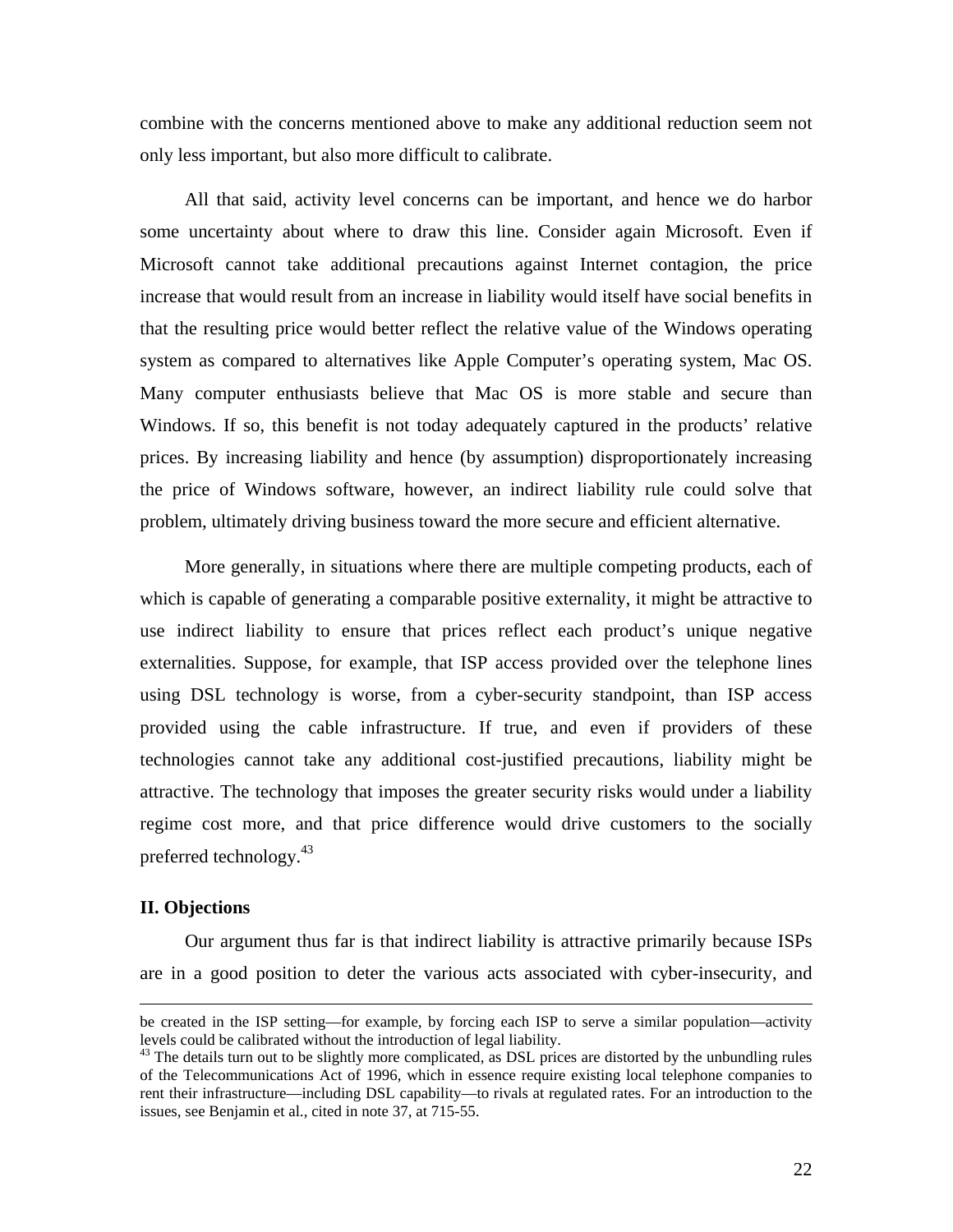perhaps secondarily because liability would force ISPs to internalize some of the negative externalities they impose; and that any indirect liability regime needs to be created by law rather than by contract both because many of the relevant bad actors are beyond the reach of law, and because transactions costs are a serious obstacle to any contractual solution anyway. We turn now to what we anticipate to be the primary objections to our analysis: first, the concern that liability will cause ISPs to overreact and thus exclude subscribers who should be online; and, second, the concern that liability will inefficiently interfere with subscriber efforts at self-help.

#### A. Overzealous ISPs

1

The most common objection to ISP liability is that liability will deter ISPs from offering service to innocent but risky users. Phrased in the more formal language of economics, the concern is that a positive externality is created every time a new user subscribes to Internet service; and thus, if Internet access is priced at marginal cost, some subscribers will not purchase Internet access even in situations where the social benefits of access exceed the social costs.<sup>44</sup> More intuitively, indirect liability will inevitably raise the price of service because of the added costs and legal exposure, and, while that higher price might better represent the real costs associated with Internet access, it will also drive some marginal subscribers out of the market despite the fact that advertisers, information providers, merchants, friends, and various other subscribers might in the aggregate prefer that this marginal customer remain. The problem is just an externality a mismatch between the private incentive to subscribe to Internet service and the social benefits made possible by that same subscription.

Our first response is that this concern, while plausible, seems overdrawn. Many of what at first sound like positive externalities turn out to be influences that are well accounted for in a subscriber's decision of whether or not to subscribe. For instance, Lichtman certainly benefits from the fact that his mother is regularly online and hence available for easy email correspondence, but that is not an externality because Lichtman and his Mom have a rich relationship through which he can indicate to her how much he

<span id="page-23-0"></span><sup>&</sup>lt;sup>44</sup> If the social costs exceed the social benefits, by contrast, there is no problem, because under this condition the subscriber should not be online.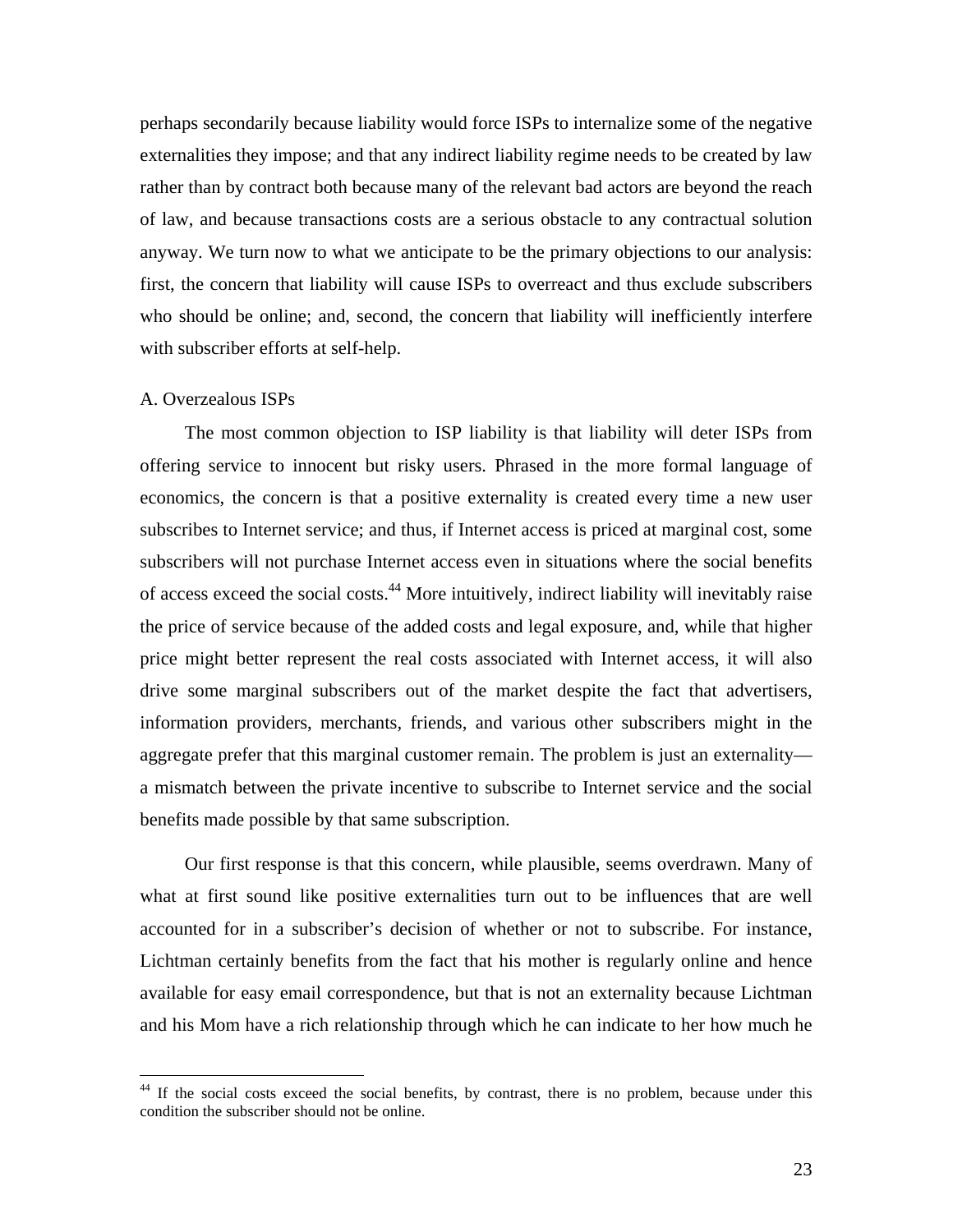values her presence and, if necessary, contribute in cash or kind toward the monthly costs of her subscription. So, too, the online bookseller Amazon benefits from Mom's Internet access, but Amazon also has ways of helping her to internalize that effect, for instance by offering her a new-customer discount and rewarding her with free shipping on purchases over some minimum threshold. This is obviously not to say that all externalities are accounted for, but only to suggest that the problem is not as stark as it might at first seem, and not all that different from a million other markets where there exist incidental positive externalities that slip through the decision-making cracks.<sup>[45](#page-24-0)</sup>

Second, even if there are non-trivial positive externalities at play, note that it would be counterproductive to respond to the problem by reducing ISP liability from its otherwise optimal level. Simply put, if the concern here is that higher prices will force marginal subscribers to leave the market, the reality is that an increase in worm and virus activity will also drive away marginal subscribers. That is, cyber-insecurity, like an increase in price, is a cost associated with online access; it, too, will make Internet access less attractive to private parties, and thus it too threatens to inefficiently drive away customers whose private benefits fall short even though the social benefits they make possible would justify their continued presence online.

Now the choice between these evils is itself an interesting question. One might at first suspect that indirect liability produces the better form of exclusion because ISPs will channel that exclusion such that it affects more significantly those users who are perceived to pose the greatest likelihood of harm. Thus, a user whose actions online reveal him to be a risky user will be charged a higher price by his ISP, whereas a user who credibly signals safety will be charged a correspondingly lower fee. The economic

<span id="page-24-0"></span><sup>&</sup>lt;sup>45</sup> One way to think about this economic problem is to note that connecting to the Internet is a prerequisite to shopping online, talking with friends, receiving advertisements, and so on; and that this is an expensive prerequisite both in terms of the price charged, and in terms of the frustration experienced by users who are not quite computer-literate. Knowing this, parties that benefit from having the marginal subscriber online will attempt to compensate that subscriber by, for example, offering sale prices. But there are two limitations on that approach. One is that some parties have no clear mechanism by which to reward the marginal consumer, in that these parties cannot easily transfer resources directly to the relevant user. The other is that there will be some free-riding, which is to say that some parties with the ability to reward the marginal consumer will choose not to, hoping that other parties will sacrifice sufficiently to induce the subscription. This latter problem is actually a generic problem that plagues any market where there is some form of a prerequisite, as Lichtman explains more fully in Douglas Lichtman, Property Rights in Emerging Platform Technologies, 29 J Leg. Stud. 615 (2000).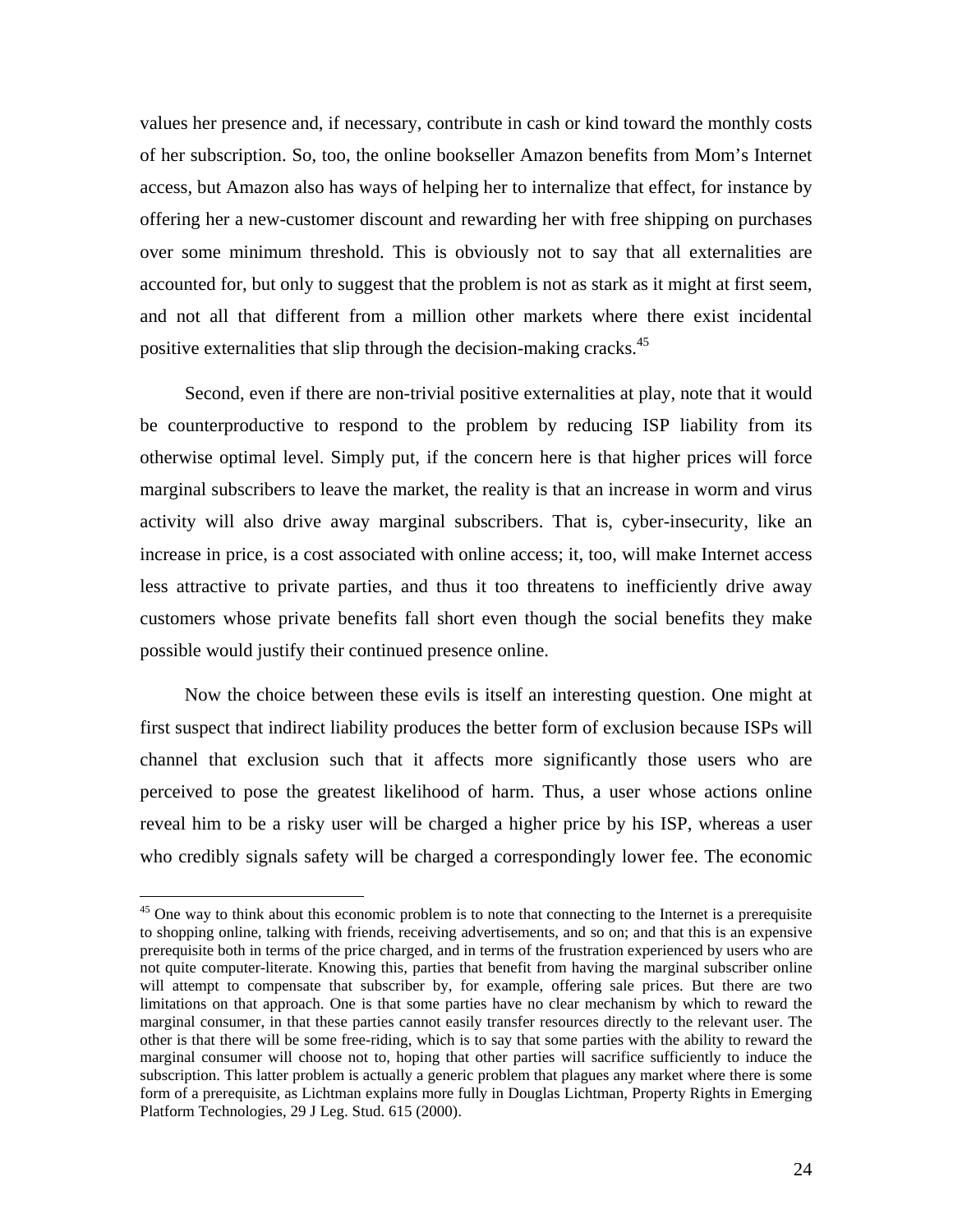effect is that indirect liability should disproportionately exclude those subscribers who are in fact the least desirable subscribers. The exclusion caused by worms and viruses, by contrast, lacks such nuance. A denial of service attack can slow even the most responsible user's machine to a crawl, and viruses that interfere with the delivery of email messages again affect all users, regardless of their individual behaviors. It is true that Internet pests impose greater costs on careless users than they do on careful ones; a user who regularly updates his virus software and backs up his files has less to fear from Internet contagion, because his computer will more likely be resistant. But this argument does not apply to malicious users who intentionally contaminate the network, and because of them it seems likely that the targeted exclusion caused by indirect liability is more appealing than the less focused exclusions caused by worms and viruses.

Regardless, there is no reason to choose from among these second-best alternatives, as quickly becomes apparent when one switches attention away from Internet access and toward more conventional legal settings. Inventors produce devices that stimulate further innovation. In response, society rewards them by granting them valuable property rights called patents. Does anyone really believe that society should instead shield inventors from liability if their inventions cause harm? Similarly, restaurants draw crowds that patronize neighboring businesses and stimulate the local economy. Authorities therefore sometimes offer tax breaks to restaurants that are willing to locate in depressed neighborhoods. Would it be desirable to instead entice entry by offering to stop inspecting for violations of the health code? People who generate positive externalities are not typically compensated by tort immunity. Quite the opposite, even an entity that produces positive externalities should still take due care and internalize the harm it causes. There is nothing special in this respect about the Internet. Immunizing ISPs from liability is not the correct mechanism for encouraging them to provide positive externalities.

We see two better approaches. One is to subsidize the provision of Internet access, for example by offering tax incentives to ISPs based on the size of their subscriber base. The government today already subsidizes Internet access by providing a great deal of the equipment that makes up the Internet backbone, and also by forbidding states from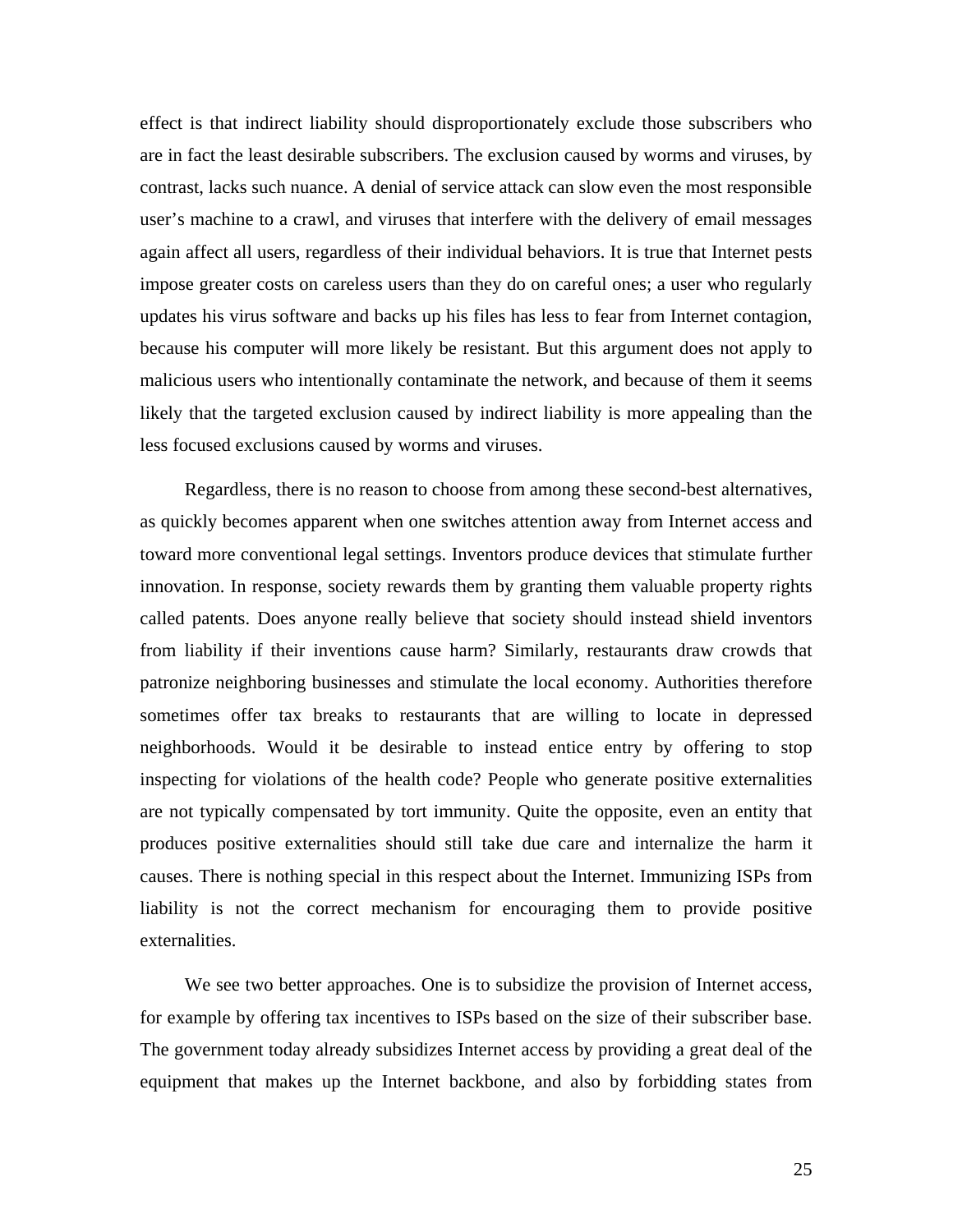collecting sales tax on large categories of otherwise taxable Internet transactions.<sup>46</sup> Those existing subsidies alone might be sufficient;  $47$  but, if necessary, the government can do more. For instance, in the context of the regular voice telephone system, the federal government subsidizes the purchase of local telephone service both through specific programs designed to assist poor and rural subscribers, and through more general pricing policies that favor residential users over commercial ones[.48](#page-26-2) The logic there is similar to the logic under consideration here; the telephone system is just another network out of which individuals might inefficiently opt but for the appropriate government subsidy.

A second approach would have the government work with ISPs to redesign Internet protocols so that ISPs could more precisely charge one another for transferring information.[49](#page-26-3) Under the current system, an ISP that adds a user to its network does not capture the full benefits that the new user makes possible. However, if ISPs could charge one another for relaying messages back and forth, and then in turn pass those costs and payments along to their customers, each ISP would internalize the benefits of adding a new user, and thus each would better weigh the benefits as well as the costs every time it confronted the question of what price to charge for access.

#### B. Self-Help

 $\overline{a}$ 

It is true that, by imposing liability on ISPs, our approach would reduce subscriber incentives to practice safe computing, install firewalls and virus protection software, and similarly engage in prudent self-help. This is troubling because subscribers are often in a better position than their ISP to determine that their computers have been hacked; and, relatedly, users are often themselves in a good position to take simple, inexpensive, but effective precautions like using appropriate passwords in order to prevent unauthorized use. Furthermore, when subscribers are looking to protect their computers from cyber-

<span id="page-26-0"></span><sup>46</sup> Internet Tax Freedom Act, Pub. L. No. 105-277, 112 Stat. 2681, 2719 (1998) (included as Title XI of the Omnibus Consolidated and Emergency Supplemental Appropriations Act of 1999).<br><sup>47</sup> These subsidies were originally put in place when the Internet was in its infancy and the market for

<span id="page-26-1"></span>Internet service was therefore subject to rapid and unpredictable change. Now that the market has matured, any justification along those lines seems less valid, but the issues identified in the text suggest that the subsidies perhaps should remain.<br><sup>48</sup> Again, for more information, consult Benjamin, cited in note 37, at 614-623, 712-714, 768-91.

<span id="page-26-2"></span>

<span id="page-26-3"></span><sup>&</sup>lt;sup>49</sup> Telephone companies do this, exchanging cash when one company originates a call that another company terminates. See id. at 749-55, 927-45.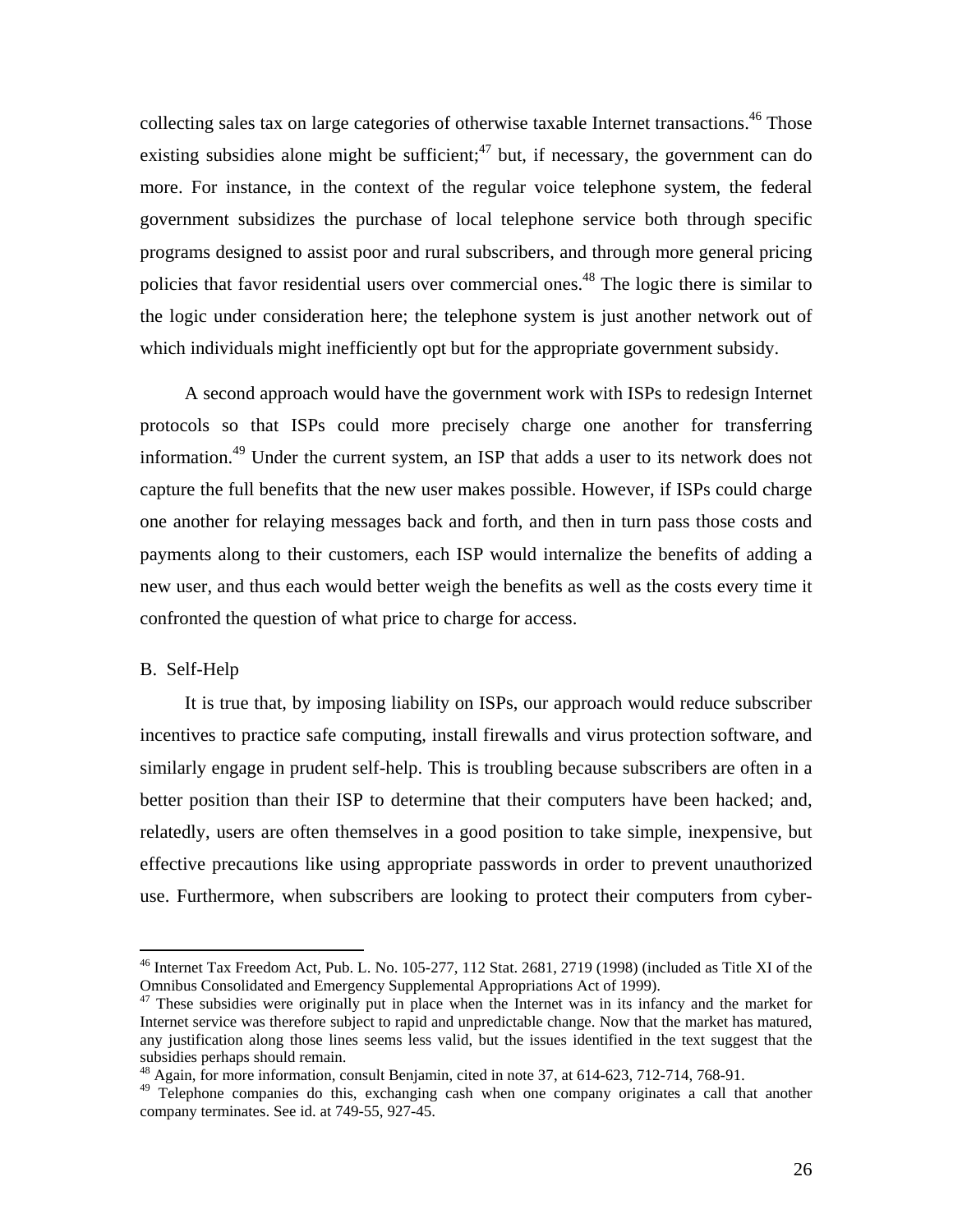mischief, the competitive market responds with third-party software and technology; that market might not be as active in a world where subscribers are uninterested and thus the only buyers are regulated telephone companies and other entities that provide Internet infrastructure.<sup>[50](#page-27-0)</sup>

It is important, however, not to overstate these tensions. ISPs have a direct contractual relationship with their subscribers, and so surely a liable ISP will require that each of its subscribers adopt rudimentary precautions along the lines sketched above. Better still, those contract terms can easily be enforced by technology, which is to say that an ISP can block any subscriber whose virus definitions are horribly out of date or whose firewall is malfunctioning. Even outside of any contractual obligations, it is typically in a subscriber's own interest to protect his computer, at least to the extent that precautions are not too cumbersome. In fact, one suspects that the real obstacle to selfprotection at the moment is merely a lack of information. Were ISPs to better explain to users exactly how to minimize their exposure, many users would happily cooperate, wanting to protect their personal documents, digital music, and family photos from contamination and irreversible loss.

All that to one side, our main response to the concern about reduced incentives to engage in self-help is that, even at its strongest, this effect does not argue against indirect liability writ large, but instead simply suggests a need for a tailored threshold of liability that would leave some pressure on subscribers to take additional care. This is just like the airline example where the conventional wisdom argues against holding airports strictly liable for pollution and noise externalities, the fear being that neighbors would then ignore those factors when deciding how best to use nearby properties. The parallel concern here leads us to again favor some form of a balanced liability regime—like comparative negligence, where the harm is allocated in proportion to each party's negligent behavior; or strict liability with a defense of contributory negligence, which forgives indirect liability in instances where the victim failed to exercise due care—as a

 $\overline{a}$ 

<span id="page-27-0"></span> $50$  Then again, changing the identity of the buyers might have beneficial effect, as ISPs are surely more educated consumers. The only obvious concerns would be if ISPs enjoy sufficient market power that they would be able to arrogate to themselves more of the benefits created by innovative third-party security options, thereby depressing other firms' incentives to create them; or if regulations applicable to ISPs somehow interfere with their ability to purchase security assistance through normal market interactions.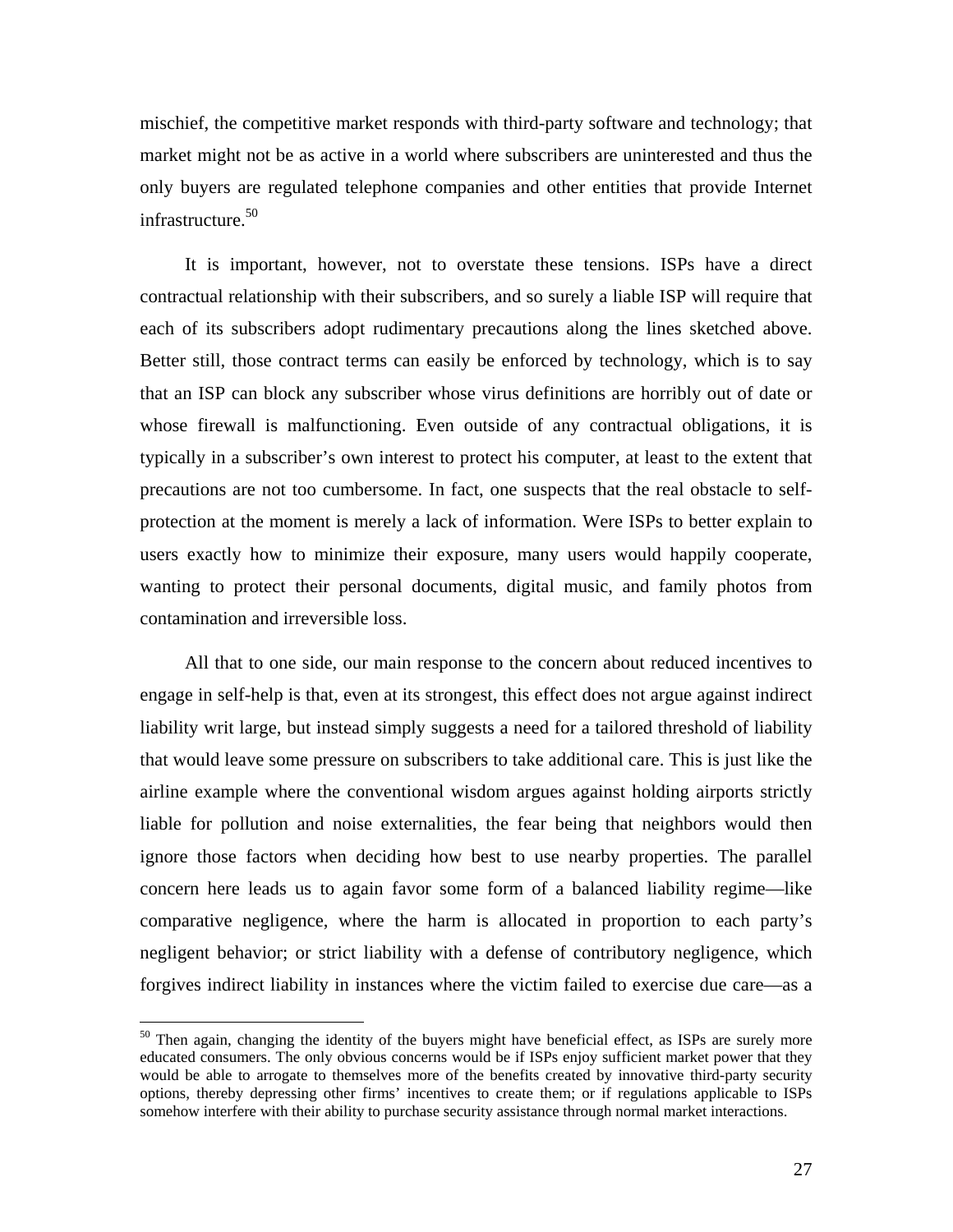way to account simultaneously for the incentives faced by users and ISPs. Complete immunity for ISPs, however, makes little sense. There are precautions that ISPs can and should undertake, and shifting the full costs of accidents to ISP subscribers would inefficiently reduce each ISP's incentive to take care.

On this same theme, note that nothing that we say about indirect liability for ISPs is meant to suggest that Internet subscribers should themselves be immunized from liability. Many users have deep pockets—businesses and universities, for example—and making them liable for cyber-mischief will create additional incentives to take precautions and avoid intentional torts. Liability would also create a beneficial cascade in which these businesses and universities would then work to prevent employees, students, and the like from similarly engaging in intentional bad acts or adopting inadequate security precautions. The general insight, then, is that neither users nor ISPs should be given a complete pass when it comes to cyber-security. Each has a role to play, and each should therefore be held accountable at least in part.

#### C. Other Objections

While the previous sections consider the two primary objections to ISP liability, there are of course other issues to address. We survey a few of those below.

One problem with ISP liability is that often the harm will be so diffuse that no victim in isolation will have a sufficient incentive to bring suit. An example might be a situation where a user launches a worm that slows down the Internet somewhat, resulting in some delays and loss of business, but does not harm any individual or business very much. Here, we have a classic case of diffuse harm, similar to pollution that bothers many people but not enough to motivate litigation. There are two standard solutions to this problem. First, entrepreneurial lawyers might combine all the victims into a single class, and sue on behalf of the class. Attorney fees give the lawyers an incentive to launch the lawsuit. Second, the government—through assistant attorneys general or an appropriate agency such as the Federal Trade Commission—could bring the lawsuit.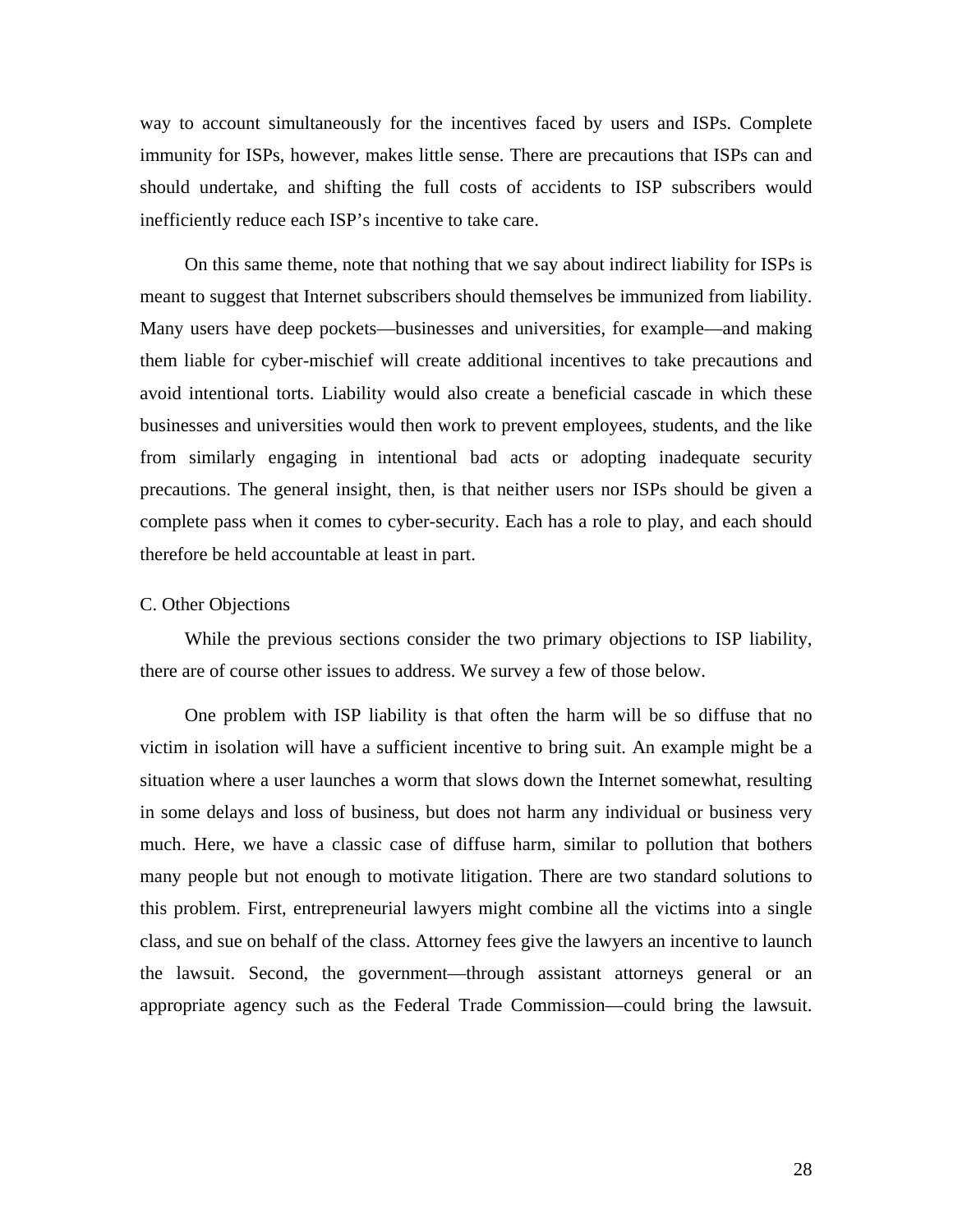There are advantages and disadvantages to these approaches, but they are well known and hence we will not repeat them.<sup>[51](#page-29-0)</sup>

A related problem concerns allocation of liability across ISPs. A communication that originates a virus, for example, might pass through dozens or hundreds or thousands of ISPs before claiming its first victim. Suppose any one of them could have detected the virus; should liability be allocated such that each ISP pays only its pro rata share? Certainly one good answer here is joint and several liability, which allows victims to sue any of the liable ISPs for the entire harm. The chosen ISP could then pass along some of the expense to its culpable peers. In this way joint and several liability lowers the barrier to litigation as faced by the injured party. Rather than having to identify and sue all the relevant ISPs, the victim can sue the easiest target and leave any division up to litigation between, and perhaps contracts among, the various ISPs.

An additional worry related to ISP liability is the possibility that imposing liability will have perverse effects, for example encouraging ISPs to store less information and in that way make effective legal intervention more difficult.<sup>52</sup> These sorts of concerns can be addressed either by the procedures for proving liability or its substance. Thinking first about the standard: if the burden of proof is placed on the ISP to prove adequate precautions, these sorts of strategic responses become less attractive from the ISP's perspective. With respect to the substance, meanwhile, the decision not to keep adequate information could itself be deemed actionable, thus more explicitly encouraging ISPs not to strategically destroy information. All this is fully consistent with our earlier remarks concerning employer/employee liability; as we pointed out there, employers are typically held strictly liable for the torts of their employees, in part because the more careful inquiry into exactly what precautions were and should have been taken is also subject to these sorts of informational games.<sup>[53](#page-29-2)</sup>

A final objection to ISP liability is the familiar concern that any domestic legal regime will have only a limited effect because of the problem of foreign ISPs. Suppose

<span id="page-29-0"></span><sup>&</sup>lt;sup>51</sup> See Shavell, supra note 28, at 277-85

<span id="page-29-1"></span> $52$  For a discussion of these concerns in other contexts, see Jennifer Arlen, The Potentially Perverse Effects of Corporate Criminal Liability, 23 J. Legal Stud. 833 (1994); C. Y. Cyrus Chu & Yingyi Qian, Vicarious Liability Under a Negligence Rule, 15 Inter'l Rev. L. & Econ. 205 (1995).<br><sup>53</sup> See supra note 29 and accompanying text.

<span id="page-29-2"></span>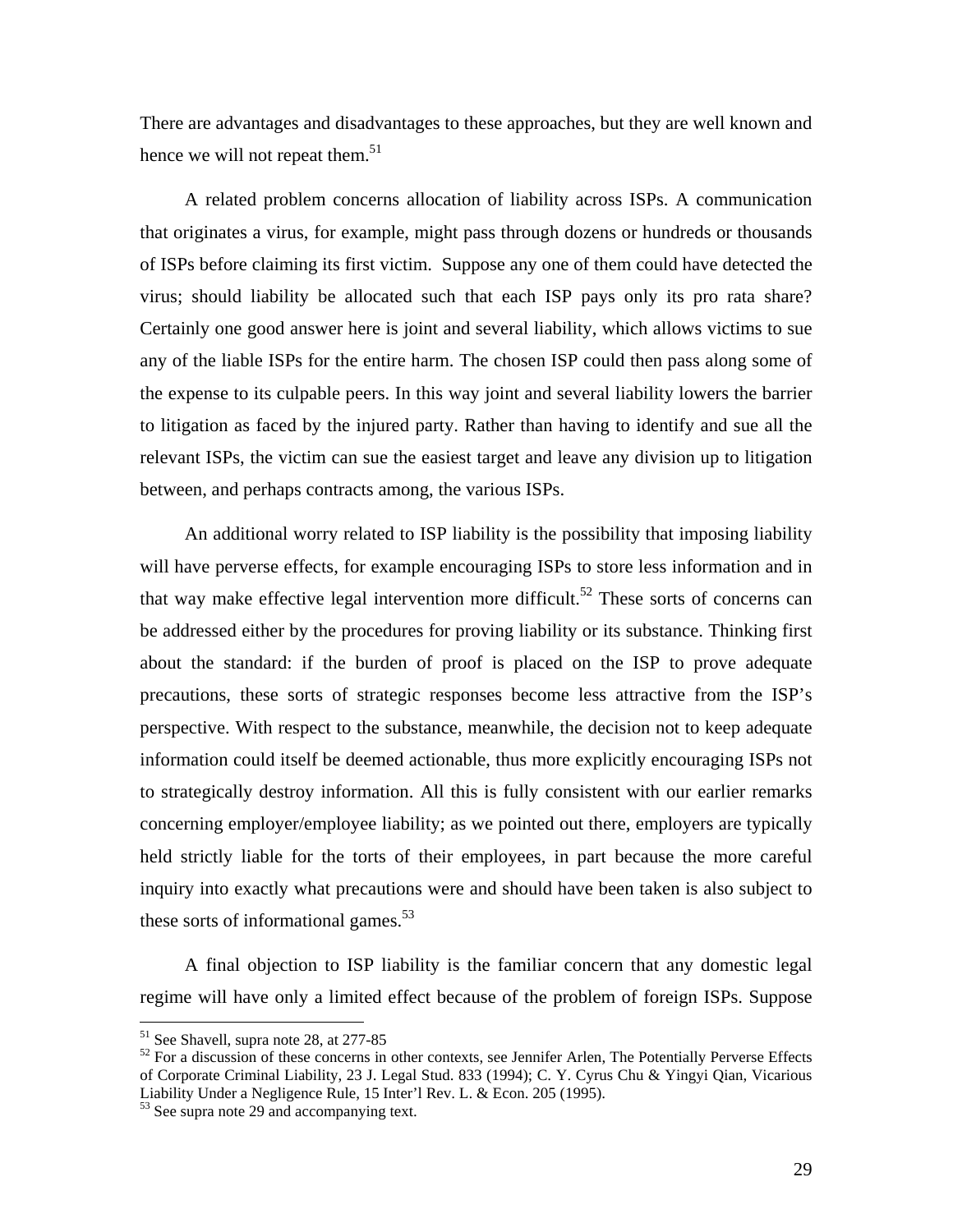that the U.S. adopts the optimal ISP liability regime, with one result being that any major cyber-crime originating with an American ISP can be traced back to its source. According to this argument, American Internet users would nevertheless remain vulnerable to foreign criminals who launch attacks from computers in countries with weaker Internet regulation, and also from American criminals who are able to hide their identities by routing incriminating packets through those same foreign ISPs. Imposing liability might therefore seem to be an empty gesture, merely shifting criminal behavior from one ISP to another.

The problem is acute because of the "weakest-link" nature of the Internet. There are roughly 200 states; suppose that 199 of them have the optimal Internet security system. The other state—call it Estonia—has no regulation. The ISPs there keep no records, so law enforcement authorities cannot trace cyber-crimes to particular users. Not only can criminals in our hypothetical Estonia therefore launch untraceable attacks on users anywhere in the world; criminals in the 199 other countries can launch untraceable attacks on users anywhere in the world by routing their messages through Estonian ISPs. Worse, authorities in, say, Canada, cannot solve this problem by refusing to allow packets that pass through Estonia to cross Canadian borders because (absent a massive change to the architecture of the Internet) there is no way for a Canadian ISP to determine whether a packet it receives ever passed through an ISP located in Estonia, unless it receives that packet directly from an Estonian ISP rather than an ISP in a third country. Thus, as long as there is one state with bad regulations—and currently there are dozens of states with bad regulations—cyber-crime, including purely domestic cyber-crime routed through foreign ISPs, will be difficult to trace and stop.

However, even in a world where foreign rules offer little assistance and it is relatively easy for cyber-criminals to take advantage of the weakest state's rules—and one might wonder whether those statements are true, given how often cyber-criminals are being arrested abroad<sup>54</sup>—domestic regulations can still reduce the likelihood that any given pest will propagate. Indeed, as we have pointed out before, domestic ISPs can detect disturbing patterns in the packets they receive from other sources, they can

<span id="page-30-0"></span><sup>&</sup>lt;sup>54</sup> See, for example, High school students admits creating 'Sasser' Internet worm, Chicago Tribune (May 10, 2004) at A-11 (creator of worm arrested in Germany).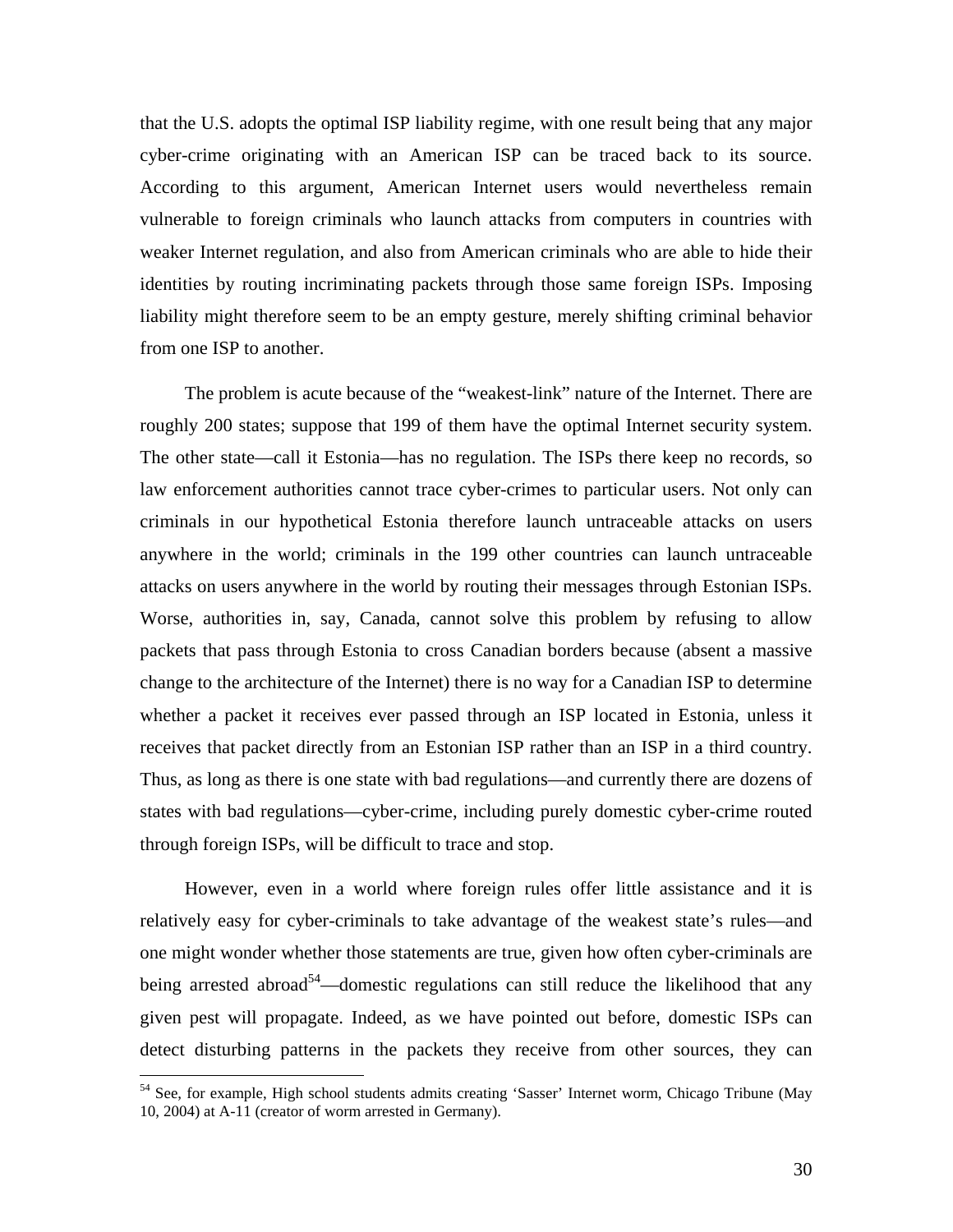pressure subscribers to adopt appropriate security precautions, and they can themselves adopt policies that mitigate the harm caused by worms, viruses, and the like. Weak foreign regimes therefore might interfere with some of the deterrence effect that would otherwise be achieved by the optimal ISP regime, but it certainly does not fully eliminate an ISP's ability to protect its customers and other ISPs through various precautionary techniques.

Moreover, one country's rules can and certainly do influence the rules adopted by economic and political partners. Thus, if the United States were to adopt a more stringent set of ISP regulations, it could pressure allies and trading partners to adopt a similarly forceful regime. It might do so using the normal tools of international diplomacy adjusting terms of trade, offering an economic or political quid pro quo, and so on—or it might do so by adjusting the rules that govern the flow of Internet traffic.<sup>55</sup> For instance, suppose that the United States and a few other core states such as Japan, the European Union nations, and Canada enter into an agreement requiring each state to exclude Internet packets from (1) all states that have bad Internet regulation, and (2) all states with good Internet regulation that do not exclude packets from states with bad Internet regulation. With a core group signed onto such an agreement, a state like (say) China will face the choice between adopting the required Internet policies and enjoying free communication with its main trading partners, or persisting with a less secure regime but no longer being able to communicate over the Internet with member countries. China, we suspect, would choose the former option, and that would in turn put more pressure on the next outlier nation to capitulate as well. As more states make this decision and enter the secure bubble, the opportunity cost of remaining outside the bubble would increase, and eventually a healthy percentage of the world's states would be working within a more secure Internet architecture.

 $\overline{a}$ 

<span id="page-31-0"></span><sup>&</sup>lt;sup>55</sup> In theory, a state involved in some cooperative enterprise with other states can always sanction a freerider by bombing them, cutting off trade, and so on, but in practice states almost never do this within particular treaty regimes. For example, when France failed to allow a certain kind of Pan Am jet to land in Paris—an apparent violation of the Civil Aviation Convention—the United States retaliated not by banning trade in some important commodity, but instead by forbidding Air France to land flights in Los Angeles. See Case Concerning the Air Services Agreement Between France and the United States, 18 U.N.R.I.A.A. 417 (1978). It is an interesting question why states usually retaliate "in kind" rather than via substitutes, but, whatever the reasons, the pattern seems relatively robust.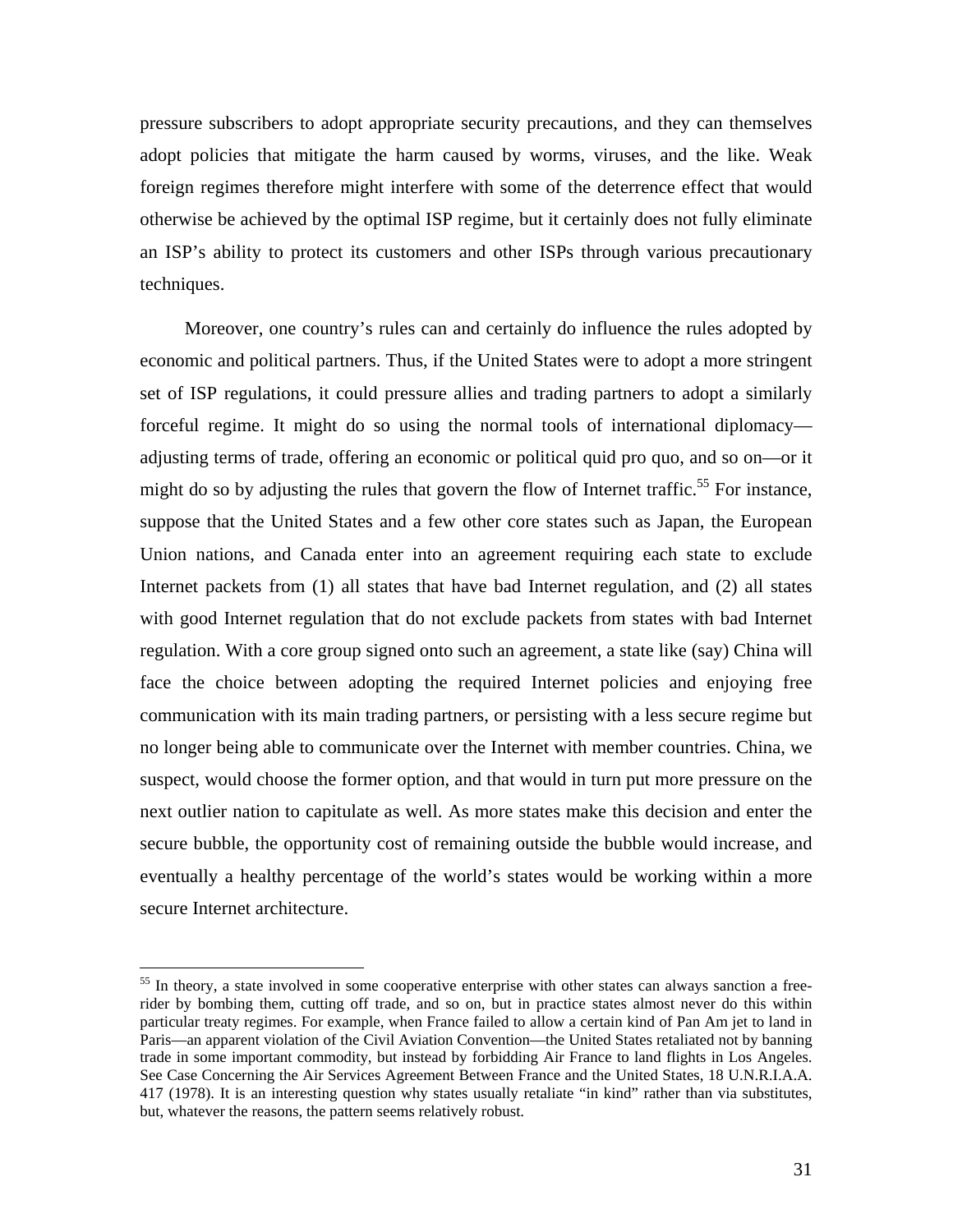#### **III. Recent Cases**

We have argued thus far that Internet service providers should be held liable for a variety of cyber-security harms; yet recent trends in the law have pressed in the opposite direction. The trend in the legislature we mentioned at the outset: the Communications Decency Act of 1996 and the Digital Millennium Copyright Act of 1998 immunize ISPs from liability that common law principles would otherwise impose. The trend in the courts looks no better. One recent decision, for example, reads the Communications Decency Act to provide immunity even in settings where the "communication" at issue is not a defamatory statement, but rather a snippet of malicious computer code. Another questions ISP liability more broadly, asking whether ISPs should ever be held liable for harms imposed on "strangers"—that is, Internet users who connect using an ISP other than the one accused of failing to take adequate care. These and related decisions are troubling from our perspective, as they stand as an obstacle to the legal rules we think appropriate.

In this final section of the Essay, we therefore set out to consider several of these decisions in fuller detail. We should make clear before doing so that we do not have strong priors about whether ISP liability should be imposed via federal statute or, instead, through the more gradual mechanism of common law development. There are advantages and disadvantages to both approaches, and in the end much turns on which approach better gathers, communicates, and updates information about ISP capabilities. Our purpose, then, is not to weigh in on that particular tradeoff, but instead to address some of the stumbling blocks that have unnecessarily and prematurely derailed that worthwhile inquiry. Our position is that one should not read the Communications Decency Act to sweepingly preempt state and common law liability for Internet service providers, and one should not interpret the common law such that ISPs have no duty to exercise care in the first place. Beyond that, we understand that reasonable minds might disagree about the precise mechanisms for and contours of ISP liability, and we simply urge that some form of liability be brought to bear.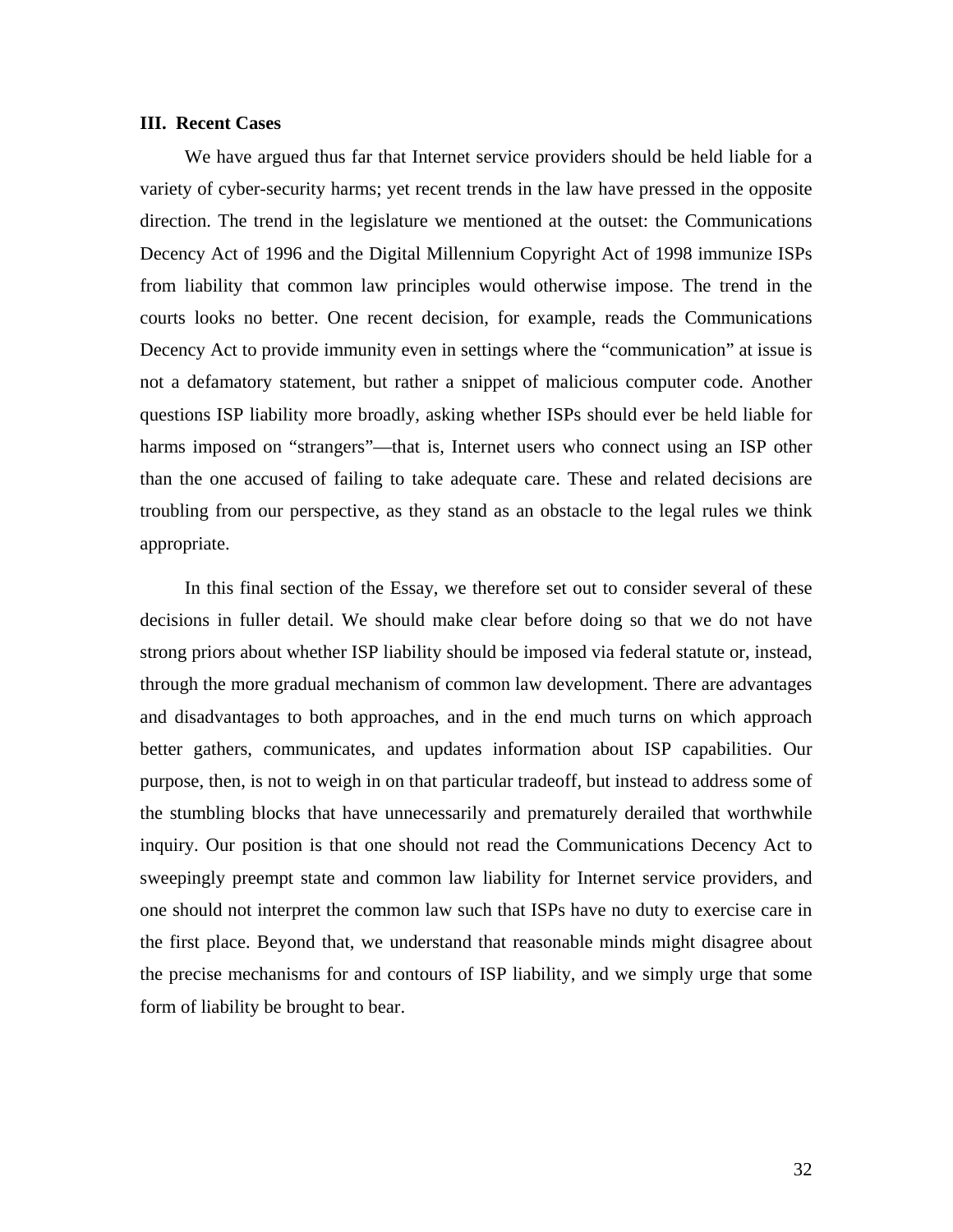#### A. The Communications Decency Act

In cases involving business disparagement, defamation, and related state and common law wrongs, the standard legal approach has been to hold speakers and publishers strictly liable for the communications they put forward, but to immunize booksellers, libraries, and similar "distributors" so long as they neither knew, nor had reason to know, of the underlying bad act.<sup>56</sup> Thus, if an article in Time magazine is found to impermissibly besmirch an individual's reputation, the writer might be held accountable for defamation, and the publisher might be required to pay damages, but, barring exceptional circumstances, shops that sell the magazine and libraries that lend it face no legal exposure.

Before the Communications Decency Act was enacted, courts endeavored to apply this liability framework to ISPs. Thus, in *Cubby v. Compuserve*, [57](#page-33-1) the court refused to hold an early ISP accountable for defamatory statements communicated through its equipment, primarily because the relevant ISP was, in the court's view, a passive distributor of that information, rather than its publisher. "A computerized database is the functional equivalent of a more traditional news vendor, and the inconsistent application of a lower standard of liability to an electronic news distributor than that applied to a public library, book store, or newsstand would impose an undue burden on the free flow of information."[58](#page-33-2) Soon after came *Stratton Oakmont v. Prodigy Services*, [59](#page-33-3) where on similar facts a different court determined that the relevant ISP was more appropriately characterized as a publisher. "By actively utilizing technology and manpower to delete notes from its computer bulletin boards . . . [this ISP] is clearly making decisions as to content, and such decisions constitute editorial control."<sup>60</sup> Other courts similarly worked

<span id="page-33-0"></span><sup>&</sup>lt;sup>56</sup> This history is recounted in virtually all of the cases involving ISP liability for defamation, and it is also echoed in nearly all of the scholarly commentary that was written in response. See, for example, Cubby, Inc. v. Compuserve, Inc., 776 F. Supp. 135, 139-40 (S.D. N.Y. 1991); Ray Ku, Irreconcilable Differences?: Congressional Treatment of Internet Service Providers as Speakers, 3 Vand. J. Ent. L. & Prac. 70, 73-77 ((2001). Interestingly, most of these sources neglect to mention that there exists a third common law category consisting of telephone companies, mail carriers, and similar conduits, and that these entities typically enjoy complete immunity because they lack the authority to filter or otherwise discriminate based on content. On conduits, see Lunney v. Prodigy Servs., 94 N.Y.2d 242, 249 (1999). <sup>57</sup> 776 F. Supp. 135 (S.D. N.Y. 1991).

<span id="page-33-1"></span>

<span id="page-33-2"></span><sup>58</sup> Id. at 140.

<span id="page-33-3"></span><sup>&</sup>lt;sup>59</sup> 23 Media L. Rep. (BNA) 1794 (N.Y. Sup. Ct. 1995).<br><sup>60</sup> Id. at 10 (internal citations omitted).

<span id="page-33-4"></span>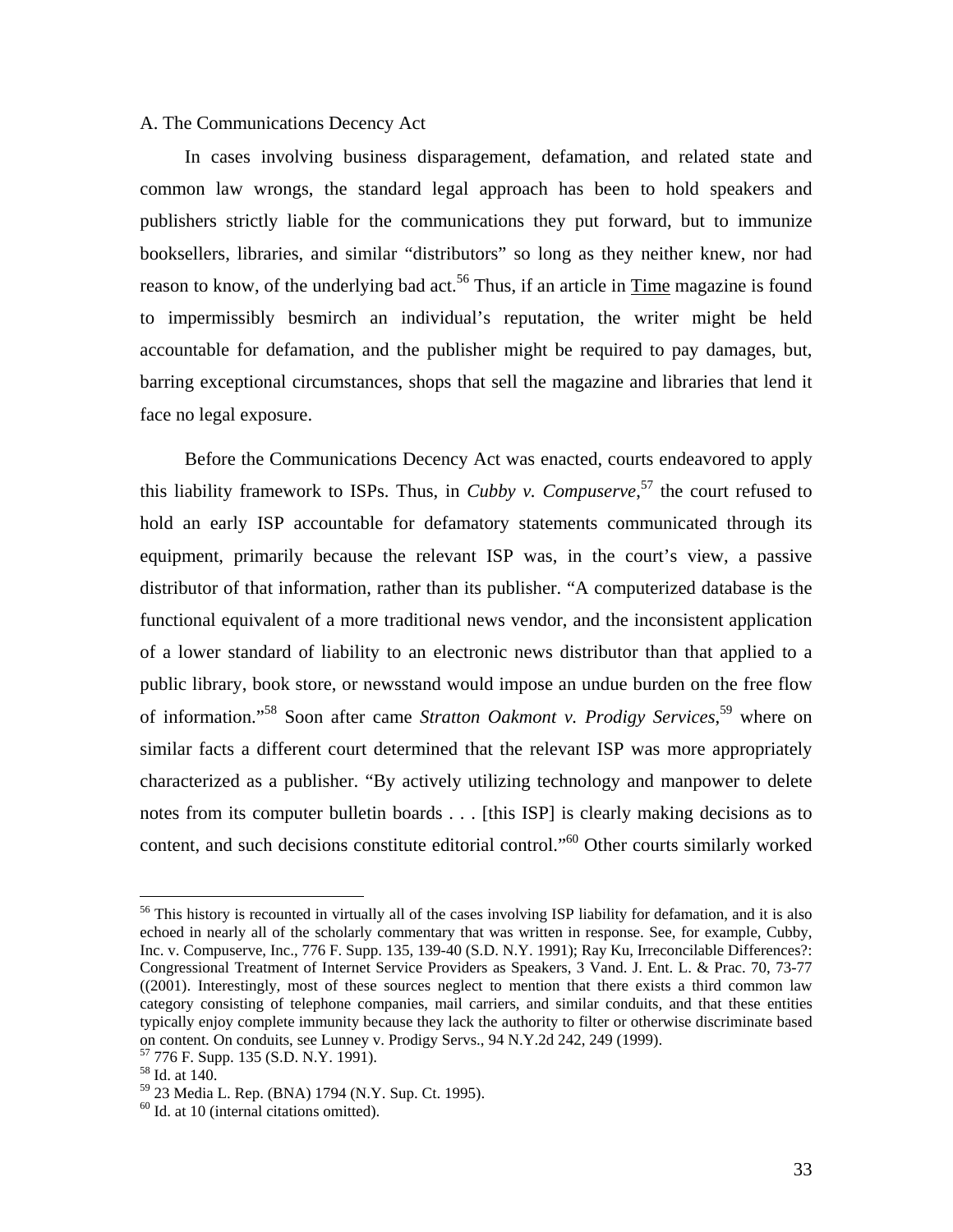to select the appropriate analogy based on the facts of the dispute at hand, with the result in each case being heavily influenced by the accused ISP's own choices with respect to its usage policies, its enforcement practices, and its technologies.

This gradual development of touchstones and distinctions might have continued for some time but for a simple and predictable problem: the liability rules were discouraging ISPs from attempting to filter problematic communications. After all, an ISP that refused to self-regulate was likely to fall under the *Cubby* analysis and be characterized as a passive, and hence virtually immune, distributor. An ISP that endeavored to filter, by contrast, was vulnerable to the *Stratton Oakmont* line of reasoning and its associated legal risks. The result was that, because ISPs were so flexible in terms of the precise role they could play in online communication, the standard liability framework created a perverse incentive to sit idly by without even attempting to detect and deter bad acts.<sup>61</sup> That strange state of affairs led Congress to revamp the ISP liability regime by enacting the Communications Decency Act of 1996.

For our purposes, the key provision is section 230, which states that an ISP will not be "treated as the publisher or speaker of any information" provided by a subscriber or other information source.<sup>62</sup> Debates over the proper interpretation of this clause rage, and along two distinct dimensions. First, does the provision eliminate all forms of liability for ISPs, or does it more simply eliminate publisher liability while leaving distributor liability intact? Second, does the word "information" include only communications that would otherwise be regulated under defamation and similar tort theories—legal rules that obviously implicate serious First Amendment concerns—or does it expand to include any data passed by an ISP, including the various forms of malicious computer code of interest here? Courts have answered these questions so as to preempt all forms of ISP liability and, further, to apply that immunity to all forms of information; but those readings are flawed, in our view, in that they interpret the statute far more broadly that its language, history, or underlying policy goals can bear.

 $\overline{a}$ 

<span id="page-34-0"></span> $61$  This echoes the concerns we expressed earlier regarding strategic ignorance. See note 33 and accompanying text.

<span id="page-34-1"></span> $62$  47 U.S.C. §230(c)(1).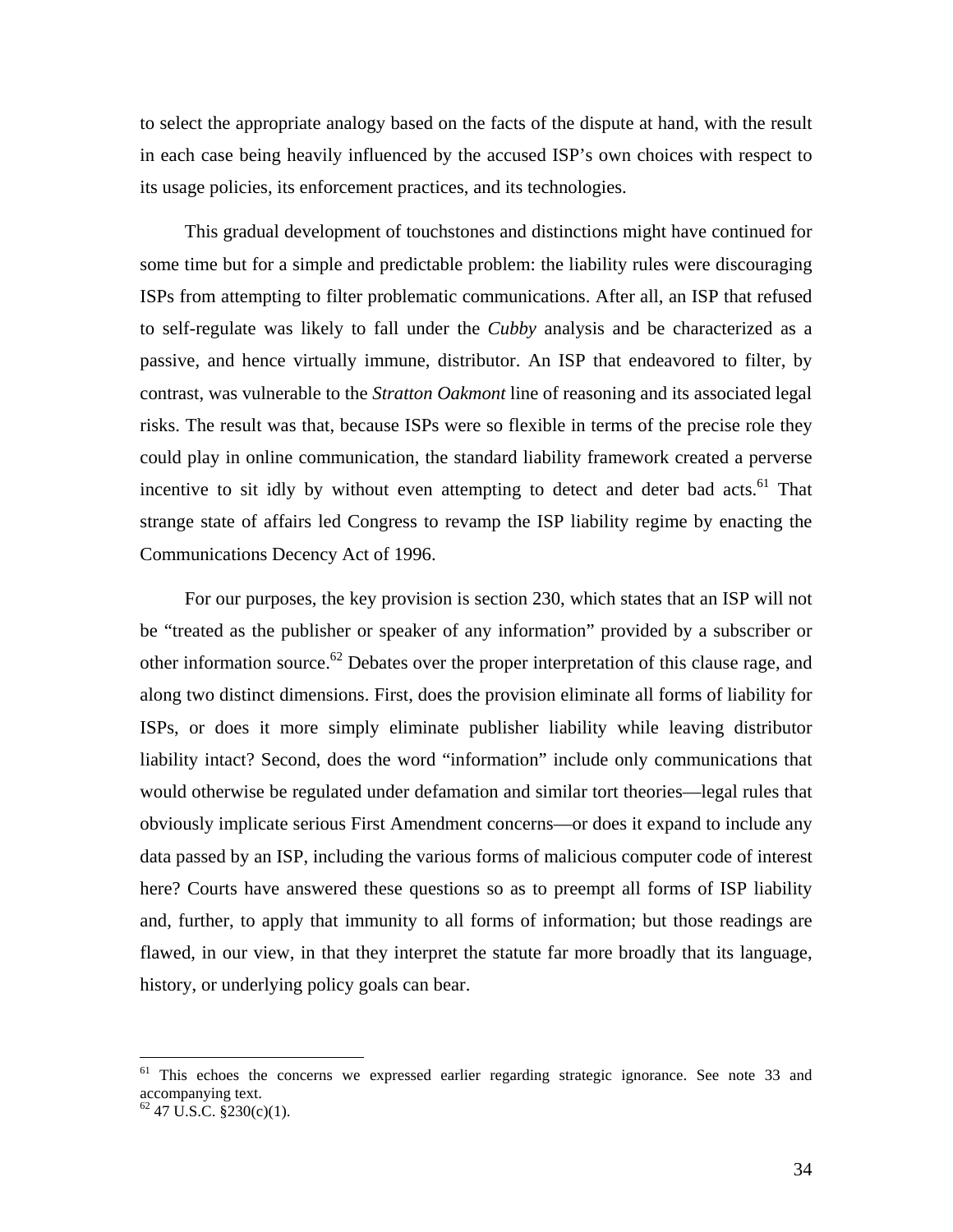<span id="page-35-4"></span>On the first question, the leading case is *Zeran v. America Online*, [63](#page-35-0) where a panel on the Fourth Circuit held that section 230 "creates a federal immunity to any cause of action that would make service providers liable for information originating with a thirdparty user of the service," irrespective of whether the ISP in forwarding that information acted as publisher, distributor, or both. $64$  Speaking to the distinction between publishers and distributors, the court held that by its express terms section 230 immunizes both types of disseminator, because, in this court's view, distributors are just a type of publisher anyway. As the court put it, distributor liability is "merely a subset, or a species, of publisher liability, and is therefore also foreclosed by  $§230$ .<sup>"65</sup> "Even distributors are considered to be publishers for purposes of defamation law."<sup>66</sup>

The court bolstered its analysis with policy arguments regarding an issue we addressed earlier in this Essay, namely the concern that distributor liability would lead ISPs to be overzealous in their filtering of online communications.

If computer service providers were subject to distributor liability, they would face potential liability each time they receive notice of a potentially defamatory statement—from any party, concerning any message. Each notification would require a careful yet rapid investigation of the circumstances surrounding the posted information, a legal judgment concerning the information's defamatory character, and an on-the-spot editorial decision whether to risk liability by allowing the continued publication of that information. Although this might be feasible for the traditional print publisher, the sheer number of postings on interactive computer services would create an impossible burden in the Internet context. Because service providers would be subject to liability only for the publication of information, and not for its removal, they would have a natural incentive simply to remove messages upon notification, whether the contents were defamatory or not. Thus, like [publisher] liability, [distributor liability] has a chilling effect on the freedom of Internet speech. $67$ 

<span id="page-35-0"></span><sup>&</sup>lt;sup>63</sup> 129 F.3d 327 (4th Cir. 1997).<br><sup>64</sup> Id. at 330.<br><sup>65</sup> Id. at 332.<br><sup>66</sup> Id.

<span id="page-35-1"></span>

<span id="page-35-2"></span>

<span id="page-35-3"></span>

 $67$  Id. at 333-34. The court also worried that "notice-based liability would deter service providers from regulating the dissemination of offensive material over their own services" because "efforts by a service provider to investigate and screen material posted on its service would only lead to notice of potentially defamatory material more frequently and thereby create a stronger basis for liability." Id. at 333. This concern seems to miscomprehend the purpose of the standard "knew or had reason to know" language used as part of the liability standard. An ISP cannot shield itself from liability simply by choosing not to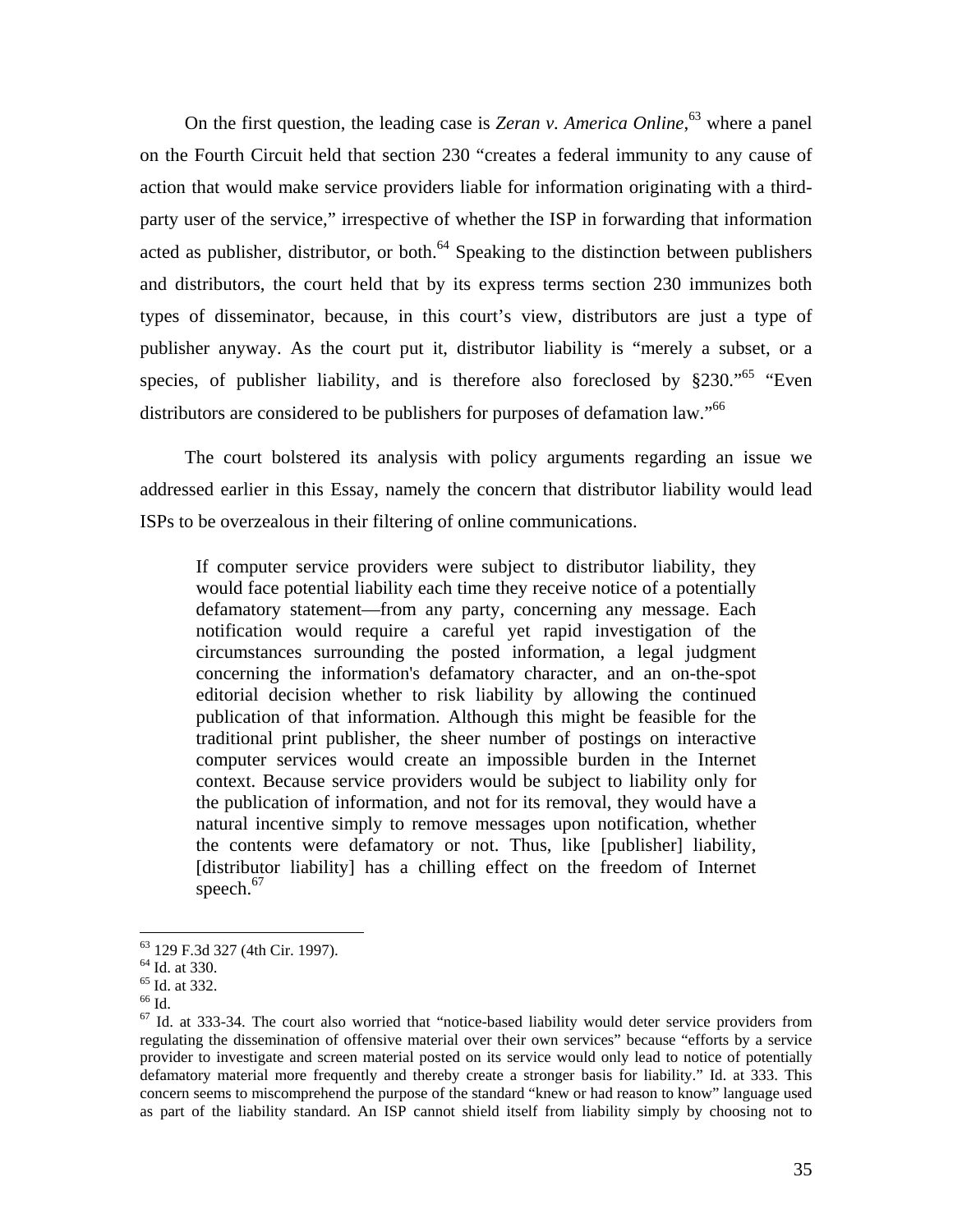As a number of commentators now urge,<sup>[68](#page-36-0)</sup> Zeran is wrong. On the question of statutory construction, section 230 explicitly uses the word "publisher"; and, given the long history of cases drawing a distinction between publishers and distributors, we agree with a recent California court that it is "entirely reasonable to assume that Congress was aware of this significant and very well-established distinction" and that, if Congress had intended the *Zeran* reading, it would have added the word "distributor" to the clause.<sup>69</sup> Congress did no such thing. The most plausible reading, then, is that the specific enumeration of "publisher" and "speaker" was meant to leave distributor liability intact.<sup>70</sup>

On policy, *Zeran* fares no better. We have already discussed the limitations associated with arguments about overzealous ISPs; our points were that market forces will largely discipline this sort of behavior, and that, to the extent any significant externalities remain, tort immunity is not an efficient response. But note that the *Zeran* court makes an additional mistake when it assumes that a mere accusation would be sufficient to trigger liability under a distributor regime. In a more familiar setting, this sounds absurd. Would a court really hold a large bookseller accountable for defamation solely because a random patron informed the cashier that a particular title contained an unlawful communication? Of course not. Distributor liability requires only that a distributor take reasonable precautions. As applied to ISPs, that likely means that an ISP would not be required to do anything in cases where the only warning was an isolated accusation; a serious response would be required only upon a greater showing, for

investigate. Thus the incentive described here does not exist; whether a given provider investigates or not, that provider would be liable if they should have known about a particular troubling communication. Again, this is the concern about parties hiding their heads in the sand, first mentioned in note 33 and accompanying text.<br><sup>68</sup> See, e.g., David Sheridan, Zeran v. AOL and the Effect of Section 230 of the Communications Decency

<span id="page-36-0"></span>Act Upon Liability for Defamation on the Internet, 61 Alb. L. Rev. 147 (1997); Lyrissa Lidsky, Silencing John Doe: Defamation & Discourse in Cyberspace, 49 Duke L.J. 855 (2000). Unfortunately, several circuits have already adopted the *Zeran* logic; see, for example, Blumenthal v. Drudge, 992 F. Supp. 44, 49-51 (D.C. Cir. 1998); Ben Ezra, Weinstein, & Co. v. America Online, Inc., 206 F.3d 980, 986 (10th Cir.

<span id="page-36-1"></span><sup>2000).</sup> These decisions in our view should be reconsidered.<br><sup>69</sup> Barrett v. Rosenthal, 9 Cal. Rptr. 3d 142, 156 (Cal. First Ap. Dist. 2004). The case is currently under review by the California Supreme Court. See Barrett v

<span id="page-36-2"></span><sup>&</sup>lt;sup>70</sup> Sheridan, cited in note 68 at 162. Note that the legislative history associated with section 230 cuts against the *Zeran* interpretation as well. By nearly all accounts, Congress enacted the provision in order to reverse the result in *Stratton Oakmont*, but leave *Cubby* intact. A rich discussion of the legislative history can be found in Mary Kay Finn et al., Policies Underlying Congressional Approval of Criminal and Civil Immunity for Interactive Computer Service Providers Under Provisions of the Communications Decency Act of 1996, 31 U. Tol. L. Rev. 347 (2000).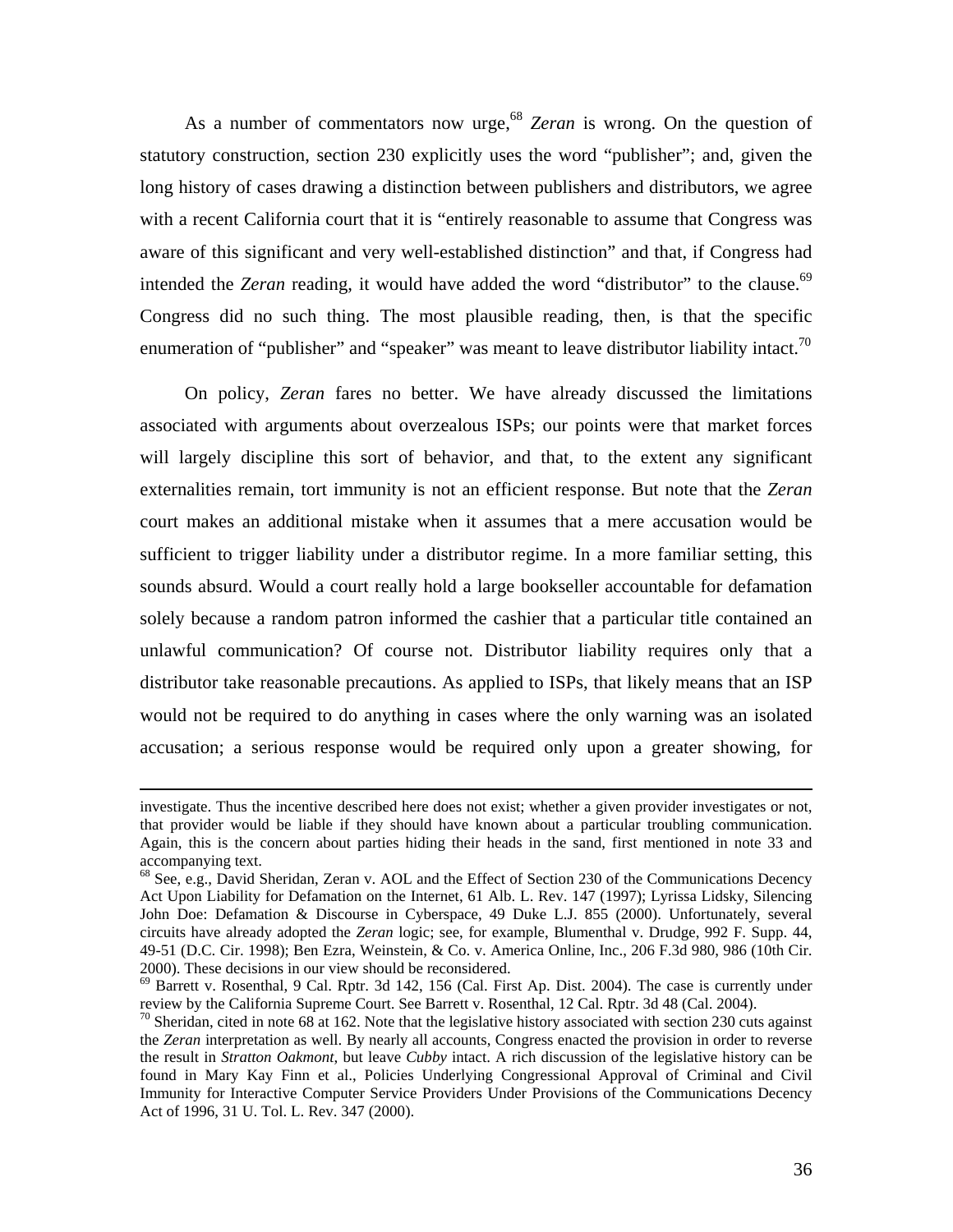instance the sort of detailed showing that the Digital Millennium Copyright Act requires before the protections and obligations of that statute are triggered.<sup>71</sup>

On the second looming interpretive question—whether the word "information" as used in section 230 includes only those communications that would otherwise be regulated under defamation and similar expressive tort theories, or expands to include any information disseminated by an ISP, including the various forms of malicious computer code of interest to us—we have found only one case. In *Green v. America Online*<sup>72</sup> a subscriber (a man named John Green) claimed that another user sent him a malicious program through a chat room. In the words of the court:

Green alleges that John Doe 1 "sent a punter through [Green's ISP, America Online (AOL)], which caused Green's computer to lock up and Green had to restart his computer." Green's complaint describes a "punter" as a computer program created by a hacker whose purpose is to halt and disrupt another computer . . . . Green alleges that he lost five hours of work restarting his computer, causing him damages of approximately \$400[.73](#page-37-2)

Green apparently asked AOL to take action against the unidentified hacker, but AOL refused to do so. Green sued AOL for negligently failing to "police its services."<sup>74</sup>

The court held that Green's tort claim was barred. First, citing *Zeran*, the court neglected the distinction between publisher-style strict liability and distributor-style negligence liability, announcing simply that holding AOL liable for negligence would impermissibly treat AOL as a speaker or publisher. Then, the court applied this expanded immunity to the facts at hand, reasoning that John Doe 1 is an information content provider, and AOL must therefore be immune from any form of state law liability thanks to section 230. Green had argued that John Doe 1 is not an information content provider because Doe sent a malicious computer program rather than any intelligible "information." But the court rejected that argument, noting that the dictionary definition

<u>.</u>

<span id="page-37-0"></span><sup>&</sup>lt;sup>71</sup> See 17 U.S.C. §512(c)(3)(A) (requiring that a complainant submit, among other things, a statement under penalty of perjury certifying that the complainant is providing accurate information regarding the alleged infringement and that the complainant is either the owner of the copyright in question or an authorized agent representing that owner).<br> $72$  318 F.3d 465 (3d Cir. 2003).

<span id="page-37-1"></span>

<span id="page-37-2"></span><sup>&</sup>lt;sup>73</sup> Id. at 469. John Doe 1 and another user also allegedly posted defamatory statements about Green.  $74$  Id.

<span id="page-37-3"></span>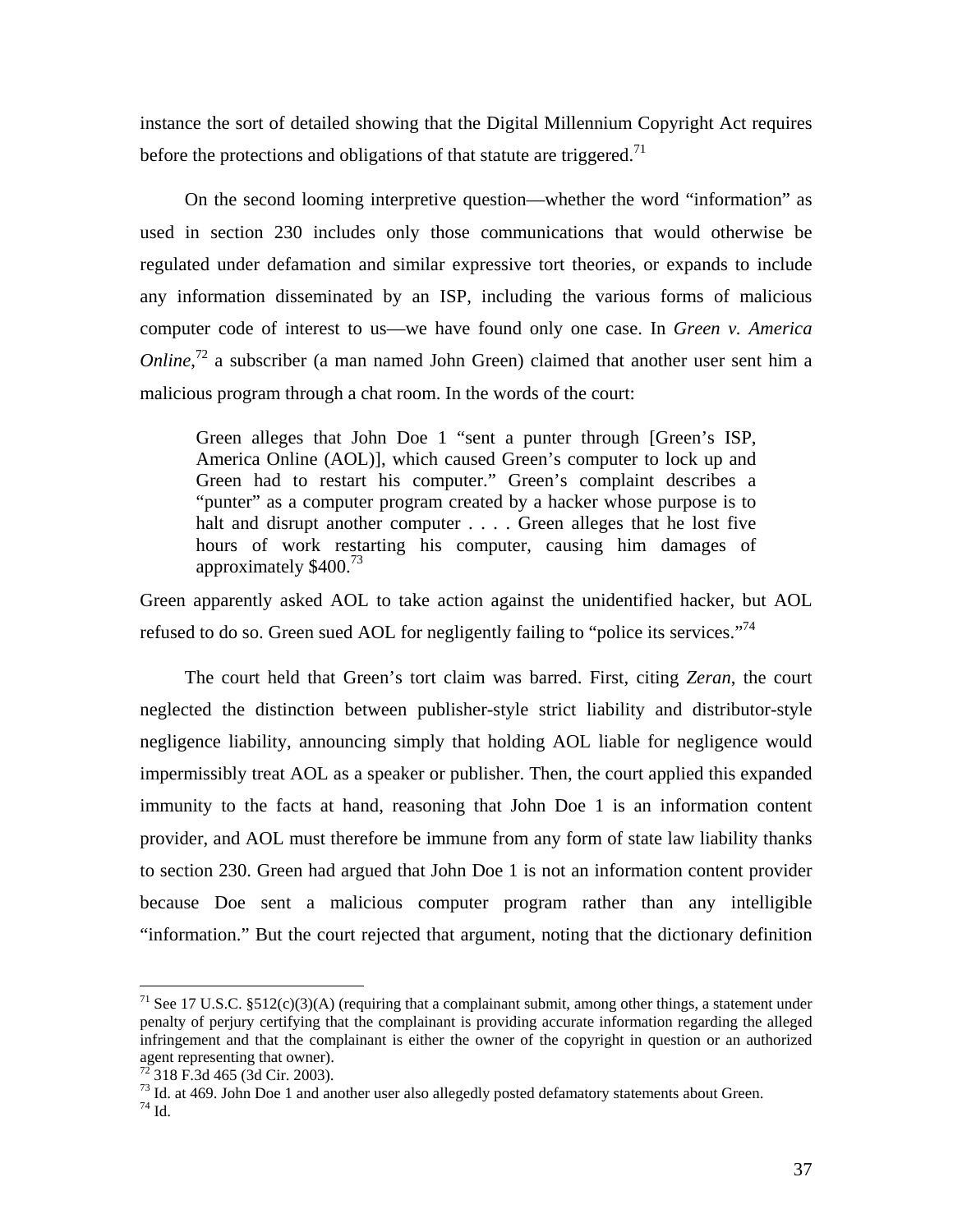of "information" includes any "signal," and a computer program sent through the Internet is just a collection of encoded signals.<sup>75</sup> In short, the court concluded that malicious code is "information;" John Doe I is an "information content provider;" section 230 applies to all tort claims involving third-party information; and thus AOL is not liable.

This reasoning is dubious. In terms of the statute, the word "information" is ambiguous: it could include any set of signals that is not random noise, or it could be limited to signals that are used to communicate with humans. More importantly, the concern that motivated section 230 was the worry that, as a practical matter, ISPs cannot control or police defamatory content without violating the privacy of their users and chilling legitimate discussion. But that concern does not extend to situations like the one presented here. Judgments about defamation are subjective and context-specific, a reality that makes it all but impossible for ISPs to detect and hence deter that bad act. A computer program that shuts down a target computer, by contrast, can be more readily and less intrusively identified. Besides, the social costs of a system where a few innocent programs are accidentally delayed by an overly cautious ISP seem much less onerous than the social costs associated with an equivalently imperfect filter that might interfere with socially important free speech.

Given all this, we urge courts to reject the analysis of *Green v. America Online* and instead to interpret section 230 so that its immunity extends only to "information" that is intelligible to human beings—either in the raw, or as translated by communication devices such as telephones or computers—and not mere signals that interfere with Internet communication by shutting down computers or clogging bandwidth.<sup>76</sup> That would link section 230 to the tort claims it was designed to regulate; it is fully consistent with the language, history, and policies associated with the Communications Decency Act; and it would free courts to consider the proper contours for ISP liability with respect to issues of cyber-security.

<span id="page-38-1"></span><span id="page-38-0"></span>

<sup>&</sup>lt;sup>75</sup> Id. at 471.<br><sup>76</sup> Consistent with our remarks at the start of this section, we would be equally happy to see Congress amend the Communications Decency Act in this manner.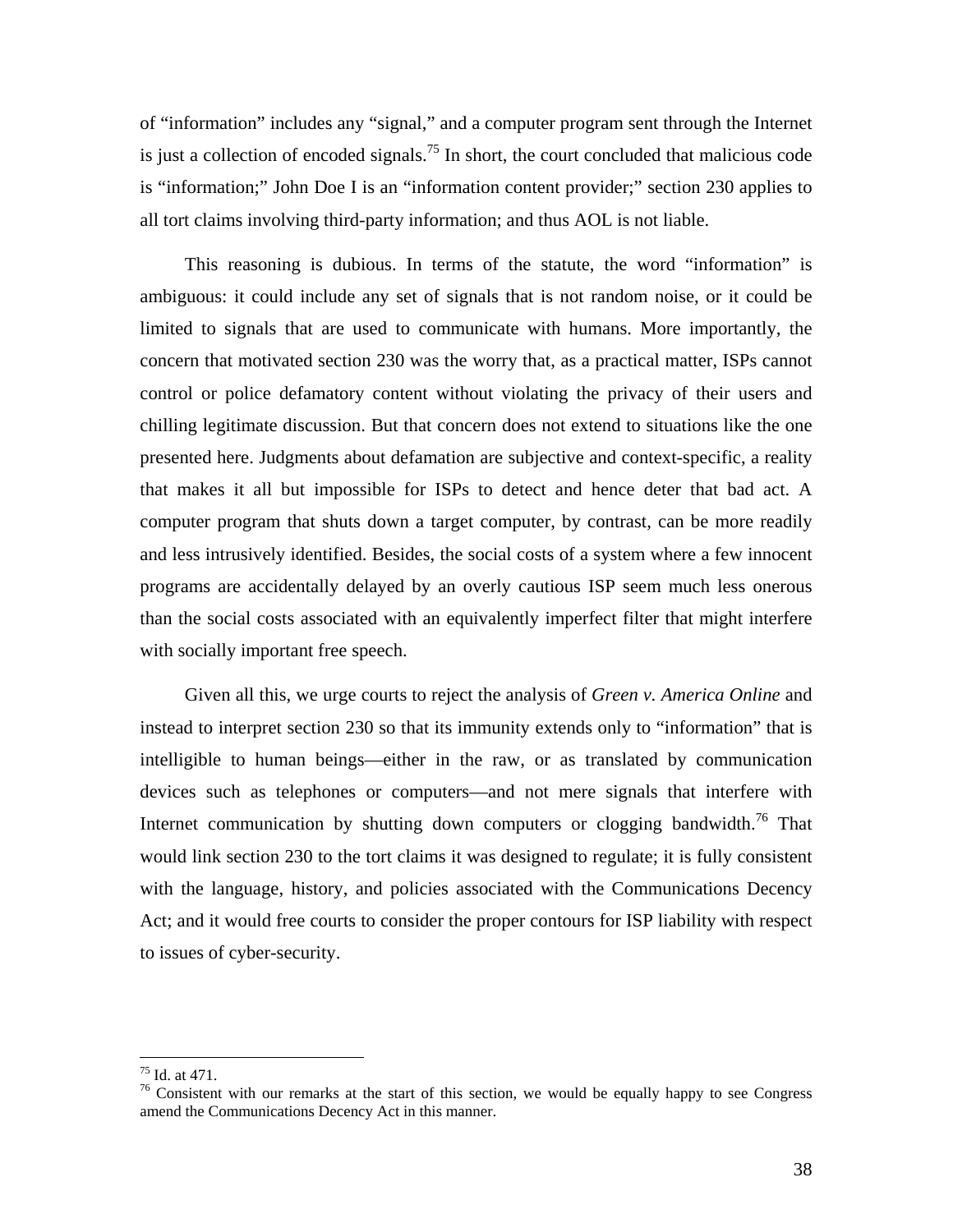#### <span id="page-39-2"></span>B. Common Law Principles

Courts not only have been expanding the scope of the immunity offered by the Communications Decency Act, they also have been questioning whether common law liability ought to extend to ISPs in the first place. The best discussion we have found of this issue is in *Doe v. GTE Corporation*.<sup>77</sup> The case involved a suit by various athletes who were secretly filmed while undressing in locker rooms. The athletes sued the producers and sellers of the video tapes—Franco Productions and other entities—but, because they correctly anticipated that these defendants would disappear without a trace, they also sued the several ISPs that had hosted Franco's websites. Judge Easterbrook wrote for the panel, and, after resolving some interpretive questions regarding a federal privacy statute, and offering some ideas about the various ways to read section 230 of the Communications Decency Act, he wrote that plaintiffs had failed to assert a state common law claim. His analysis on this point is why the case is of interest to us.

Easterbrook makes several observations that will be familiar from our discussion. He notes that landlords are not held liable for dangerous activities that occur on their premises; carriers such as Federal Express are not held liable for failing to prevent shipments of dangerous objects; telephone companies are not liable for allowing customers to use phone lines maliciously; and so forth. ISPs, in Easterbrook's view, should be no different:

That [one of the defendant ISPs] supplied some inputs . . . into Franco's business does not distinguish it from the lessor of Franco's office space or the shipper of the tapes to its customers. Landlord, phone company, delivery service, and web host all *could* learn, at some cost, what Franco was doing with the services and who was potentially injured as a result; but state law does not require those providers to learn, or to act as good Samaritans if they do. The common law rarely requires people to protect strangers, or for that matter acquaintances or employees.<sup>[78](#page-39-1)</sup>

Easterbrook is right that the common law rarely requires anyone to be a good Samaritan.<sup>79</sup> Where Easterbrook errs, however, is in assuming that ISP liability is best

<span id="page-39-0"></span><sup>77 347</sup> F.3d 655 (7th Cir. 2003).

<span id="page-39-1"></span>

<sup>&</sup>lt;sup>78</sup> Id. at 661 (emphasis in original).<br><sup>79</sup> For a recent discussion, perhaps still on Easterbrook's mind when he was deciding *GTE Corporation*, see Stockberger v. United States, 332 F.3d 479, 480 (7th Cir. 2003) (Posner, J.)("The common law traditionally took a hard line, rejecting any legal duty to be a good Samaritan. If *A* saw that *B* was about to be struck on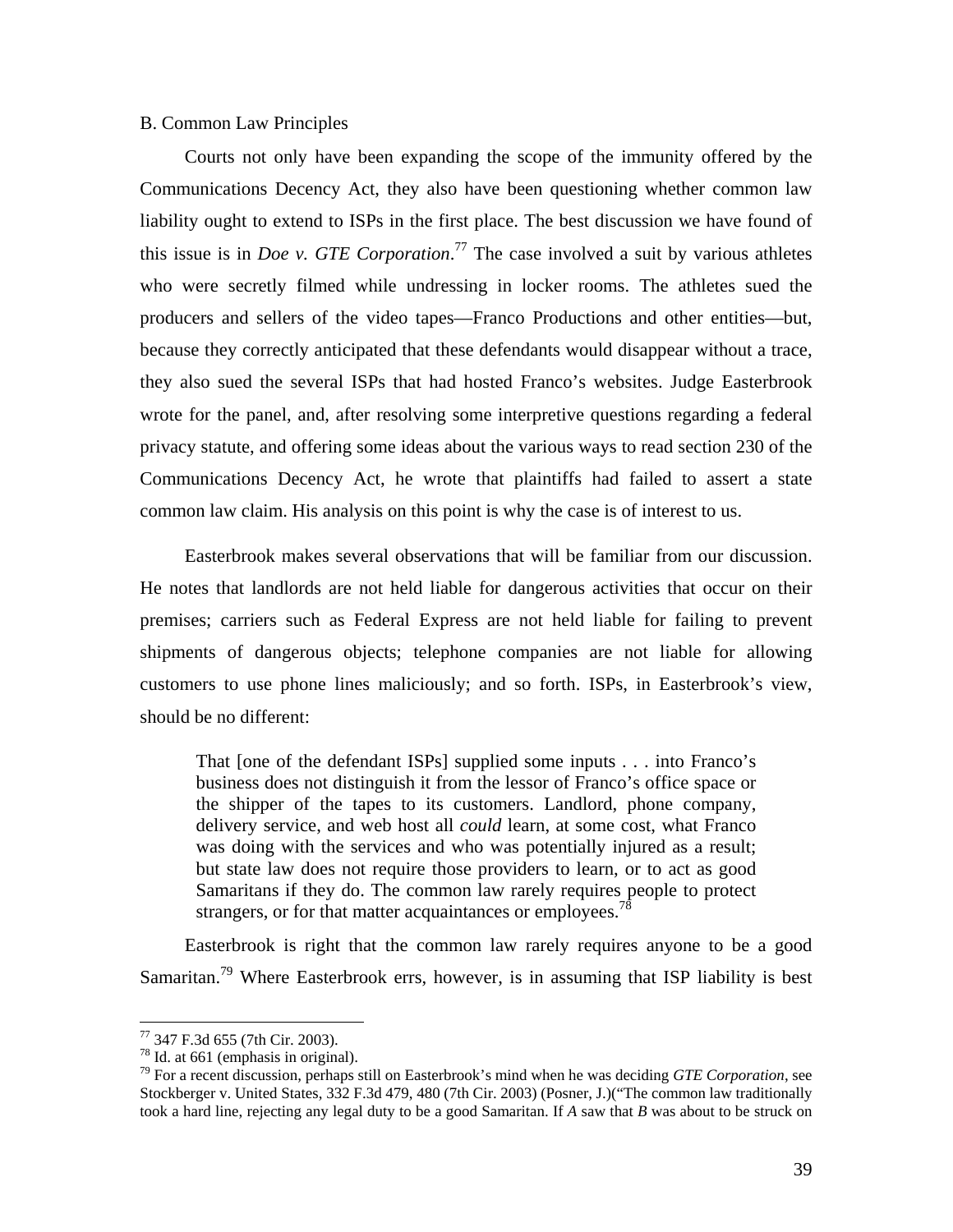understood as a good Samaritan rule, rather than as a traditional tort. The distinction is important because, while the common law rarely creates good Samaritan obligations, it routinely uses tort law to accomplish similar goals. Thus it is tort law, rather than any good Samaritan obligation, that pressures drivers to watch out for stranger-pedestrians, and it is again tort law that encourages firms to think twice before polluting a strangerneighbor's land. Easterbrook never explains why he dismisses ISP liability as if it is some unusual obligation to do nice things for strangers, rather than a conventional application of familiar tort law principles.<sup>[80](#page-40-0)</sup>

We are sympathetic if Easterbrook was simply trying to reach the right outcome in the case at hand. It is difficult and perhaps even impossible for ISPs to monitor websites for the sale of illegal video tapes because such tapes cannot easily be distinguished from perfectly legitimate video content. Given those difficulties, we agree that the ISPs sued in this particular case should not have been held accountable for their role in transmitting the tapes. We resist Easterbrook's analysis, however, because in other cases ISPs may be able to do more. Just as a delivery service might be held liable for delivering a package that obviously contains a bomb, or a landlord can be held liable for permitting a use of his premises that is overtly illegal, $81$  ISPs might rightly be held liable for permitting malicious behaviors that they could have detected or deterred at reasonable cost. Easterbrook's opinion gives the impression that ISPs ought never be held liable for harms done to third parties. That judgment is overbroad and premature.

the head by a flowerpot thrown from a tenth-story window, and *A* knew that *<sup>B</sup>* was unaware of the impending catastrophe and also knew that he could save  $B$  with a shout, yet he did nothing and as a result  $B$ was killed, still, *A*'s inaction, though gratuitous (there was no risk or other nontrivial cost to *A*) and even reprehensible, would not be actionable.").<br><sup>80</sup> For some insight into where to draw the line, see id. at 481 (reasons not to compel rescues and other

<span id="page-40-0"></span>magnanimous behaviors include: "the circle of potentially liable nonrescuers would be difficult to draw (suppose a person is drowning and no one on the crowded beach makes an effort to save him—should all be liable?); altruism makes the problem a small one and liability might actually reduce the number of altruistic rescues by depriving people of credit for altruism . . .; people would be deterred by threat of liability from putting themselves in a position where they might be called upon to attempt a rescue, especially since a failed rescue might under settled common law principles give rise to liability, on the theory that a clumsy rescue attempt may have interfered with a competent rescue by someone else"). <sup>81</sup> See, for example, Fonovisa, supra note 23.

<span id="page-40-1"></span>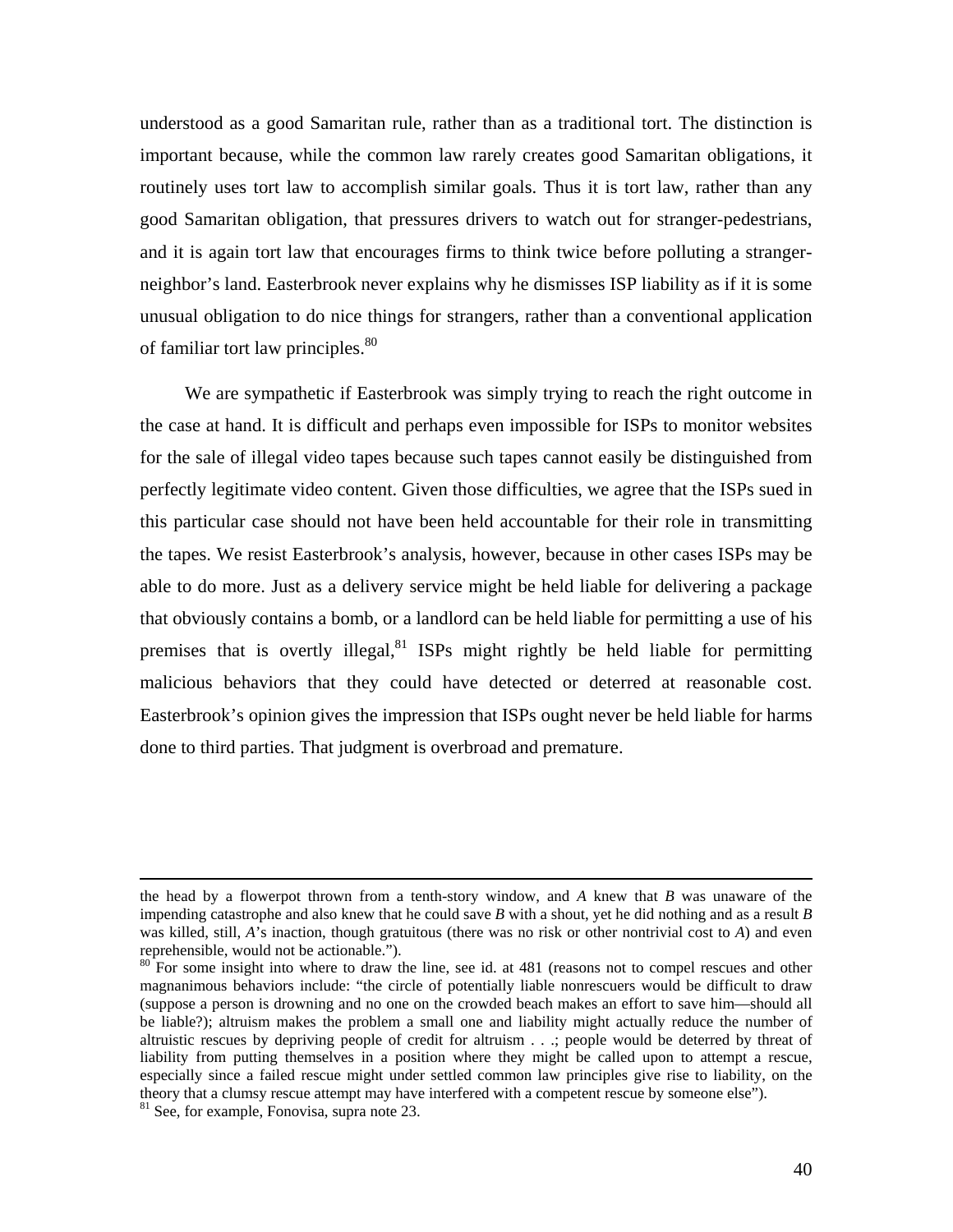#### **IV. Conclusion**

1

Controversies over indirect liability have been prominent in recent years, sparked in no small measure by questions over who, if anyone, should be held liable for the rampant copyright infringement that as of this writing continues to be a significant feature of life online. With that in mind, we conclude with some remarks about how our comments on cyber-security relate to that other debate, along the way clarifying the outer limits of our position and also suggesting areas for further research.

At the outset, it must be noted that, on its own terms, indirect liability knows few bounds, and thus there is almost always an argument to bring yet another entity into the chain of liability. In the copyright wars, for example, the first round of litigation was against the websites that facilitate infringement by offering services that directly or indirectly match would-be music uploaders with would-be music downloaders. $82$  The battle soon expanded to ensnare the venture capital firms that fund those entities,  $83$  and even the Internet service providers who provide the infrastructure over which music piracy takes place.<sup>84</sup> In our setting, one could quite similarly talk about imposing liability on Microsoft, the theory being that the vulnerabilities in the Windows operating system are akin to the design defects actionable in products liability law, or Dell, for the roll its nearly ubiquitous computer systems play in the struggle for cyber-security.

Extending liability in this way would not necessarily be unwise. Microsoft, for example, surely can design its initial software to be less vulnerable to Internet misbehavior. This is simply a matter of investing more resources in product design as well as testing. Microsoft could also redesign its software such that customers would be required to download patches when necessary, perhaps under the threat that the software will stop working if the latest patch is not downloaded within a specified period. This

<span id="page-41-0"></span><sup>&</sup>lt;sup>82</sup> See A&M Records, Inc. v. Napster, Inc., 239 F.3d 1004 (9th Cir. 2001); In re Aimster Copyright Litigation, cited in note 33; MGM Studios, Inc. v. Grokster, cited in note 33.

<span id="page-41-1"></span> $83$  The venture capital firm of Hummer Winblad, for example, was sued for its role in funding Napster. See Mark A. Lemley & R. Anthony Reese, Reducing Digital Copyright Infringement Without Reducing Innovation, Stanford L. Rev. (forthcoming 2004).

<span id="page-41-2"></span> $84$  More specifically, the music industry has invoked a particular provision of the Digital Millennium Copyright Act which, according to industry representatives, obligates ISPs to identify subscribers plausibly involved in online infringement. ISPs have in general refused to cooperate, however, among other things challenging this interpretation of the law. See 17 U.S.C. §512(h), construed in RIAA v. Verizon Internet Servs., 351 F.3d 1229 (D.C. Cir. 2003).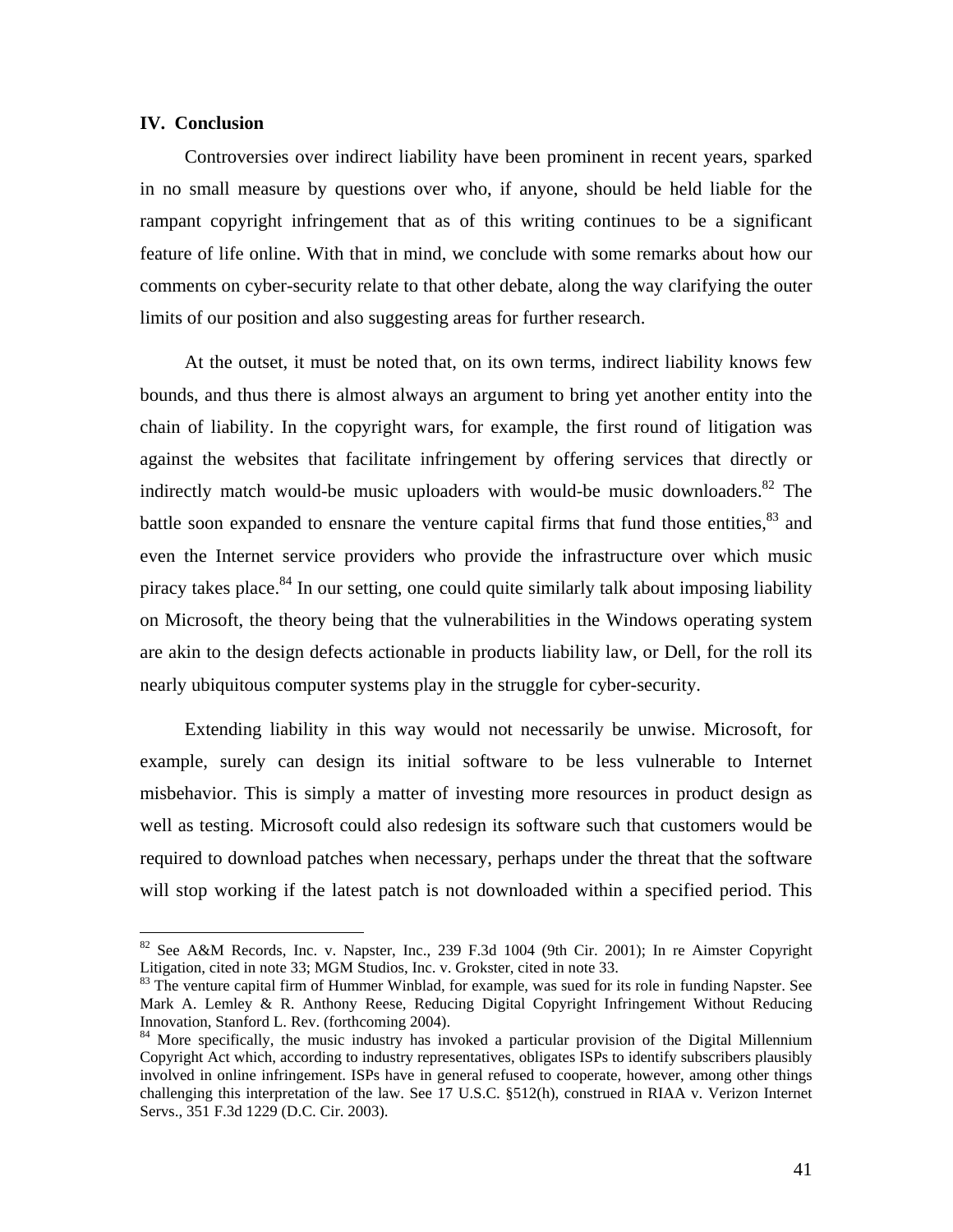would be a minimally intrusive way to ensure that users keep their anti-virus precautions up to date—a bit like mandatory vaccinations for school children. Further, even if Microsoft cannot take additional precautions, we pointed out earlier that the price increase that would result from an increase in liability would itself have some policy allure in that the resulting price would better reflect the relative value of the Windows operating system as compared to competing alternatives like Mac OS.

All that said, however, as a practical matter the chain of liability cannot extend forever, and thus in the end choices must be made as to which entities are best positioned to support enforcement of the law. The right thought experiment is to imagine that all the relevant entities and all the victims and all the bad actors can efficiently contract one to another, and then ask how the parties would in that situation allocate responsibility for detecting and deterring bad acts. Our firm suspicion in the cyber-security arena is that ISPs would in that negotiation end up with significant responsibilities for policing Internet activity; but that might not be true in the copyright setting, and it is certainly a conclusion that might change if there are radical changes in the abilities of other entities to prevent and deter bad acts.

Another distinction between the literature on copyright infringement and our own inquiry regarding cyber-security comes in understanding the direction of the externality imposed. The possibility of copyright infringement increases the average subscriber's willingness to pay for broadband Internet service. In many ways, music piracy is the "killer app" that is today driving the deployment of broadband Internet service to the home. Infringement is therefore an externality that attracts new subscribers to Internet services, and as such there is a silver lining to the bad act of copyright infringement. The opposite is true, however, for worms and viruses, each of which imposes a cost on the average user and thus reduces the incentive to subscribe. This leads to two conflicting implications. One is that policymakers should on this theory be marginally more interested in imposing liability for cyber-insecurity than they are in imposing liability for music piracy; in essence, the former is a barrier to broadband deployment while the latter is a camouflaged subsidy. The other is that legal rules might at the same time be less necessary, as ISPs already have a strong incentive to improve cyber-security (subscribers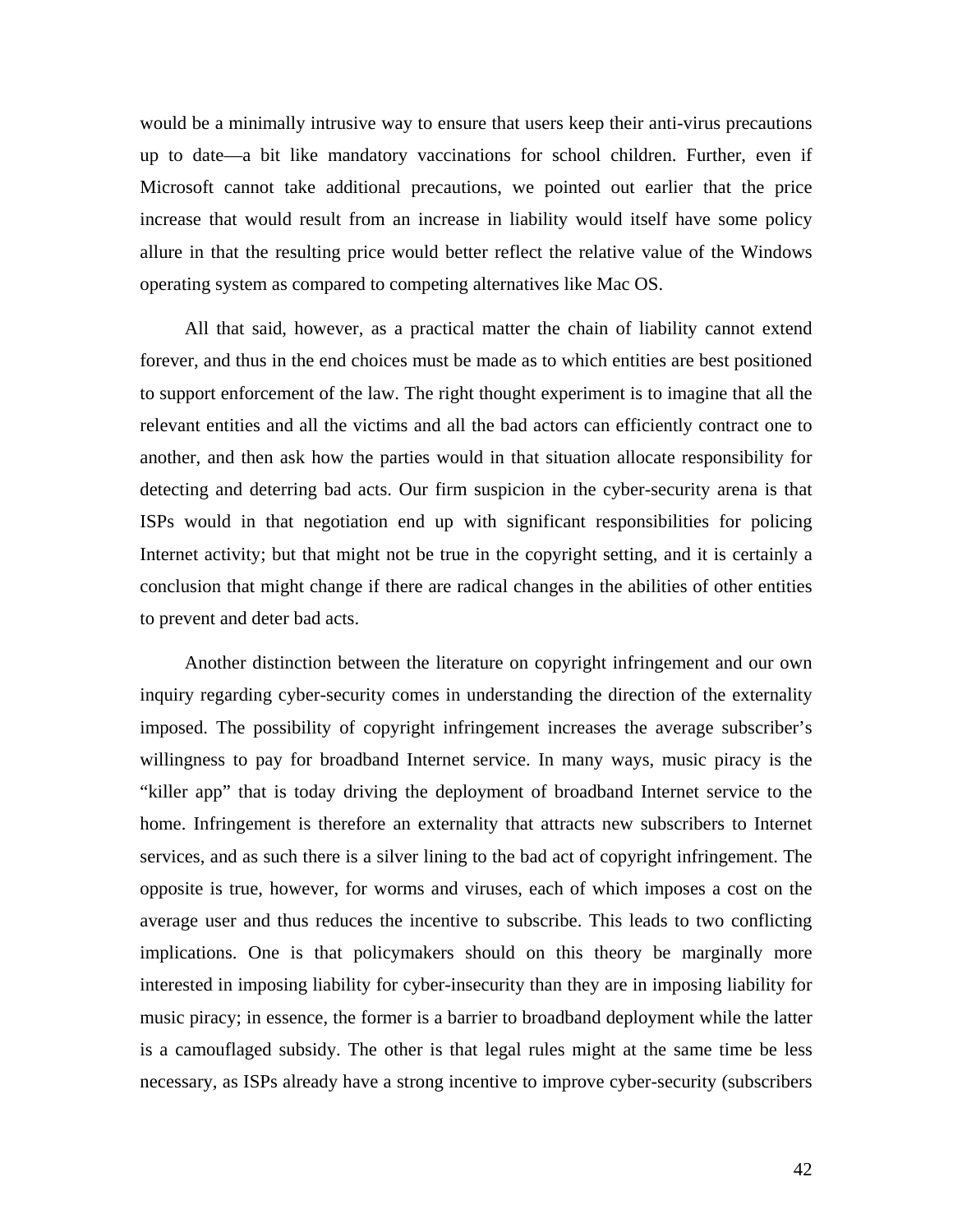favor it) whereas ISPs have no similar incentive when it comes to fighting copyright infringement.

Another important distinction is that the copyright dispute is in many ways a dispute about the propriety of the underlying property right, rather than a dispute about the proper contours of indirect liability per se. Many of those who oppose liability in the copyright setting also question, in a more fundamental way, the scope and duration of federal copyright grants. That radically alters the nature of the debate as compared to our setting, where there is widespread agreement that worms, viruses, and denial of service attacks are rightly deemed illegal and the real question comes only in determining how best to discourage these counterproductive behaviors.

Finally, the copyright dispute is one where there are a variety of plausible legal responses, and thus policymakers must tread carefully as they try to determine which approach offers the best balance in terms of costs and effectiveness. Is the best approach to facilitate lawsuits against the specific individuals who upload and download music? $85$ Would it be better to recognize indirect liability as a supplement to direct liability or even a substitute for it?<sup>86</sup> What about the idea of rejecting legal responses entirely and encouraging instead self-help techniques like more effective encryption of digital content?<sup>87</sup> These are plausible questions in the copyright setting; parallel questions in the context of cyber-security, however, ring hollow. That is, as we have already emphasized, holding individuals directly responsible for worms and viruses is all but impossible in the cyber-security setting given that individual bad actors are almost impossible to track, and, even when identified, they usually lack the resources necessary to pay for the damage

<span id="page-43-0"></span><sup>&</sup>lt;sup>85</sup> Some commentators believe so and argue that copyright law should reject indirect liability and instead focus on procedural reforms that would make direct lawsuits less costly. See, for example, Lemley & Reese, cited in note 83. The challenge for these commentators comes in squaring their argument with the real world empirical data: thousands of lawsuits have been filed, and yet illegal file swapping continues, largely undeterred.<br><sup>86</sup> For discussion, see Lichtman & Landes, cited in note 18.<br><sup>87</sup> For one effort along these lines, see Implementation of Section 304 of the Telecommunications Act of

<span id="page-43-1"></span>

<span id="page-43-2"></span><sup>1996, 18</sup> FCC Rcd. 20885 (2003) (requiring hardware manufacturers to cooperate with efforts to encrypt digital content distributed via cable and broadcast television). Interestingly, the possibility of self-help has posed a significant challenge to the federal government's efforts to control the online distribution of offensive material that is inappropriate for minors. The problem? The Supreme Court seems to think that filters installed by home users can be so effective that they render more heavy-handed restrictions on speech—like the Child Online Protection Act—unconstitutional. See Ashcroft v. ACLU, 2004 WL 1439998 (U.S., June 29, 2004).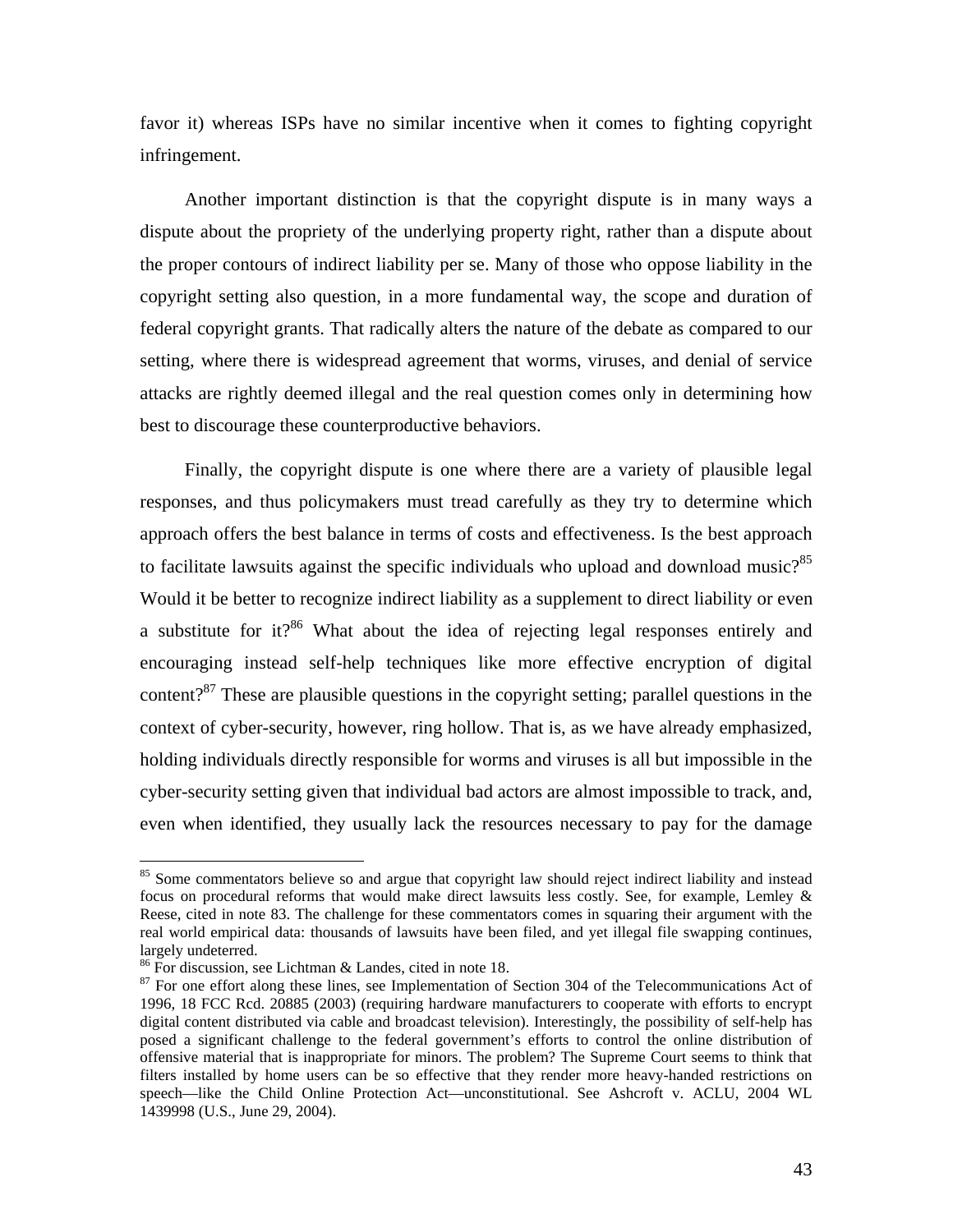they cause. And, as we have also pointed out, while self-help techniques like firewalls and anti-virus software do have a role to play in improving cyber-security, it is hard to imagine that these sorts of precautions can be a sufficient response to the problem, let alone a response that is so attractive as to justify blanket immunity for ISPs. The viability of alternative legal strategies is thus a final important distinction to draw between these two settings. The existence of such strategies should give pause to advocates and critics alike in the copyright debates, but they seem significantly less salient when it comes to the question of whether ISPs should be liable for their role in creating and propagating malicious Internet code.

Readers with comments should address them to:

Professor Doug Lichtman University of Chicago Law School 1111 East 60th Street Chicago, IL 60637 d-lichtman@uchicago.edu

Professor Eric Posner University of Chicago Law School 1111 East 60th Street Chicago, IL 60637 eric\_posner@law.uchicago.edu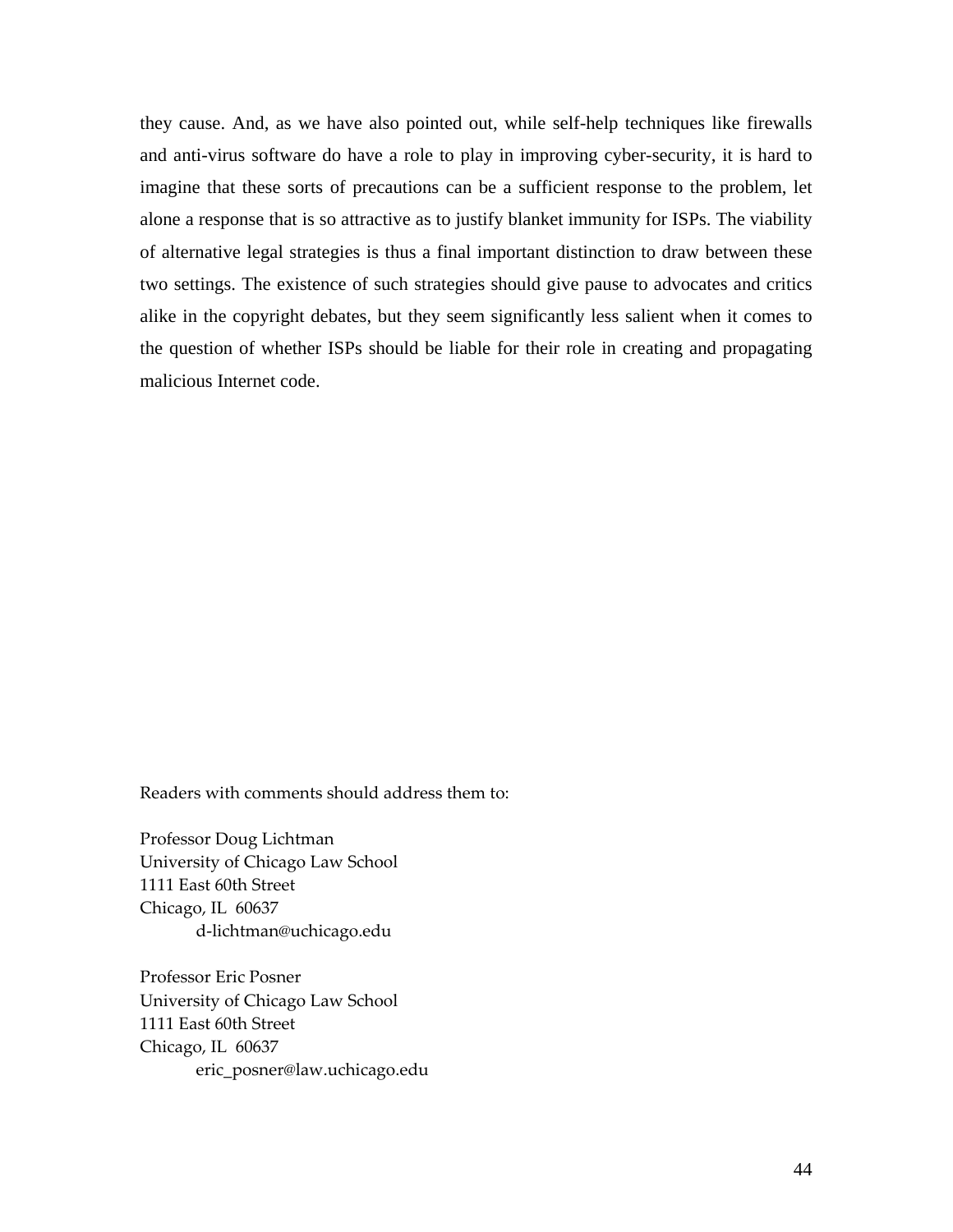#### Chicago Working Papers in Law and Economics (Second Series)

- 1. William M. Landes, Copyright Protection of Letters, Diaries and Other Unpublished Works: An Economic Approach (July 1991)
- 2. Richard A. Epstein, The Path to *The T. J. Hooper*: The Theory and History of Custom in the Law of Tort (August 1991)
- 3. Cass R. Sunstein, On Property and Constitutionalism (September 1991)
- 4. Richard A. Posner, Blackmail, Privacy, and Freedom of Contract (February 1992)
- 5. Randal C. Picker, Security Interests, Misbehavior, and Common Pools (February 1992)
- 6. Tomas J. Philipson & Richard A. Posner, Optimal Regulation of AIDS (April 1992)
- 7. Douglas G. Baird, Revisiting Auctions in Chapter 11 (April 1992)
- 8. William M. Landes, Sequential versus Unitary Trials: An Economic Analysis (July 1992)
- 9. William M. Landes & Richard A. Posner, The Influence of Economics on Law: A Quantitative Study (August 1992)
- 10. Alan O. Sykes, The Welfare Economics of Immigration Law: A Theoretical Survey With An Analysis of U.S. Policy (September 1992)
- 11. Douglas G. Baird, 1992 Katz Lecture: Reconstructing Contracts (November 1992)
- 12. Gary S. Becker, The Economic Way of Looking at Life (January 1993)
- 13. J. Mark Ramseyer, Credibly Committing to Efficiency Wages: Cotton Spinning Cartels in Imperial Japan (March 1993)
- 14. Cass R. Sunstein, Endogenous Preferences, Environmental Law (April 1993)
- 15. Richard A. Posner, What Do Judges and Justices Maximize? (The Same Thing Everyone Else Does) (April 1993)
- 16. Lucian Arye Bebchuk and Randal C. Picker, Bankruptcy Rules, Managerial Entrenchment, and Firm-Specific Human Capital (August 1993)
- 17. J. Mark Ramseyer, Explicit Reasons for Implicit Contracts: The Legal Logic to the Japanese Main Bank System (August 1993)
- 18. William M. Landes and Richard A. Posner, The Economics of Anticipatory Adjudication (September 1993)
- 19. Kenneth W. Dam, The Economic Underpinnings of Patent Law (September 1993)
- 20. Alan O. Sykes, An Introduction to Regression Analysis (October 1993)
- 21. Richard A. Epstein, The Ubiquity of the Benefit Principle (March 1994)
- 22. Randal C. Picker, An Introduction to Game Theory and the Law (June 1994)
- 23. William M. Landes, Counterclaims: An Economic Analysis (June 1994)
- 24. J. Mark Ramseyer, The Market for Children: Evidence from Early Modern Japan (August 1994)
- 25. Robert H. Gertner and Geoffrey P. Miller, Settlement Escrows (August 1994)
- 26. Kenneth W. Dam, Some Economic Considerations in the Intellectual Property Protection of Software (August 1994)
- 27. Cass R. Sunstein, Rules and Rulelessness, (October 1994)
- 28. David Friedman, More Justice for Less Money: A Step Beyond *Cimino* (December 1994)
- 29. Daniel Shaviro, Budget Deficits and the Intergenerational Distribution of Lifetime Consumption (January 1995)
- 30. Douglas G. Baird, The Law and Economics of Contract Damages (February 1995)
- 31. Daniel Kessler, Thomas Meites, and Geoffrey P. Miller, Explaining Deviations from the Fifty Percent Rule: A Multimodal Approach to the Selection of Cases for Litigation (March 1995)
- 32. Geoffrey P. Miller, Das Kapital: Solvency Regulation of the American Business Enterprise (April 1995)
- 33. Richard Craswell, Freedom of Contract (August 1995)
- 34. J. Mark Ramseyer, Public Choice (November 1995)
- 35. Kenneth W. Dam, Intellectual Property in an Age of Software and Biotechnology (November 1995)
- 36. Cass R. Sunstein, Social Norms and Social Roles (January 1996)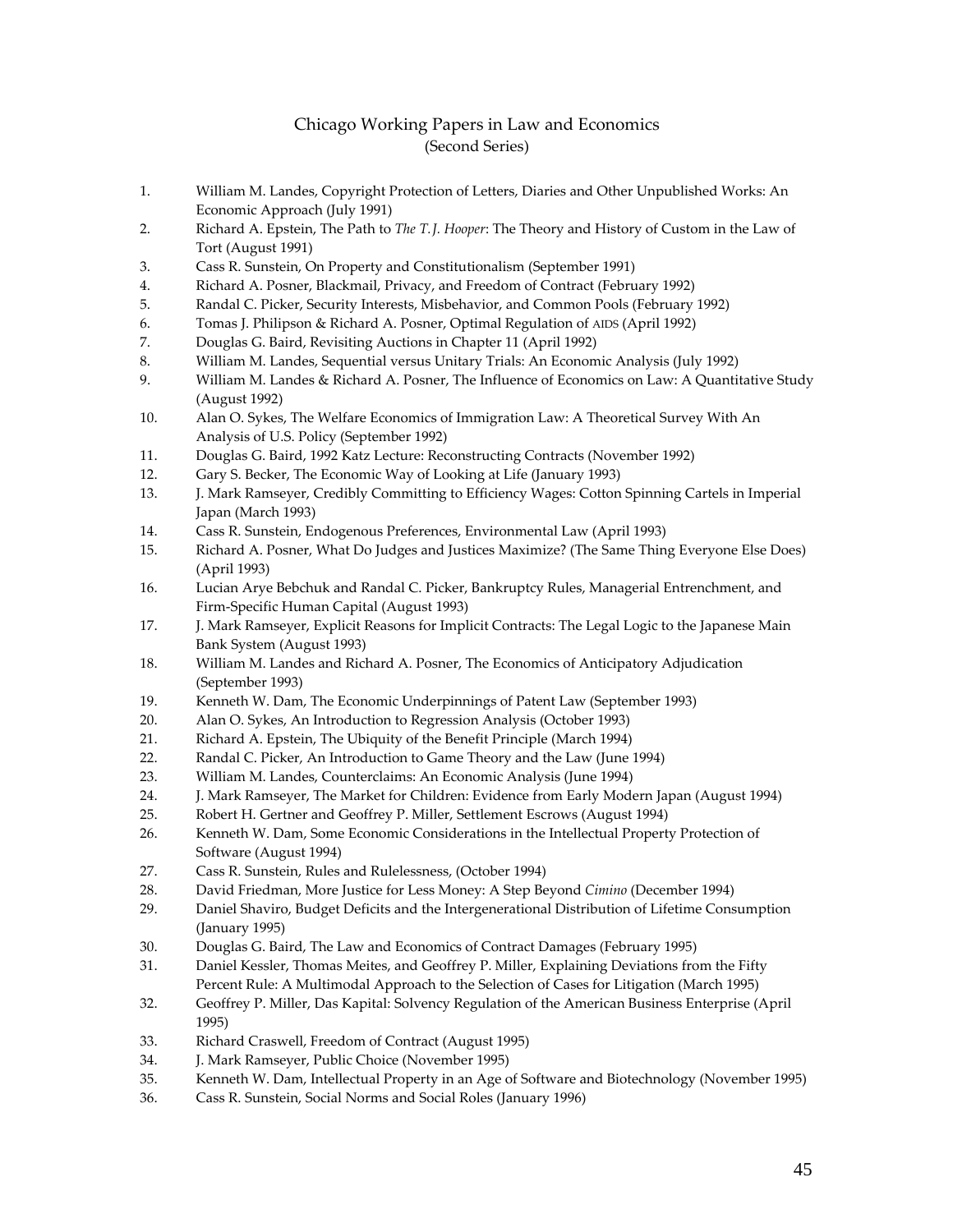- 37. J. Mark Ramseyer and Eric B. Rasmusen, Judicial Independence in Civil Law Regimes: Econometrics from Japan (January 1996)
- 38. Richard A. Epstein, Transaction Costs and Property Rights: Or Do Good Fences Make Good Neighbors? (March 1996)
- 39. Cass R. Sunstein, The Cost-Benefit State (May 1996)
- 40. William M. Landes and Richard A. Posner, The Economics of Legal Disputes Over the Ownership of Works of Art and Other Collectibles (July 1996)
- 41. John R. Lott, Jr. and David B. Mustard, Crime, Deterrence, and Right-to-Carry Concealed Handguns (August 1996)
- 42. Cass R. Sunstein, Health-Health Tradeoffs (September 1996)
- 43. G. Baird, The Hidden Virtues of Chapter 11: An Overview of the Law and Economics of Financially Distressed Firms (March 1997)
- 44. Richard A. Posner, Community, Wealth, and Equality (March 1997)
- 45. William M. Landes, The Art of Law and Economics: An Autobiographical Essay (March 1997)
- 46. Cass R. Sunstein, Behavioral Analysis of Law (April 1997)
- 47. John R. Lott, Jr. and Kermit Daniel, Term Limits and Electoral Competitiveness: Evidence from California's State Legislative Races (May 1997)
- 48. Randal C. Picker, Simple Games in a Complex World: A Generative Approach to the Adoption of Norms (June 1997)
- 49. Richard A. Epstein, Contracts Small and Contracts Large: Contract Law through the Lens of Laissez-Faire (August 1997)
- 50. Cass R. Sunstein, Daniel Kahneman, and David Schkade, Assessing Punitive Damages (with Notes on Cognition and Valuation in Law) (December 1997)
- 51. William M. Landes, Lawrence Lessig, and Michael E. Solimine, Judicial Influence: A Citation Analysis of Federal Courts of Appeals Judges (January 1998)
- 52. John R. Lott, Jr., A Simple Explanation for Why Campaign Expenditures are Increasing: The Government is Getting Bigger (February 1998)
- 53. Richard A. Posner, Values and Consequences: An Introduction to Economic Analysis of Law (March 1998)
- 54. Denise DiPasquale and Edward L. Glaeser, Incentives and Social Capital: Are Homeowners Better Citizens? (April 1998)
- 55. Christine Jolls, Cass R. Sunstein, and Richard Thaler, A Behavioral Approach to Law and Economics (May 1998)
- 56. John R. Lott, Jr., Does a Helping Hand Put Others At Risk?: Affirmative Action, Police Departments, and Crime (May 1998)
- 57. Cass R. Sunstein and Edna Ullmann-Margalit, Second-Order Decisions (June 1998)
- 58. Jonathan M. Karpoff and John R. Lott, Jr., Punitive Damages: Their Determinants, Effects on Firm Value, and the Impact of Supreme Court and Congressional Attempts to Limit Awards (July 1998)
- 59. Kenneth W. Dam, Self-Help in the Digital Jungle (August 1998)
- 60. John R. Lott, Jr., How Dramatically Did Women's Suffrage Change the Size and Scope of Government? (September 1998)
- 61. Kevin A. Kordana and Eric A. Posner, A Positive Theory of Chapter 11 (October 1998)
- 62. David A. Weisbach, Line Drawing, Doctrine, and Efficiency in the Tax Law (November 1998)
- 63. Jack L. Goldsmith and Eric A. Posner, A Theory of Customary International Law (November 1998)
- 64. John R. Lott, Jr., Public Schooling, Indoctrination, and Totalitarianism (December 1998)
- 65. Cass R. Sunstein, Private Broadcasters and the Public Interest: Notes Toward A "Third Way" (January 1999)
- 66. Richard A. Posner, An Economic Approach to the Law of Evidence (February 1999)
- 67. Yannis Bakos, Erik Brynjolfsson, Douglas Lichtman, Shared Information Goods (February 1999)
- 68. Kenneth W. Dam, Intellectual Property and the Academic Enterprise (February 1999)
- 69. Gertrud M. Fremling and Richard A. Posner, Status Signaling and the Law, with Particular Application to Sexual Harassment (March 1999)
- 70. Cass R. Sunstein, Must Formalism Be Defended Empirically? (March 1999)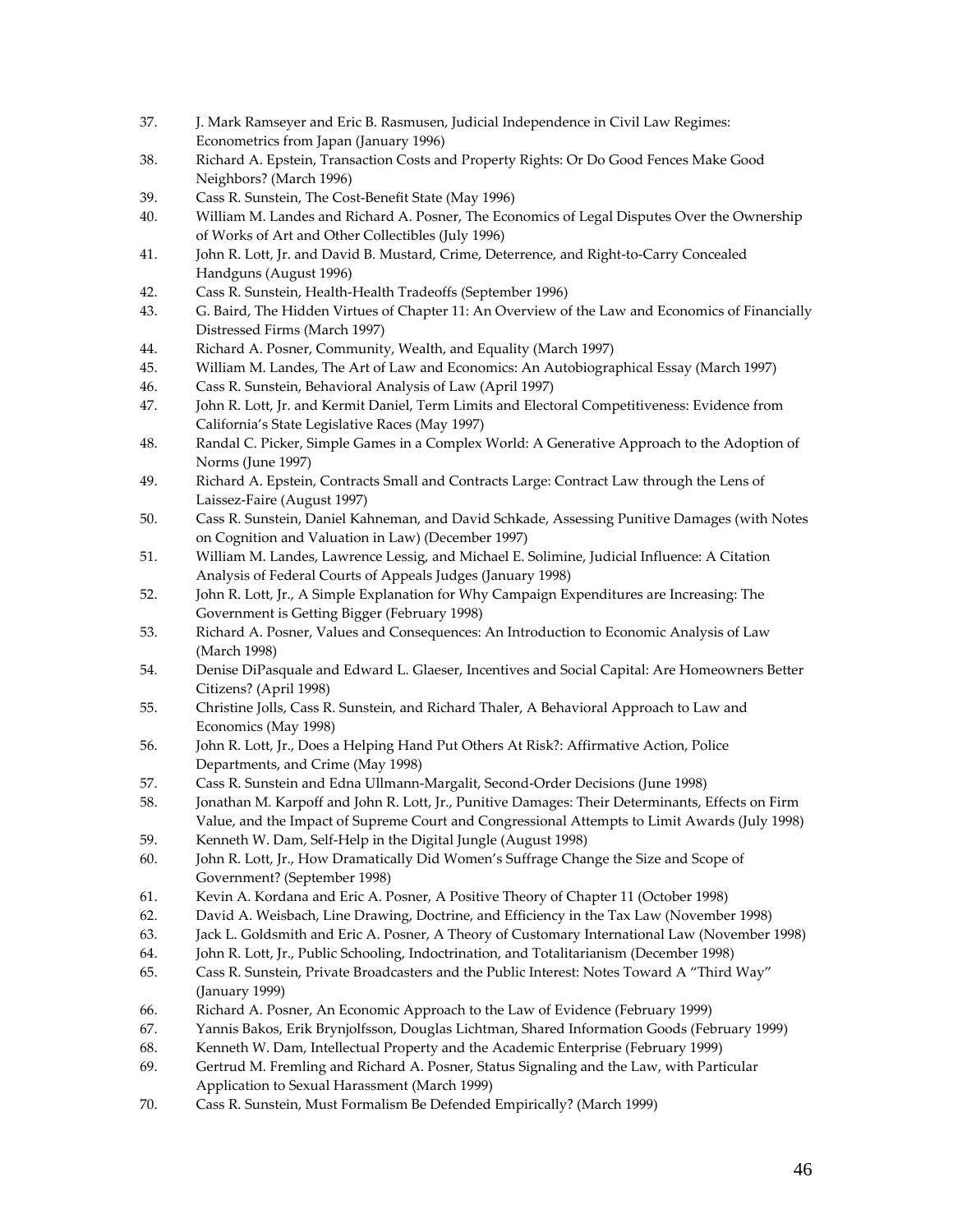- 71. Jonathan M. Karpoff, John R. Lott, Jr., and Graeme Rankine, Environmental Violations, Legal Penalties, and Reputation Costs (March 1999)
- 72. Matthew D. Adler and Eric A. Posner, Rethinking Cost-Benefit Analysis (April 1999)
- 73. John R. Lott, Jr. and William M. Landes, Multiple Victim Public Shooting, Bombings, and Right-to-Carry Concealed Handgun Laws: Contrasting Private and Public Law Enforcement (April 1999)
- 74. Lisa Bernstein, The Questionable Empirical Basis of Article 2's Incorporation Strategy: A Preliminary Study (May 1999)
- 75. Richard A. Epstein, Deconstructing Privacy: and Putting It Back Together Again (May 1999)
- 76. William M. Landes, Winning the Art Lottery: The Economic Returns to the Ganz Collection (May 1999)
- 77. Cass R. Sunstein, David Schkade, and Daniel Kahneman, Do People Want Optimal Deterrence? (June 1999)
- 78. Tomas J. Philipson and Richard A. Posner, The Long-Run Growth in Obesity as a Function of Technological Change (June 1999)
- 79. David A. Weisbach, Ironing Out the Flat Tax (August 1999)
- 80. Eric A. Posner, A Theory of Contract Law under Conditions of Radical Judicial Error (August 1999)
- 81. David Schkade, Cass R. Sunstein, and Daniel Kahneman, Are Juries Less Erratic than Individuals? Deliberation, Polarization, and Punitive Damages (September 1999)
- 82. Cass R. Sunstein, Nondelegation Canons (September 1999)
- 83. Richard A. Posner, The Theory and Practice of Citations Analysis, with Special Reference to Law and Economics (September 1999)
- 84. Randal C. Picker, Regulating Network Industries: A Look at *Intel* (October 1999)
- 85. Cass R. Sunstein, Cognition and Cost-Benefit Analysis (October 1999)
- 86. Douglas G. Baird and Edward R. Morrison, Optimal Timing and Legal Decisionmaking: The Case of the Liquidation Decision in Bankruptcy (October 1999)
- 87. Gertrud M. Fremling and Richard A. Posner, Market Signaling of Personal Characteristics (November 1999)
- 88. Matthew D. Adler and Eric A. Posner, Implementing Cost-Benefit Analysis When Preferences Are Distorted (November 1999)
- 89. Richard A. Posner, Orwell versus Huxley: Economics, Technology, Privacy, and Satire (November 1999)
- 90. David A. Weisbach, Should the Tax Law Require Current Accrual of Interest on Derivative Financial Instruments? (December 1999)
- 91. Cass R. Sunstein, The Law of Group Polarization (December 1999)
- 92. Eric A. Posner, Agency Models in Law and Economics (January 2000)
- 93. Karen Eggleston, Eric A. Posner, and Richard Zeckhauser, Simplicity and Complexity in Contracts (January 2000)
- 94. Douglas G. Baird and Robert K. Rasmussen, Boyd's Legacy and Blackstone's Ghost (February 2000)
- 95. David Schkade, Cass R. Sunstein, Daniel Kahneman, Deliberating about Dollars: The Severity Shift (February 2000)
- 96. Richard A. Posner and Eric B. Rasmusen, Creating and Enforcing Norms, with Special Reference to Sanctions (March 2000)
- 97. Douglas Lichtman, Property Rights in Emerging Platform Technologies (April 2000)
- 98. Cass R. Sunstein and Edna Ullmann-Margalit, Solidarity in Consumption (May 2000)
- 99. David A. Weisbach, An Economic Analysis of Anti-Tax Avoidance Laws (May 2000, revised May 2002)
- 100. Cass R. Sunstein, Human Behavior and the Law of Work (June 2000)
- 101. William M. Landes and Richard A. Posner, Harmless Error (June 2000)
- 102. Robert H. Frank and Cass R. Sunstein, Cost-Benefit Analysis and Relative Position (August 2000)
- 103. Eric A. Posner, Law and the Emotions (September 2000)
- 104. Cass R. Sunstein, Cost-Benefit Default Principles (October 2000)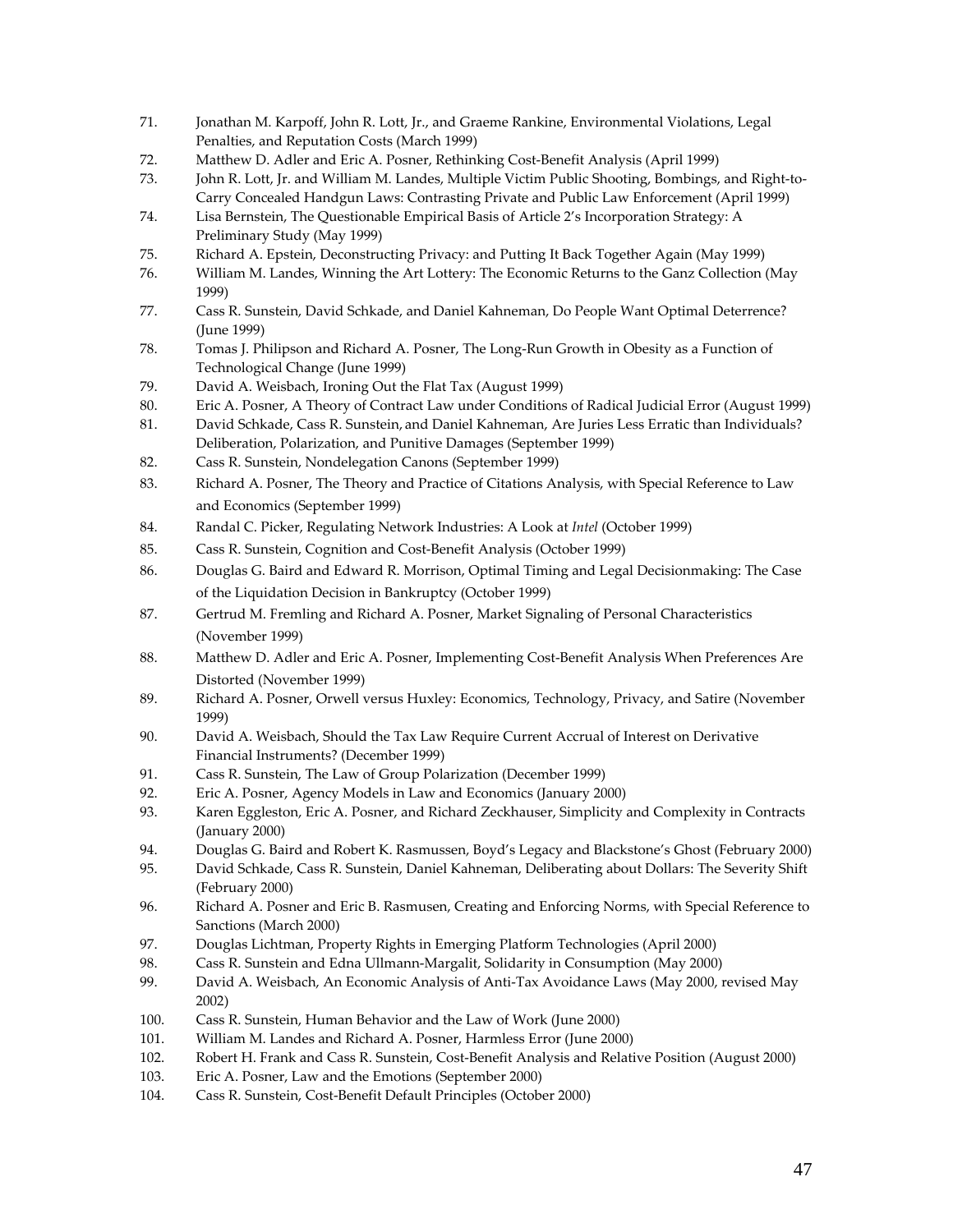- 105. Jack Goldsmith and Alan Sykes, The Dormant Commerce Clause and the Internet (November 2000)
- 106. Richard A. Posner, Antitrust in the New Economy (November 2000)
- 107. Douglas Lichtman, Scott Baker, and Kate Kraus, Strategic Disclosure in the Patent System (November 2000)
- 108. Jack L. Goldsmith and Eric A. Posner, Moral and Legal Rhetoric in International Relations: A Rational Choice Perspective (November 2000)
- 109. William Meadow and Cass R. Sunstein, Statistics, Not Experts (December 2000)
- 110. Saul Levmore, Conjunction and Aggregation (December 2000)
- 111. Saul Levmore, Puzzling Stock Options and Compensation Norms (December 2000)
- 112. Richard A. Epstein and Alan O. Sykes, The Assault on Managed Care: Vicarious Liability, Class Actions and the Patient's Bill of Rights (December 2000)
- 113. William M. Landes, Copyright, Borrowed Images and Appropriation Art: An Economic Approach (December 2000)
- 114. Cass R. Sunstein, Switching the Default Rule (January 2001)
- 115. George G. Triantis, Financial Contract Design in the World of Venture Capital (January 2001)
- 116. Jack Goldsmith, Statutory Foreign Affairs Preemption (February 2001)
- 117. Richard Hynes and Eric A. Posner, The Law and Economics of Consumer Finance (February 2001)
- 118. Cass R. Sunstein, Academic Fads and Fashions (with Special Reference to Law) (March 2001)
- 119. Eric A. Posner, Controlling Agencies with Cost-Benefit Analysis: A Positive Political Theory Perspective (April 2001)
- 120. Douglas G. Baird, Does Bogart Still Get Scale? Rights of Publicity in the Digital Age (April 2001)
- 121. Douglas G. Baird and Robert K. Rasmussen, Control Rights, Priority Rights and the Conceptual Foundations of Corporate Reorganization (April 2001)
- 122. David A. Weisbach, Ten Truths about Tax Shelters (May 2001)
- 123. William M. Landes, What Has the Visual Arts Rights Act of 1990 Accomplished? (May 2001)
- 124. Cass R. Sunstein, Social and Economic Rights? Lessons from South Africa (May 2001)
- 125. Christopher Avery, Christine Jolls, Richard A. Posner, and Alvin E. Roth, The Market for Federal Judicial Law Clerks (June 2001)
- 126. Douglas G. Baird and Edward R. Morrison, Bankruptcy Decision Making (June 2001)
- 127. Cass R. Sunstein, Regulating Risks after ATA (June 2001)
- 128. Cass R. Sunstein, The Laws of Fear (June 2001)
- 129. Richard A. Epstein, In and Out of Public Solution: The Hidden Perils of Property Transfer (July 2001)
- 130. Randal C. Picker, Pursuing a Remedy in *Microsoft*: The Declining Need for Centralized Coordination in a Networked World (July 2001)
- 131. Cass R. Sunstein, Daniel Kahneman, David Schkade, and Ilana Ritov, Predictably Incoherent Judgments (July 2001)
- 132. Eric A. Posner, Courts Should Not Enforce Government Contracts (August 2001)
- 133. Lisa Bernstein, Private Commercial Law in the Cotton Industry: Creating Cooperation through Rules, Norms, and Institutions (August 2001)
- 134. Richard A. Epstein, The Allocation of the Commons: Parking and Stopping on the Commons (August 2001)
- 135. Cass R. Sunstein, The Arithmetic of Arsenic (September 2001)
- 136. Eric A. Posner, Richard Hynes, and Anup Malani, The Political Economy of Property Exemption Laws (September 2001)
- 137. Eric A. Posner and George G. Triantis, Covenants Not to Compete from an Incomplete Contracts Perspective (September 2001)
- 138. Cass R. Sunstein, Probability Neglect: Emotions, Worst Cases, and Law (November 2001)
- 139. Randall S. Kroszner and Philip E. Strahan, Throwing Good Money after Bad? Board Connections and Conflicts in Bank Lending (December 2001)
- 140. Alan O. Sykes, TRIPs, Pharmaceuticals, Developing Countries, and the Doha "Solution" (February 2002)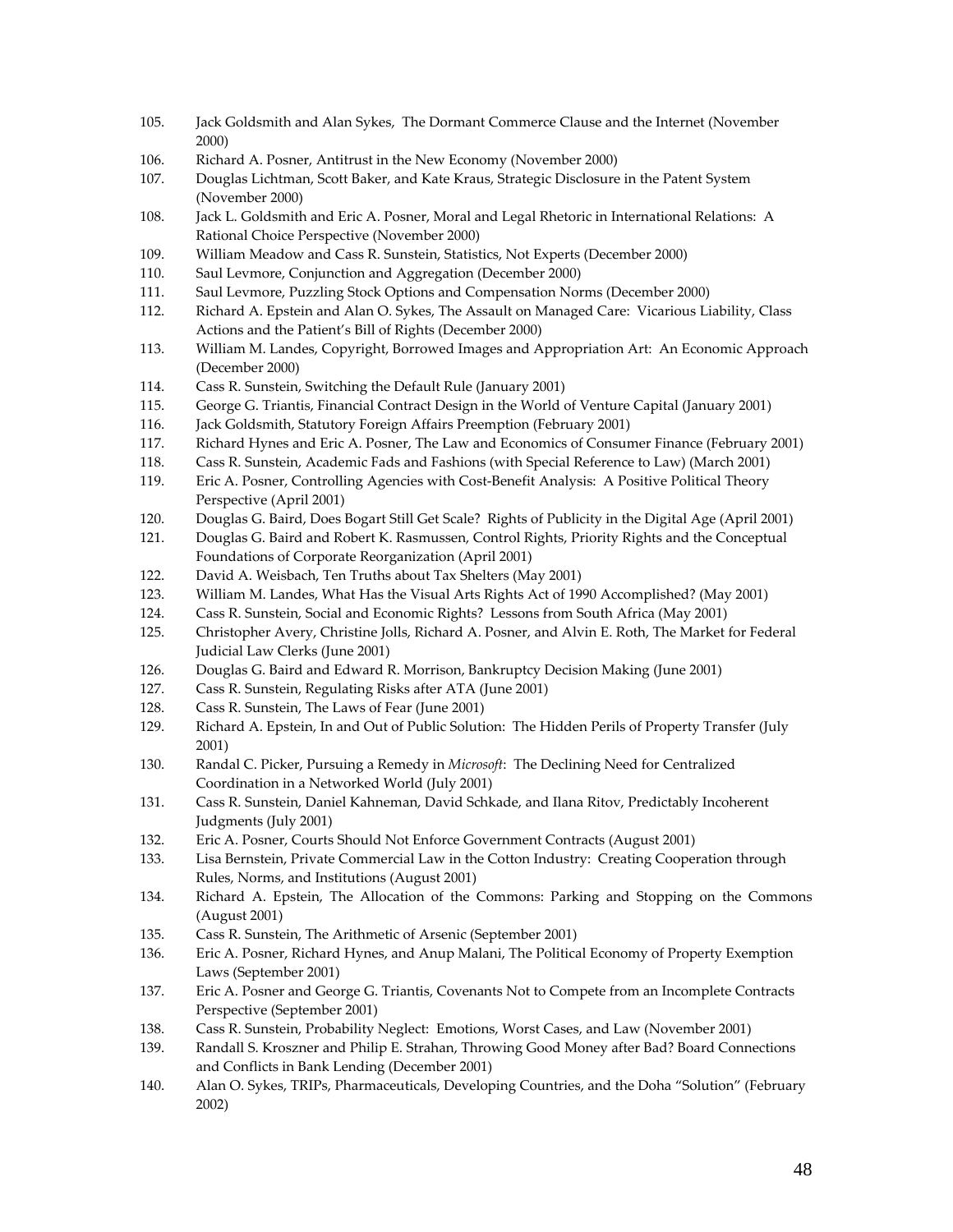- 141. Edna Ullmann-Margalit and Cass R. Sunstein, Inequality and Indignation (February 2002)
- 142. Daniel N. Shaviro and David A. Weisbach, The Fifth Circuit Gets It Wrong in *Compaq v. Commissioner* (February 2002) (Published in *Tax Notes*, January 28, 2002)
- 143. Warren F. Schwartz and Alan O. Sykes, The Economic Structure of Renegotiation and Dispute Resolution in the WTO/GATT System (March 2002, *Journal of Legal Studies* 2002)
- 144. Richard A. Epstein, HIPAA on Privacy: Its Unintended and Intended Consequences (March 2002, forthcoming *Cato Journal*, summer 2002)
- 145. David A. Weisbach, Thinking Outside the Little Boxes (March 2002, *Texas Law Review*)
- 146. Eric A. Posner, Economic Analysis of Contract Law after Three Decades: Success or Failure (March 2002)
- 147. Randal C. Picker, Copyright as Entry Policy: The Case of Digital Distribution (April 2002, The Antitrust Bulletin)
- 148. David A. Weisbach, Taxes and Torts in the Redistribution of Income (April 2002, Coase Lecture February 2002)
- 149. Cass R. Sunstein, Beyond the Precautionary Principle (April 2002)
- 150. Robert W. Hahn and Cass R. Sunstein, A New Executive Order for Improving Federal Regulation? Deeper and Wider Cost-Benefit Analysis (April 2002)
- 151. Douglas Lichtman, Copyright as a Rule of Evidence (May 2002, updated January 2003)
- 152. Richard A. Epstein, Steady the Course: Property Rights in Genetic Material (May 2002; revised March 2003)
- 153. Jack Goldsmith and Cass R. Sunstein, Military Tribunals and Legal Culture: What a Difference Sixty Years Makes (June 2002)
- 154. William M. Landes and Richard A. Posner, Indefinitely Renewable Copyright (July 2002)
- 155. Anne Gron and Alan O. Sykes, Terrorism and Insurance Markets: A Role for the Government as Insurer? (July 2002)
- 156. Cass R. Sunstein and Adrian Vermeule, Interpretation and Institutions (July 2002)
- 157. Cass R. Sunstein, The Rights of Animals: A Very Short Primer (August 2002)
- 158. Cass R. Sunstein, Avoiding Absurdity? A New Canon in Regulatory Law (with Notes on Interpretive Theory) (August 2002)
- 159. Randal C. Picker, From Edison to the Broadcast Flag: Mechanisms of Consent and Refusal and the Propertization of Copyright (September 2002)
- 160. Eric A. Posner, A Theory of the Laws of War (September 2002)
- 161 Eric A. Posner, Probability Errors: Some Positive and Normative Implications for Tort and Contract Law (September 2002)
- 162. Lior Jacob Strahilevitz, Charismatic Code, Social Norms, and the Emergence of Cooperation on the File-Swapping Networks (September 2002)
- 163. David A. Weisbach, Does the X-Tax Mark the Spot? (September 2002)
- 164. Cass R. Sunstein, Conformity and Dissent (September 2002)
- 165. Cass R. Sunstein, Hazardous Heuristics (October 2002)
- 166. Douglas Lichtman, Uncertainty and the Standard for Preliminary Relief (October 2002)
- 167. Edward T. Swaine, Rational Custom (November 2002)
- 168. Julie Roin, Truth in Government: Beyond the Tax Expenditure Budget (November 2002)
- 169. Avraham D. Tabbach, Criminal Behavior: Sanctions and Income Taxation: An Economic Analysis (November 2002)
- 170. Richard A. Epstein, In Defense of "Old" Public Health: The Legal Framework for the Regulation of Public Health (December 2002)
- 171. Richard A. Epstein, Animals as Objects, or Subjects, of Rights (December 2002)
- 172. David A. Weisbach, Taxation and Risk-Taking with Multiple Tax Rates (December 2002)
- 173. Douglas G. Baird and Robert K. Rasmussen, The End of Bankruptcy (December 2002)
- 174. Richard A. Epstein, Into the Frying Pan: Standing and Privity under the Telecommunications Act of 1996 and Beyond (December 2002)
- 175. Douglas G. Baird, In Coase's Footsteps (January 2003)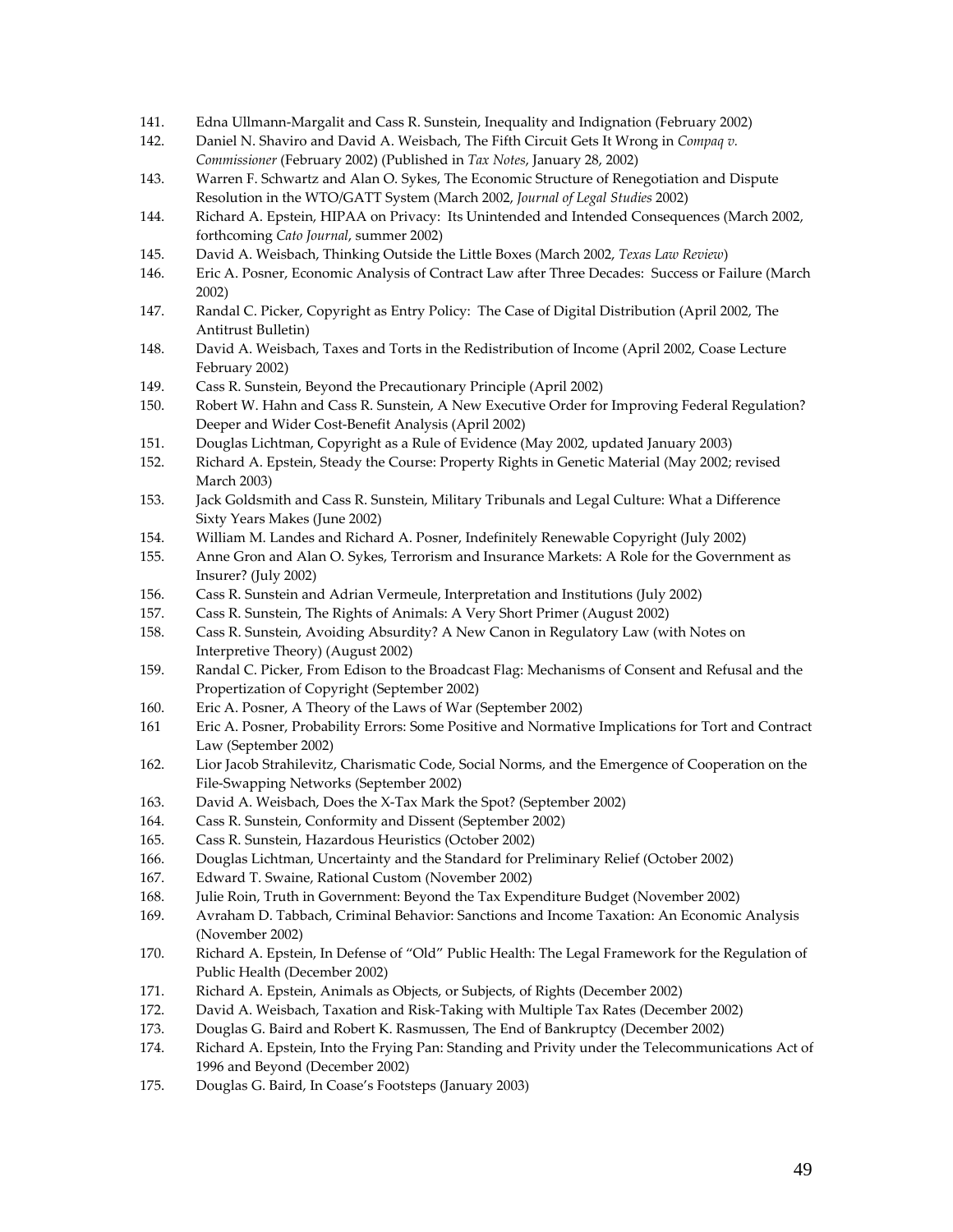- 176. David A. Weisbach, Measurement and Tax Depreciation Policy: The Case of Short-Term Assets (January 2003)
- 177. Randal C. Picker, Understanding Statutory Bundles: Does the Sherman Act Come with the 1996 Telecommunications Act? (January 2003)
- 178. Douglas Lichtman and Randal C. Picker, Entry Policy in Local Telecommunications: *Iowa Utilities* and *Verizon* (January 2003)
- 179. William Landes and Douglas Lichtman, Indirect Liability for Copyright Infringement: An Economic Perspective (February 2003)
- 180. Cass R. Sunstein, Moral Heuristics (March 2003)
- 181. Amitai Aviram, Regulation by Networks (March 2003)
- 182. Richard A. Epstein, Class Actions: Aggregation, Amplification *and* Distortion (April 2003)
- 183. Richard A. Epstein, The "Necessary" History of Property and Liberty (April 2003)
- 184. Eric A. Posner, Transfer Regulations and Cost-Effectiveness Analysis (April 2003)
- 185. Cass R. Sunstein and Richard H. Thaler, Libertarian Paternalizm Is Not an Oxymoron (May 2003)
- 186. Alan O. Sykes, The Economics of WTO Rules on Subsidies and Countervailing Measures (May 2003)
- 187. Alan O. Sykes, The Safeguards Mess: A Critique of WTO Jurisprudence (May 2003)
- 188. Alan O. Sykes, International Trade and Human Rights: An Economic Perspective (May 2003)
- 189. Saul Levmore and Kyle Logue, Insuring against Terrorism—and Crime (June 2003)
- 190. Richard A. Epstein, Trade Secrets as Private Property: Their Constitutional Protection (June 2003)
- 191. Cass R. Sunstein, Lives, Life-Years, and Willingness to Pay (June 2003)
- 192. Amitai Aviram, The Paradox of Spontaneous Formation of Private Legal Systems (July 2003)
- 193. Robert Cooter and Ariel Porat, Decreasing Liability Contracts (July 2003)
- 194. David A. Weisbach and Jacob Nussim, The Integration of Tax and Spending Programs (September 2003)
- 195. William L. Meadow, Anthony Bell, and Cass R. Sunstein, Statistics, Not Memories: What Was the Standard of Care for Administering Antenatal Steroids to Women in Preterm Labor between 1985 and 2000? (September 2003)
- 196. Cass R. Sunstein, What Did *Lawrence* Hold? Of Autonomy, Desuetude, Sexuality, and Marriage (September 2003)
- 197. Randal C. Picker, The Digital Video Recorder: Unbundling Advertising and Content (September 2003)
- 198. Cass R. Sunstein, David Schkade, and Lisa Michelle Ellman, Ideological Voting on Federal Courts of Appeals: A Preliminary Investigation (September 2003)
- 199. Avraham D. Tabbach, The Effects of Taxation on Income Producing Crimes with Variable Leisure Time (October 2003)
- 200. Douglas Lichtman, Rethinking Prosecution History Estoppel (October 2003)
- 201. Douglas G. Baird and Robert K. Rasmussen, Chapter 11 at Twilight (October 2003)
- 202. David A. Weisbach, Corporate Tax Avoidance (January 2004)
- 203. David A. Weisbach, The (Non)Taxation of Risk (January 2004)
- 204. Richard A. Epstein, Liberty versus Property? Cracks in the Foundations of Copyright Law (April 2004)
- 205. Lior Jacob Strahilevitz, The Right to Destroy (January 2004)
- 206. Eric A. Posner and John C. Yoo, A Theory of International Adjudication (February 2004)
- 207. Cass R. Sunstein, Are Poor People Worth Less Than Rich People? Disaggregating the Value of Statistical Lives (February 2004)
- 208. Richard A. Epstein, Disparities and Discrimination in Health Care Coverage; A Critique of the Institute of Medicine Study (March 2004)
- 209. Richard A. Epstein and Bruce N. Kuhlik, Navigating the Anticommons for Pharmaceutical Patents: Steady the Course on Hatch-Waxman (March 2004)
- 210. Richard A. Esptein, The Optimal Complexity of Legal Rules (April 2004)
- 211. Eric A. Posner and Alan O. Sykes, Optimal War and *Jus Ad Bellum* (April 2004)
- 212. Alan O. Sykes, The Persistent Puzzles of Safeguards: Lessons from the Steel Dispute (May 2004)